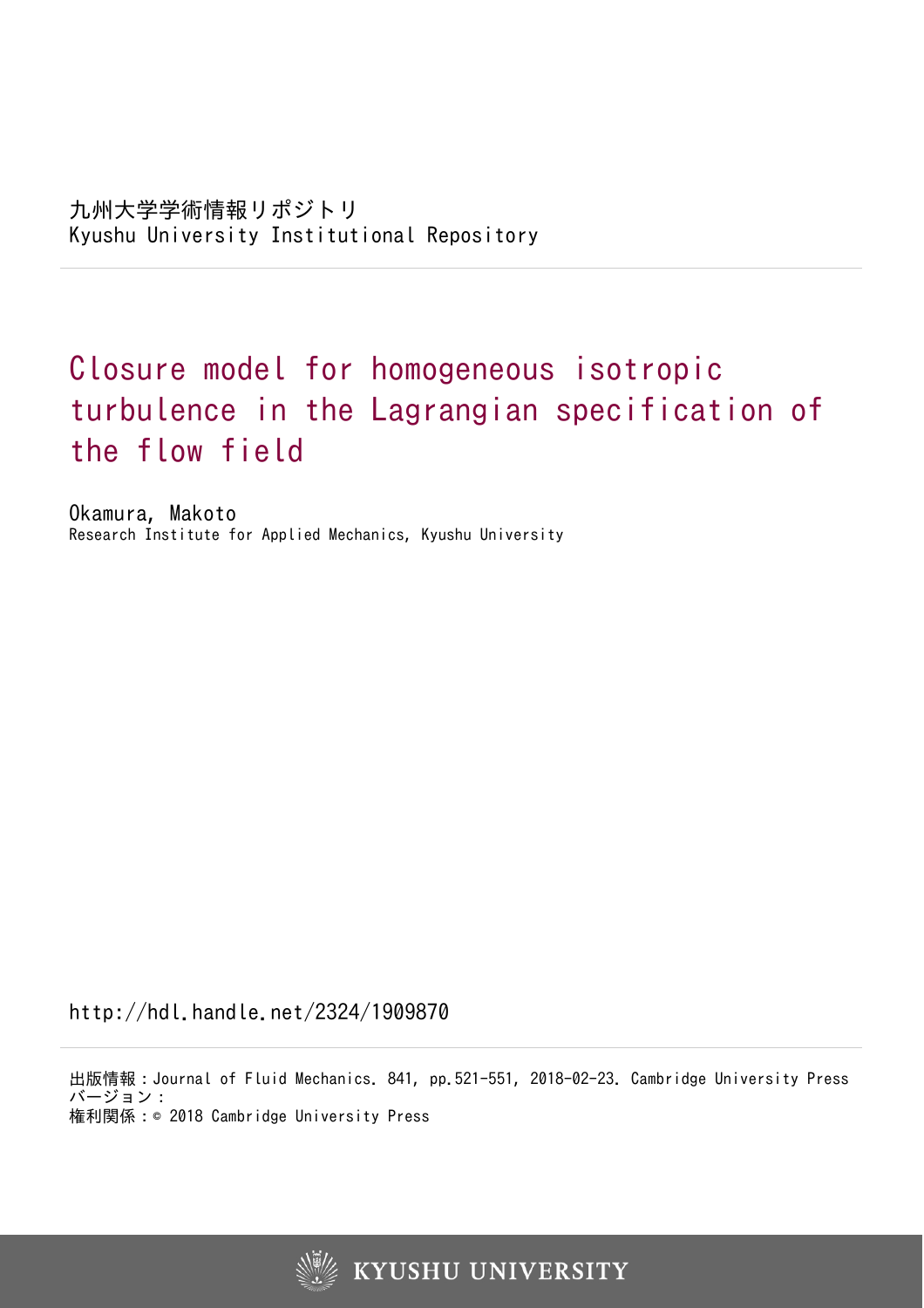# **Closure model for homogeneous isotropic turbulence in the Lagrangian specification of the flow field**

## **Makoto OKAMURA***†*

Research Institute for Applied Mechanics, Kyushu University, Kasuga, 816-8580, Japan

#### (Received xx; revised xx; accepted xx)

This paper proposes a new two-point closure model that is compatible with the Kolmogorov *−*5*/*3 power law for homogeneous isotropic turbulence in an incompressible fluid using the Lagrangian specification of the flow field. A closed set of three equations was derived from the Navier–Stokes equation with no adjustable free parameters. The Kolmogorov constant and the skewness of the longitudinal velocity derivative were evaluated to be 1*.*779 and *−*0*.*49, respectively, using the proposed model. The bottleneck effect was also reproduced in the near-dissipation range.

#### **1. Introduction**

The closure problem in turbulence theory has been one of the most important subjects in fluid dynamics for many years. A large number of both empirical and theoretical closure models are currently available (McComb 1990; Lesieur 1997; Pope 2000; Davidson 2004; Durbin & Pettersson Reif 2011). However, few closure models (Kraichnan 1965; McComb 1978; Kaneda 1981; Kida & Goto 1997) are based on the direct manipulation of the equations of motion and are compatible with the Kolmogorov *−*5*/*3 power law in the inertial range without the inclusion of any adjustable free parameters or the introduction of the concept of eddy viscosity. This type of closure model was investigated in the present study.

The most important landmark in investigations into the closure problem was the development of the Eulerian direct-interaction approximation (DIA) by Kraichnan (1959). Unfortunately, this approximation is incompatible with the Kolmogorov *−*5*/*3 power law because the response integral diverges at the lower limit of the wavenumber as the Reynolds number approaches infinity (Leslie 1973), although it is compatible with the characteristic time scale of the Eulerian velocity correlation. The Eulerian DIA is fundamentally based on weak dynamical coupling among any finite set of Fourier amplitudes. However, the Eulerian DIA is typically derived using renormalized perturbation methods (Wyld 1961; Kraichnan 1977).

There are two alternative methods that can be used to overcome the problem of divergence in the Eulerian DIA. The first is the abridged Lagrangian DIA, which uses the Lagrangian rather than the Eulerian specification of the flow field (Kraichnan 1965); the second is the local energy-transfer (LET) model, which uses a mapping function rather than the response function (McComb 1978). Both of these closure models are compatible with the Kolmogorov *−*5*/*3 power law. However, the second is incompatible with the characteristic time scale of the Eulerian velocity correlation, unlike the Eulerian DIA. The abridged Lagrangian DIA and the LET model yield Kolmogorov constants of 1*.*77 (Kraichnan 1966) and 2*.*3 (McComb & Shanmugasundaram 1984),

*†* Email address for correspondence: okamura@riam.kyushu-u.ac.jp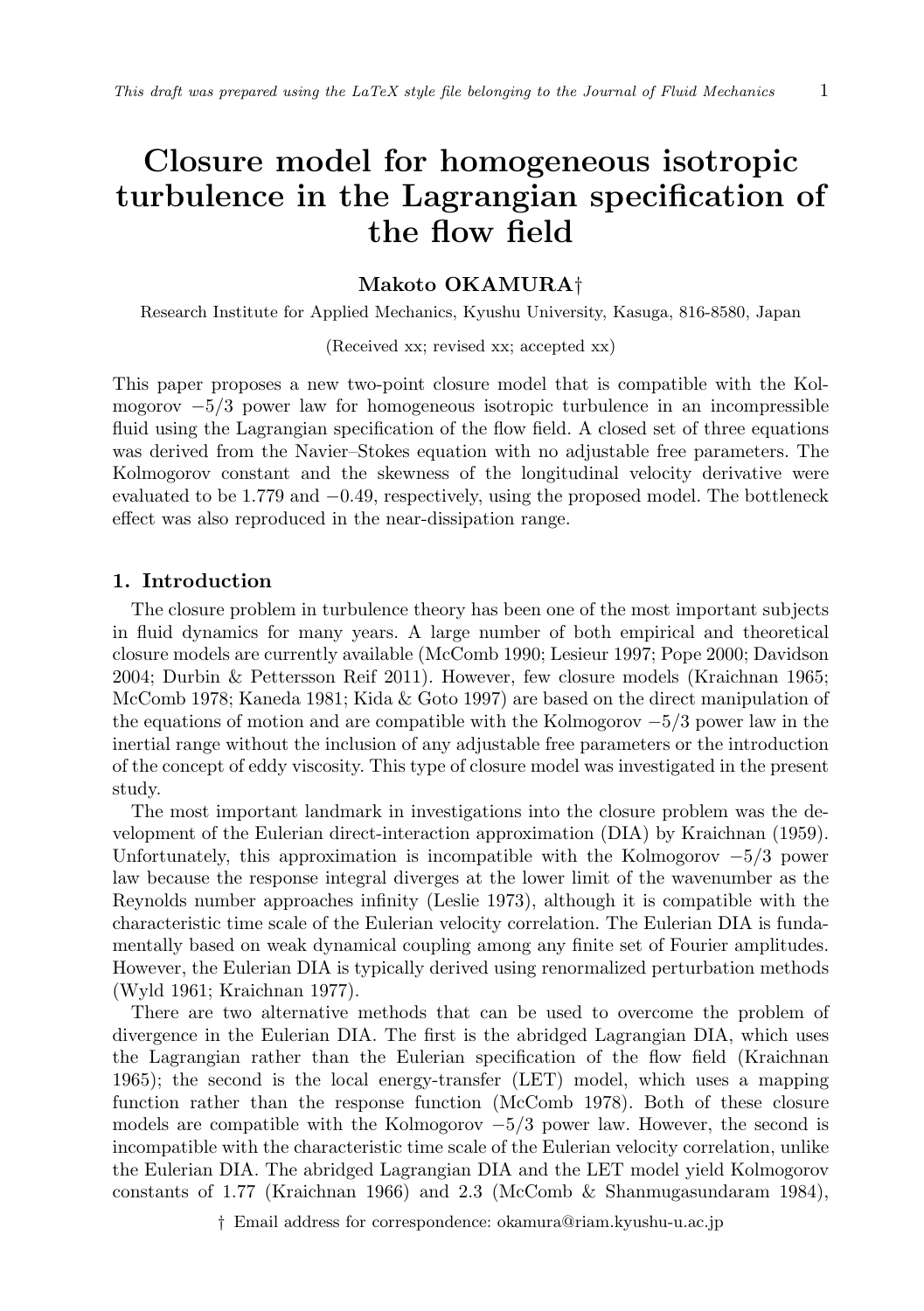respectively. Regarding the former, which is very complicated to derive, two Lagrangian DIAs have been proposed: the Lagrangian renormalized approximation (Kaneda 1981), which introduces the Lagrangian position function to simplify the Lagrangian treatment, and the sparse direct-interaction perturbation method (Kida  $\&$  Goto 1997), which applies the original Eulerian DIA presented by Kraichnan (1959) to the Lagrangian framework. Both of these Lagrangian DIA closure models yield the same closed set of equations, from which the Kolmogorov constant and the skewness of the longitudinal velocity derivative are evaluated to be 1.72 (Kaneda 1986; Kida & Goto 1997) and *−*0*.*66 (Kaneda 1993; Kida & Goto 1997), respectively.

If the introduction of the concept of eddy viscosity is permitted, there are two additional types of closure models that are compatible with the Kolmogorov *−*5*/*3 power law without any adjustable free parameters. The first, called the Fokker–Planck model, is based on the Fokker–Planck equation (Edwards & McComb 1969; Qian 1983), and the second is based on the eddy-damped quasi-normal Markovian (EDQNM) with an additional dynamical equation (Bos & Bertoglio 2006). The former yields Kolmogorov constants of 3.8 (Edwards & McComb 1969) and 1.2 (Qian 1983), and the latter yields 1.73 (Bos & Bertoglio 2006). The Fokker–Planck model yields a skewness of *−*0*.*515 (Qian 1994).

Experimental (e.g. Saddoughi & Veeravalli 1994) and numerical (e.g. Donzis & Sreenivasan 2010) results have demonstrated the existence of a spectral bump, known as the bottleneck effect, in the near-dissipation range between the inertial and dissipative regions at high Reynolds numbers. A physical interpretation of the bottleneck effect given by Falkovich (1994) describes it as a consequence of the viscous suppression of high-wavenumber modes, diminishing energy transfer, and the piling up of energy in the near-dissipation range. Regarding closure models, the EDQNM (André  $&$  Lesieur 1977; Bos & Bertoglio 2006) and the Fokker–Planck model (Qian 1984) reproduce the bottleneck effect, whereas the Lagrangian DIA (Kida & Goto 1997) does not.

The aim of this study is to develop a new closure model that (i) is compatible with the Kolmogorov *−*5*/*3 power law without the inclusion of any adjustable free parameters or the introduction of the concept of eddy viscosity and (ii) yields reasonable results for the Kolmogorov constant, the skewness of the longitudinal velocity derivative, and the bottleneck effect.

The remainder of this paper is organized as follows. In *§* 2, the Lagrangian velocity, the Lagrangian position function, and equations describing their evolution are introduced. In *§* 3, based on two assumptions, a closed set of three equations is derived from the Navier–Stokes equation with no adjustable free parameters. In *§* 4, using the closed set of equations, the Kolmogorov constant and the skewness are computed. In *§* 5, the presently proposed model is compared with other closure models, and the importance of using a mapping function is discussed.

# **2. Lagrangian velocity, Lagrangian position function, and their evolution**

#### 2.1. *Real space*

The generalized velocity  $v_i(t|\mathbf{x}', t')$ , defined as the velocity measured at time *t* of a fluid particle that was or will be at the position *x ′* at time *t ′* , was first introduced by Kraichnan (1965). These two times  $t$  and  $t'$  are called the measuring time and the labelling time, respectively. It should be noted that either of the two times may have occurred first; that is, either  $t \leq t'$  or  $t \geq t'$  may be true. The generalized velocity  $v_i(t|\mathbf{x}, t')$  yields an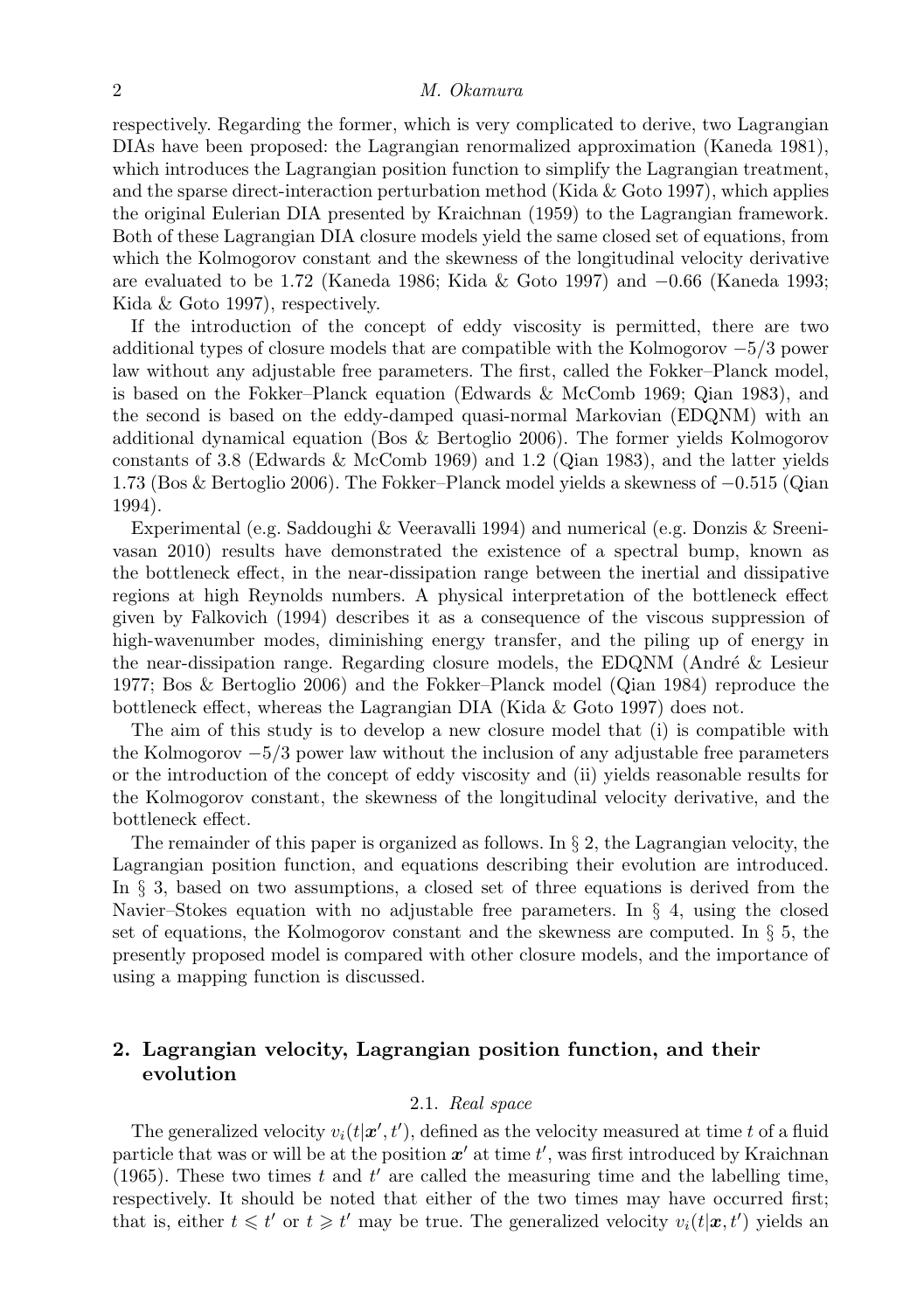Eulerian velocity of

$$
u_i(\boldsymbol{x},t) = v_i(t|\boldsymbol{x},t) \tag{2.1}
$$

for  $t' = t$  and a Lagrangian velocity at time *t* for an initial time  $t' \neq t$ . Because the definition of the generalized velocity  $v_i(t|\mathbf{x}', t')$  indicates that  $v_i(t|\mathbf{x}', t')$  is invariant under the transformation of *x ′* and *t ′* following the motion of the fluid particle, the following is true:

$$
\left[\frac{\partial}{\partial t'} + u_j(\boldsymbol{x}', t') \frac{\partial}{\partial x'_j}\right] v_i(t|\boldsymbol{x}', t') = 0 \qquad (t' \neq t),
$$
\n(2.2)

where repeated subscripts are summed from 1 to 3.

The Lagrangian position function  $\psi(\mathbf{x}, t | \mathbf{x}', t')$  is defined as (Batchelor 1949)

$$
v_i(t|\mathbf{x}',t') = \int_{V_{\infty}} d\mathbf{x}'' v_i(t|\mathbf{x}'',t'') \psi(\mathbf{x}'',t''|\mathbf{x}',t'),
$$
\n(2.3)

where  $V_{\infty}$  denotes the entire space. It is important to note that  $\int dx'' \psi(x'', t' | x', t')$  is an operator that maps  $v_i(t|\mathbf{x}'',t'')$  to  $v_i(t|\mathbf{x}',t')$ , in other words, you can obtain  $v_i(t|\mathbf{x}',t')$ at time t' by using  $\psi(\mathbf{x}'', t'|\mathbf{x}', t')$  if  $v_i(t|\mathbf{x}'', t'')$  at time t'' is known in the entire space. Setting  $t'' = t'$  in  $(2.3)$  yields

$$
\psi(\mathbf{x},t|\mathbf{x}',t) = \delta(\mathbf{x}-\mathbf{x}'),\tag{2.4}
$$

where  $\delta(\mathbf{x})$  is the Dirac delta function. Furthermore, setting  $t'' = t$  in (2.3) yields the Lagrangian velocity in terms of the Eulerian velocity as

$$
v_i(t|\mathbf{x}',t') = \int_{V_{\infty}} d\mathbf{x} u_i(\mathbf{x},t) \psi(\mathbf{x},t|\mathbf{x}',t'),
$$
\n(2.5)

whereas setting  $t' = t$  in (2.3) yields the Eulerian velocity in terms of the Lagrangian velocity as

$$
u_i(\boldsymbol{x},t) = \int_{V_{\infty}} d\boldsymbol{x}' v_i(t|\boldsymbol{x}',t') \psi(\boldsymbol{x}',t'|\boldsymbol{x},t).
$$
 (2.6)

Differentiating (2.3) with respect to *t ′′*, substituting (2.2) into the result, and integrating by parts yields

$$
0 = \int_{V_{\infty}} d\mathbf{x}'' v_i(t|\mathbf{x}'',t'') \left\{ \frac{\partial}{\partial x_j''} \left[ u_j(\mathbf{x}'',t'') \psi(\mathbf{x}'',t'|\mathbf{x}',t') \right] + \frac{\partial \psi(\mathbf{x}'',t''|\mathbf{x}',t')}{\partial t''} \right\}.
$$
 (2.7)

Using the arbitrariness of  $v_i(t|\mathbf{x}'',t'')$ , (2.7) yields the evolution equation for the Lagrangian position function as

$$
\frac{\partial}{\partial t}\psi(\mathbf{x},t|\mathbf{x}',t') = -\frac{\partial}{\partial x_j}\big[u_j(\mathbf{x},t)\psi(\mathbf{x},t|\mathbf{x}',t')\big] \qquad (t \neq t'),\tag{2.8}
$$

the solution of which is

$$
\psi(\mathbf{x},t|\mathbf{x}',t') = \delta\left(\mathbf{x}-\mathbf{x}' - \int_{t'}^{t} dt'' \mathbf{v}(t''|\mathbf{x}',t')\right)
$$
\n(2.9)

under the initial condition given by (2.4) and the incompressibility condition

$$
\frac{\partial}{\partial x_i} u_i(\boldsymbol{x}, t) = 0.
$$
\n(2.10)

Note that Kaneda (1981) used the form given in (2.9) instead of that in (2.3) as the definition of the Lagrangian position function.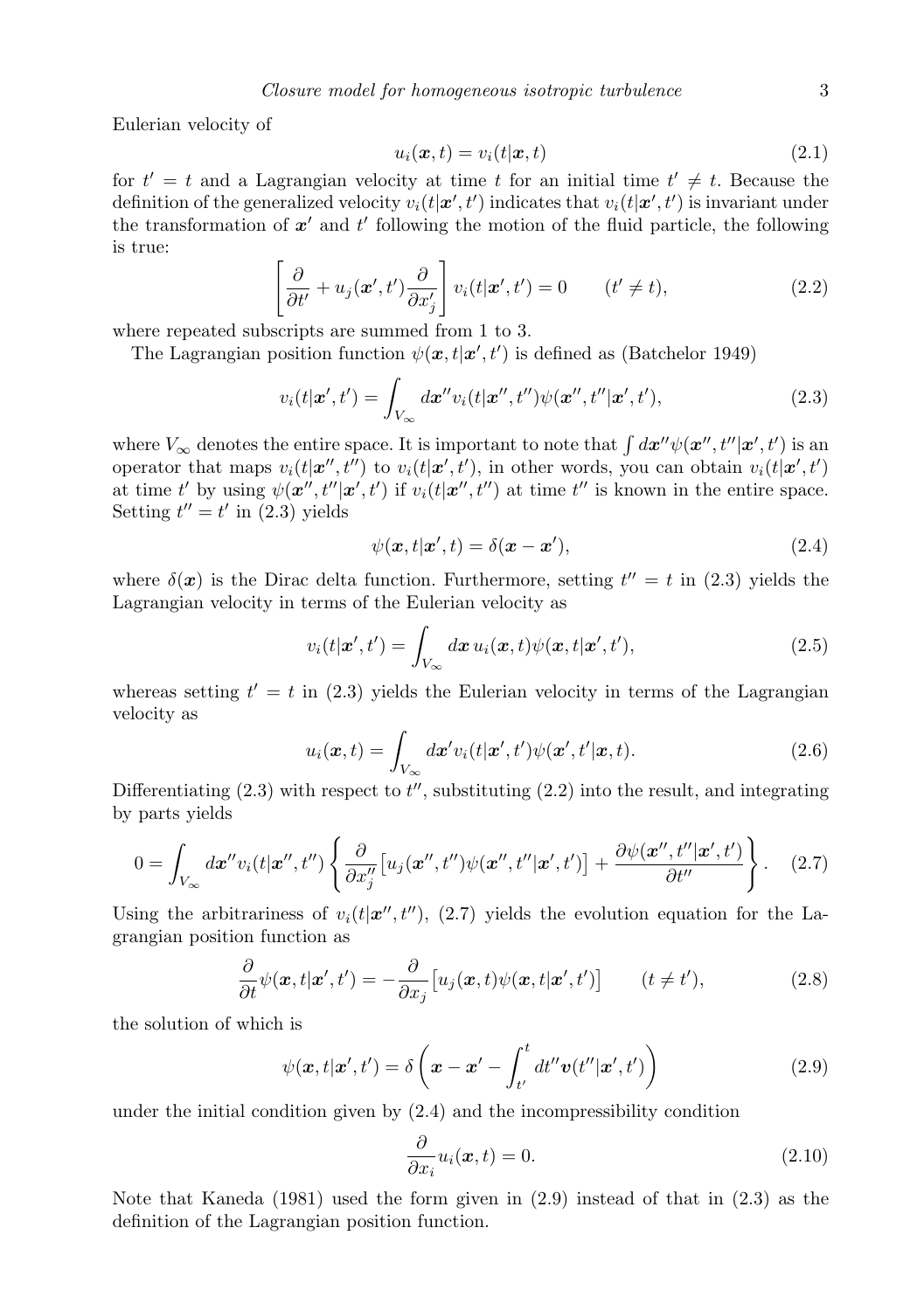#### 2.2. *Fourier space*

In homogeneous turbulence, it is natural to use the Fourier transform. The Fourier transforms of the Eulerian velocity, the Lagrangian velocity, and the Lagrangian position function are respectively defined as

$$
u_i(\mathbf{k},t) = \frac{1}{(2\pi)^3} \int_{V_{\infty}} d\mathbf{x} \, u_i(\mathbf{x},t) e^{-i\mathbf{k}\cdot\mathbf{x}},\tag{2.11}
$$

$$
v_i(t|\mathbf{k},t') = \frac{1}{(2\pi)^3} \int_{V_{\infty}} d\mathbf{x} \, v_i(t|\mathbf{x},t') e^{-i\mathbf{k}\cdot\mathbf{x}},\tag{2.12}
$$

and

$$
\psi(\mathbf{k},t|\mathbf{k}',t') = \frac{1}{(2\pi)^6} \iint_{V_{\infty}} dx \, dx' \psi(\mathbf{x},t|\mathbf{x}',t') e^{-i(\mathbf{k}\cdot\mathbf{x}+\mathbf{k}'\cdot\mathbf{x}')}.
$$
(2.13)

Note that we avoid all technical niceties by assuming a Fourier transform representation in terms of distributions (Batchelor 1953; Orszag 1977).

The present investigation focuses on an incompressible viscous flow, the evolution of which is described by the Navier–Stokes equation with forcing

$$
\left[\frac{\partial}{\partial t} + \nu k^2\right] u_i(\mathbf{k}, t) = M_{ijm}(\mathbf{k}) \iint_{V_{\infty}} d\mathbf{p} \, d\mathbf{q} \, \delta(\mathbf{k} - \mathbf{p} - \mathbf{q}) u_j(\mathbf{p}, t) u_m(\mathbf{q}, t) + f_i(\mathbf{k}, t), \tag{2.14}
$$

where

$$
M_{ijm}(\mathbf{k}) = \frac{1}{2i} [k_j D_{im}(\mathbf{k}) + k_m D_{ij}(\mathbf{k})], \qquad D_{ij}(\mathbf{k}) = \delta_{ij} - \frac{k_i k_j}{k^2}, \tag{2.15}
$$

and  $\nu$  is the kinematic viscosity of the fluid. From this point forward,  $V_{\infty}$  is omitted from integrals with respect to the wavenumber for the sake of brevity. Here, the initial and mean velocities are set to zero:

$$
u_i(\mathbf{k}, -\infty) = \langle u_i(\mathbf{k}, t) \rangle = 0, \tag{2.16}
$$

where  $\langle \cdot \rangle$  denotes an ensemble average. The force  $f_i(\mathbf{k}, t)$  is Gaussian white noise with a zero mean:

$$
\langle f_i(\mathbf{k},t) \rangle = 0 \tag{2.17}
$$

and must satisfy the condition  $k_i f_i(\mathbf{k}, t) = 0$  to be compatible with the incompressibility condition

$$
k_i u_i(\mathbf{k}, t) = 0,\t\t(2.18)
$$

which is the Fourier transform of  $(2.10)$ . Furthermore, the force  $f_i(\mathbf{k}, t)$  is assumed to satisfy  $f_i(\mathbf{k}, t) \neq 0$  only for wavenumbers  $|\mathbf{k}| \leq k_I \to 0$ , which corresponds to the limit of an infinite Reynolds number.

A homogeneous and isotropic force correlation can be written as

$$
\langle f_i(\mathbf{k},t) f_j(\mathbf{k}',t') \rangle = \frac{\varepsilon}{4\pi k^2} D_{ij}(\mathbf{k}) \delta(k-k_I) \delta(\mathbf{k}+\mathbf{k}') \delta(t-t'), \tag{2.19}
$$

where  $\varepsilon$  is the mean energy dissipation rate per unit mass in stationary turbulence. This force satisfies (see *§* 4.3.2 in McComb (1990))

$$
\langle f_i(\mathbf{k},t)u_j(\mathbf{k}',t')\rangle = \begin{cases} \frac{\varepsilon}{8\pi k^2}D_{ij}(\mathbf{k})\delta(k-k_I)\delta(\mathbf{k}+\mathbf{k}') & (t=t')\\ 0 & (t>t'), \end{cases} \tag{2.20}
$$

which indicates that energy is input only for wavenumbers  $k \leq k_I \to 0$ , and

$$
\langle f_i(\mathbf{k},t)u_j(\mathbf{p},t)u_m(\mathbf{q},t)\rangle = 0, \qquad (2.21)
$$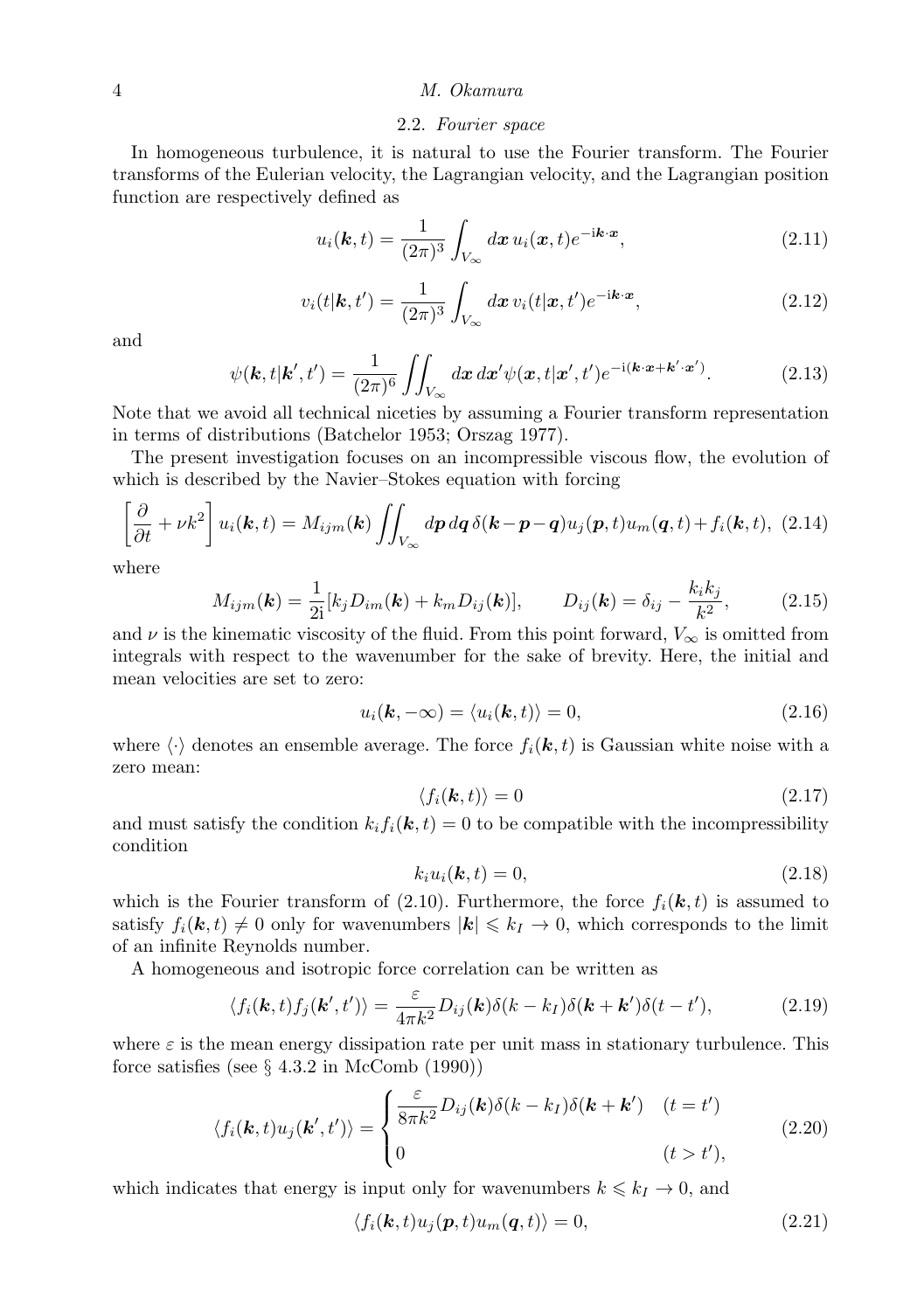where  $(2.16)$  was used. The derivation of  $(2.20)$  and  $(2.21)$  is simple under  $(2.19)$  using the law of causality and the following relation (Novikov 1965):

$$
\langle f_i(\mathbf{k},t)R[\mathbf{f}]\rangle = \int d\mathbf{k}' \int_{-\infty}^{\infty} dt' \langle f_i(\mathbf{k},t) f_j(\mathbf{k}',t')\rangle \left\langle \frac{\delta R[\mathbf{f}]}{\delta f_j(-\mathbf{k}',t')}\right\rangle, \tag{2.22}
$$

where  $f_i(\mathbf{k}, t)$  is a Gaussian random function,  $R[\mathbf{f}]$  is a functional of  $\mathbf{f}$ , and  $\delta R[\mathbf{f}]/\delta f_j$ denotes a functional derivative.

In Fourier space, (2.5) and (2.6) are respectively expressed as

$$
v_i(t|\mathbf{k}',t') = (2\pi)^3 \int d\mathbf{k} \, u_i(\mathbf{k},t) \psi(-\mathbf{k},t|\mathbf{k}',t')
$$
\n(2.23)

and

$$
u_i(\mathbf{k},t) = (2\pi)^3 \int d\mathbf{k}' v_i(t|\mathbf{k}',t') \psi(-\mathbf{k}',t'|\mathbf{k},t),
$$
\n(2.24)

where  $t'$  in  $(2.24)$  is an arbitrary constant. This arbitrariness is useful in the closure procedure. The Fourier transforms of (2.4) and (2.8) are respectively

$$
\psi(\mathbf{k},t|\mathbf{k}',t) = \frac{1}{(2\pi)^3} \delta(\mathbf{k} + \mathbf{k}') \tag{2.25}
$$

and

$$
\frac{\partial}{\partial t}\psi(\mathbf{k},t|\mathbf{k}',t') = -ik_j \iint dp \, dq \, \delta(\mathbf{k} - \mathbf{p} - \mathbf{q}) u_j(\mathbf{p},t) \psi(\mathbf{q},t|\mathbf{k}',t') \qquad (t \neq t'), \quad (2.26)
$$

the formal solution of which is given by

$$
\psi(\mathbf{k},t|\mathbf{k}',t') = \frac{\delta(\mathbf{k}+\mathbf{k}')}{(2\pi)^3} - i k_j \int_{t'}^t dt'' \iint dp \, dq \, \delta(\mathbf{k}-\mathbf{p}-\mathbf{q}) u_j(\mathbf{p},t'') \psi(\mathbf{q},t''|\mathbf{k}',t')
$$
\n(2.27)

under the initial condition given in (2.25). Differentiating (2.23) with respect to *t* and applying (2.14) and (2.26) to the result yields the evolution equation for the Lagrangian velocity:

$$
\frac{\partial}{\partial t}v_i(t|\mathbf{k},t') = -(2\pi)^3 \nu \int d\mathbf{p} p^2 u_i(\mathbf{p},t)\psi(-\mathbf{p},t|\mathbf{k},t') + (2\pi)^3 \int d\mathbf{p} f_i(\mathbf{p},t)\psi(-\mathbf{p},t|\mathbf{k},t') \n+ (2\pi)^3 \mathbf{i} \iiint d\mathbf{p} d\mathbf{q} d\mathbf{r} \delta(\mathbf{r}-\mathbf{p}-\mathbf{q}) \frac{r_i r_j r_m}{r^2} u_j(\mathbf{p},t) u_m(\mathbf{q},t)\psi(-\mathbf{r},t|\mathbf{k},t').
$$
\n(2.28)

The Fourier transform of (2.2) is

$$
\frac{\partial}{\partial t'}v_i(t|\mathbf{k},t') = -ik_j \iint dp \, dq \, \delta(\mathbf{k} - \mathbf{p} - \mathbf{q})u_j(\mathbf{p},t')v_i(t|\mathbf{q},t'),\tag{2.29}
$$

where the incompressibility condition (2.18) was used.

#### 2.3. *Statistical quantities and their characteristics*

Two important velocity correlation functions are

$$
Q_{ij}(\mathbf{k},t,t')\delta(\mathbf{k}+\mathbf{k}') = \langle v_i(t|\mathbf{k},t')u_j(\mathbf{k}',t') \rangle \qquad (t \geq t')
$$
 (2.30)

and

$$
V_{ij}(\mathbf{k},t,t')\delta(\mathbf{k}+\mathbf{k}') = \langle v_i(t|\mathbf{k},t')v_j(t|\mathbf{k}',t')\rangle. \qquad (t \leq t')
$$
 (2.31)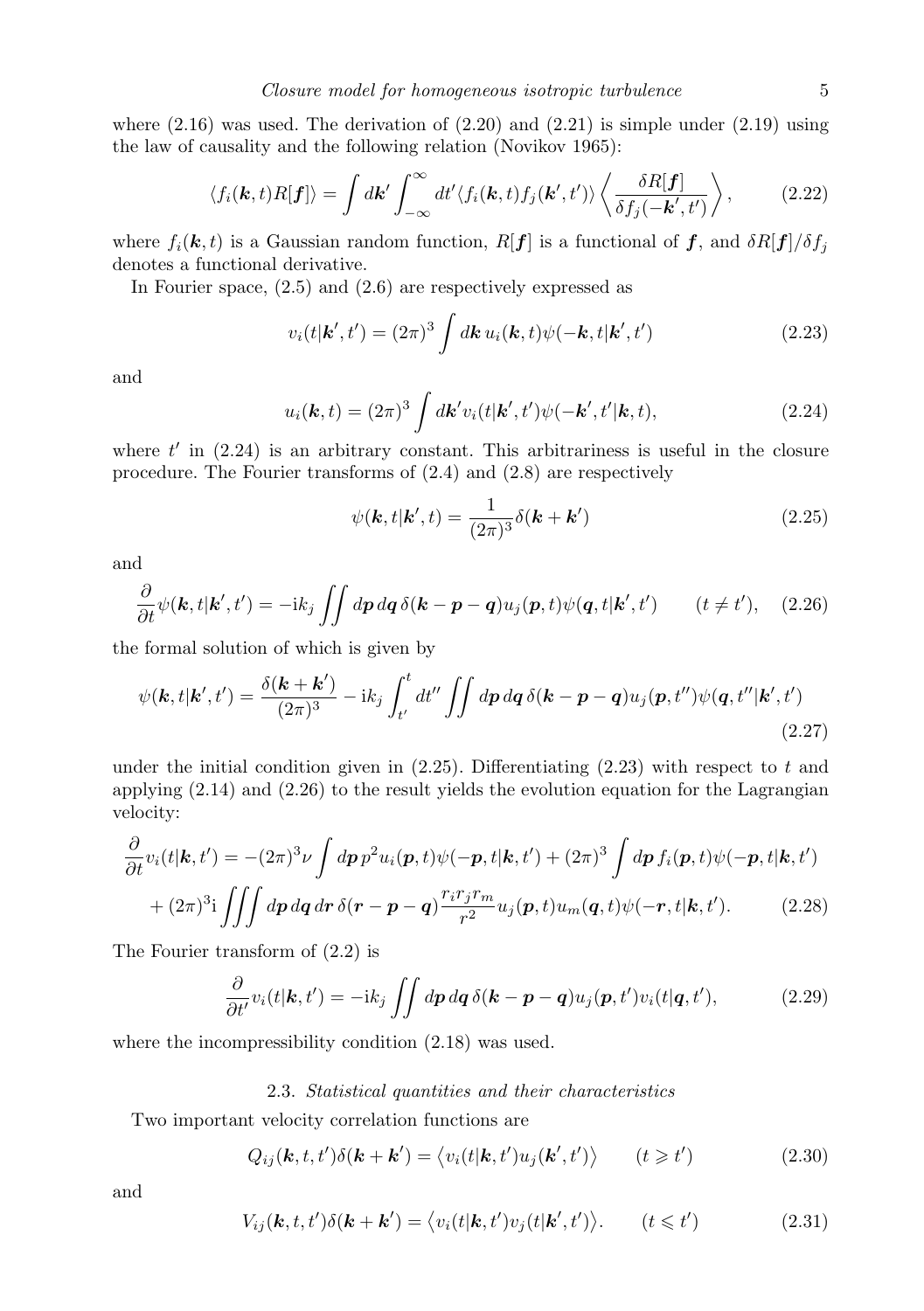The restrictions  $t \geq t'$  in (2.30) and  $t \leq t'$  in (2.31) are important to derive (B 3) and (E 7), respectively. Integrating (2.30) with respect to *k ′* over the whole space yields the following alternative form of the correlation function:

$$
Q_{ij}(\mathbf{k},t,t') = \int d\mathbf{k}' \langle v_i(t|\mathbf{k},t')u_j(\mathbf{k}',t') \rangle.
$$
 (2.32)

Combining (2.18) and  $\langle v_i(t|\mathbf{k}, t')v_j(\mathbf{k}', t')\rangle \propto \delta(\mathbf{k} + \mathbf{k}')$  yields

$$
k_j Q_{ij}(\mathbf{k}, t, t') = 0 \tag{2.33}
$$

from (2.32). Using (2.33) and the symmetry of the two indices of the second-order isotropic tensor *Qij* (*k, t, t′* ) (see *§* 3.3 in Batchelor (1953)) yields

$$
k_j Q_{ji}(\mathbf{k}, t, t') = k_j Q_{ij}(\mathbf{k}, t, t') = 0,
$$
\n(2.34)

which gives the standard form of the correlation function  $(2.30)$  in isotropic turbulence

$$
Q_{ij}(\mathbf{k}, t, t') = \frac{1}{2} D_{ij}(\mathbf{k}) \breve{Q}(k, t, t'),
$$
\n(2.35)

where  $\check{Q}(k, t, t')$  is the scalar correlation function, and a useful relation

$$
Q_{ij}(\mathbf{k},t,t') = D_{im}(\mathbf{k})Q_{mj}(\mathbf{k},t,t').
$$
\n(2.36)

It is important to note that  $(2.35)$  is satisfied despite the fact that  $k_i v_i(t|\mathbf{k}, t') \neq 0$  for  $t \neq t'$ . In stationary turbulence,  $(2.35)$  is rewritten as

$$
Q_{ij}(\mathbf{k}, t, t') = \frac{1}{2} D_{ij}(\mathbf{k}) Q(k, t - t'),
$$
\n(2.37)

where  $Q(k, t)$  is the scalar correlation function, and the energy spectrum  $E(k)$  is given by

$$
E(k) = 2\pi k^2 Q(k, 0).
$$
\n(2.38)

Averaging (2.29) and considering  $\langle u_j(\mathbf{p}, t')v_i(t|\mathbf{q}, t')\rangle \propto \delta(\mathbf{p} + \mathbf{q})$  yields

$$
\frac{\partial}{\partial t'} \langle v_i(t|\mathbf{k}, t') \rangle = 0. \tag{2.39}
$$

Combining (2.1), (2.16), and (2.39) yields

$$
\langle v_i(t|\mathbf{k},t')\rangle = 0. \tag{2.40}
$$

#### **3. Closure**

#### 3.1. *Assumptions and related statistical quantities*

This subsection introduces two assumptions to obtain closure equations:

(i) Very slow motion is statistically independent of very rapid motion.

(ii) The multi-particle joint probability density function of the Lagrangian velocity has a Gaussian distribution.

Assumption (i) can be approximately rewritten as follows. The characteristic time scale of  $v_i(t|\mathbf{x}, t')$  is much shorter than that of  $\int^t dt'' v_i(t''|\mathbf{x}, t')$  because the time structure in *∂vi*(*t|x, t′* )*/∂t* is much finer than that in *vi*(*t|x, t′* ) under turbulence; in other words, the integral time scale for the acceleration is much shorter than that for the Lagrangian velocity. This is approximately confirmed by direct numerical simulations (Yeung & Pope 1989; Yeung 1997) and experimental results (Voth *et al.* 1998). Equation (2.9) shows that  $\psi(\mathbf{x},t|\mathbf{x}',t')$  is a function of  $\int_{t'}^{t} dt'' v_i(t''|\mathbf{x}',t')$ , and hence assumption (i)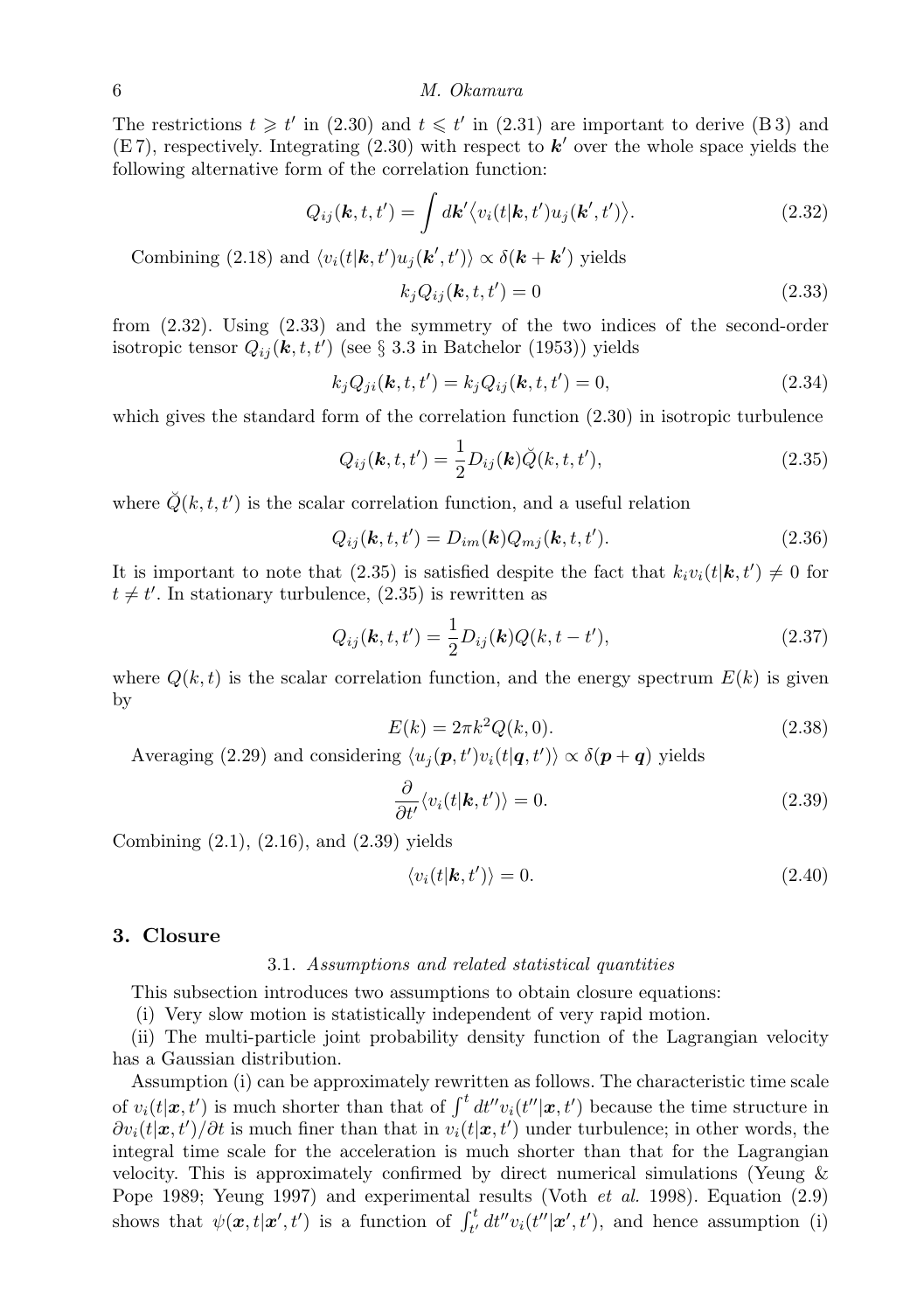yields approximately that  $\psi(\mathbf{x}, t | \mathbf{x}', t')$  is statistically independent of  $v_i(t'' | \mathbf{x}'', t'')$ . Thus, assumption (i) can be rewritten as follows:

(i*′* ) The Lagrangian position function is approximately statistically independent of the Lagrangian velocity.

Note that 'approximately' is important not in the closure procedure but in the discussion in *§*5.2.

Assumption (i) implies that interactions in the frequency space are local because lowfrequency modes are statistically independent of high-frequency modes; this is why this model was named the local interaction in frequency space (LIF) model. Assumption (i) may also be rewritten to state that small-scale motion is statistically independent of large-scale motion, which is fundamental to Kolmogorov's universal equilibrium theory of the small-scale structure (Tennekes & Lumley 1972), because the characteristic time of small-scale motion is generally shorter than that of large-scale motion.

There is no solid foundation for assumption (ii). Although the one-point, one-time joint probability density function of the Lagrangian velocity is Gaussian, the multi-particle joint probability density function of the Lagrangian velocity is non-Gaussian (Yeung 1994) and, even for one particle, the probability density function of the Lagrangian velocity increment over a time interval is non-Gaussian, especially when the increment is small, which is similar to the case for the Eulerian velocity (Yeung & Pope 1989).

Let us comment on the Eulerian velocity. The probability density function of the Eulerian velocity is not assumed at all, and thus, in general, it is non-Gaussian. Hence, the energy transfer function  $T(k, p, q)$ , defined in (5.18) and (5.19), is non-zero, although the Lagrangian velocity satisfies the Gaussianity; a detailed discussion is given in *§* 5.2.

Averaging (2.26) and substituting (2.24) into the result yields

$$
\frac{\partial}{\partial t} \langle \psi(\mathbf{k}, t | \mathbf{k}', t') \rangle = -(2\pi)^3 \mathrm{i} k_j \iiint dk'' dp dq \delta(\mathbf{k} - \mathbf{p} - \mathbf{q}) \times \langle v_j(t | \mathbf{k}'', t'') \rangle \langle \psi(-\mathbf{k}'', t'' | \mathbf{p}, t') \psi(\mathbf{q}, t | \mathbf{k}', t') \rangle = 0,
$$
\n(3.1)

where assumption (i') and (2.40) were used. Equations (2.25) and (3.1) yield

$$
\langle \psi(\mathbf{k}, t | \mathbf{k}', t') \rangle = \frac{1}{(2\pi)^3} \delta(\mathbf{k} + \mathbf{k}'). \tag{3.2}
$$

Furthermore, the Lagrangian position functions are statistically independent of each other, as demonstrated in Appendix A.

#### 3.2. *Closure procedure*

A closed set of three equations is derived from the basic evolution equations (2.14) and (2.28) under assumptions (i*′* ) and (ii).

First, differentiating  $(2.32)$  with respect to t and using  $(2.36)$  yields the evolution equation of the correlation function  $Q_{bc}(\mathbf{k}, t, t')$  as

$$
\frac{\partial}{\partial t}Q_{bc}(\mathbf{k},t,t') = D_{ca}(\mathbf{k}) \int d\mathbf{k}' \left\langle \frac{\partial v_a(t|\mathbf{k},t')}{\partial t} u_b(\mathbf{k}',t') \right\rangle.
$$
 (3.3)

Considering assumptions (i*′* ) and (ii) and stationary isotropic turbulence, (3.3) yields the first of the three equations in the closed set as

$$
\left[\frac{\partial}{\partial t} + \nu k^2\right]Q(k, t) = -\pi k^4 Q(k, t) \int_0^\infty dp \, I(p/k) \int_0^t dt' Q(p, t'),\tag{3.4}
$$

where  $I(p)$  is defined in (B 15). The closure equation given by  $(3.4)$  is the same as that in the Lagrangian DIA (Kaneda 1981; Kida & Goto 1997).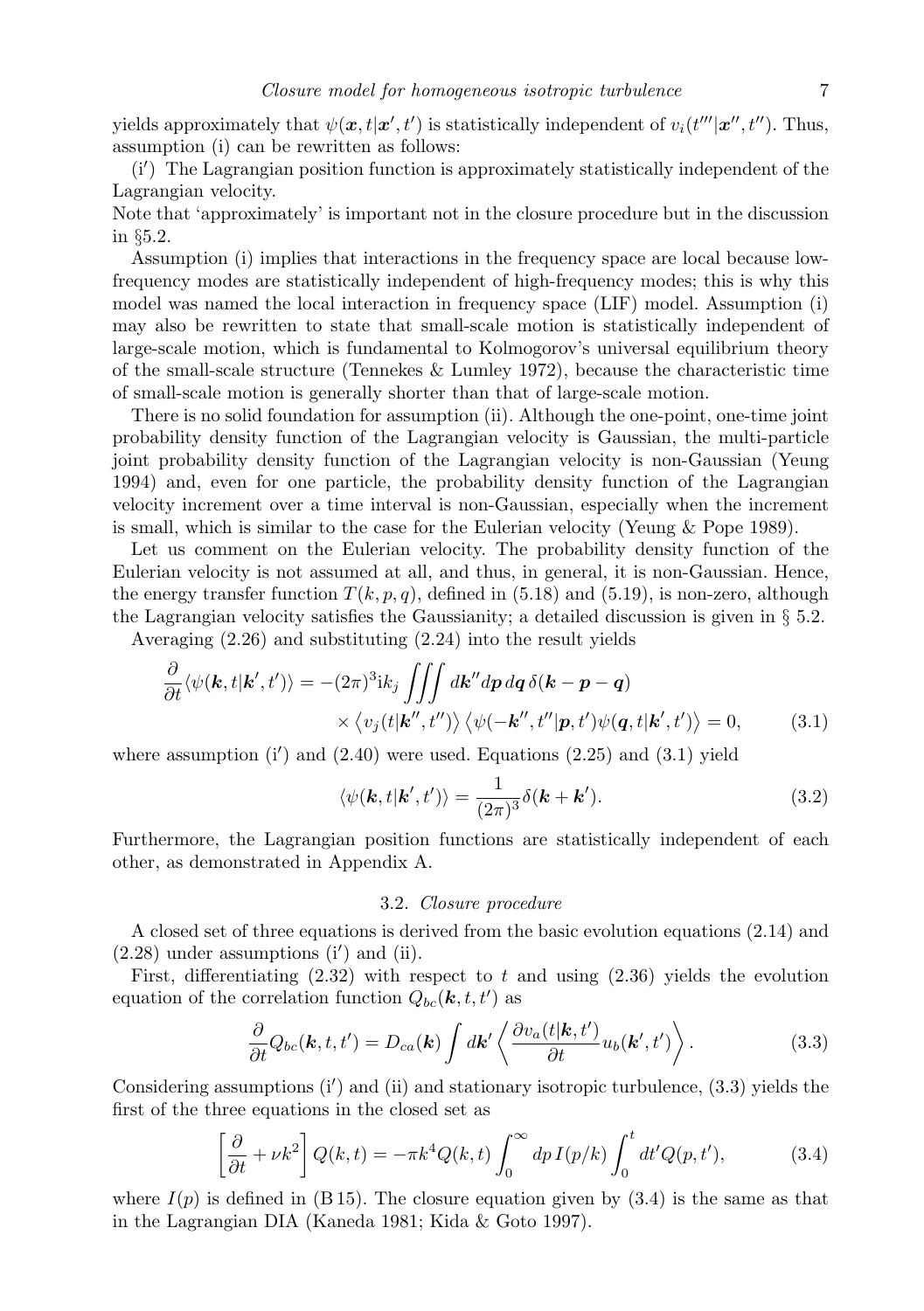Here, a simplified derivation of (3.4) is presented with symbolic quantities; a detailed derivation is given in Appendix B. Substituting (2.28) into (3.3) yields the following symbolic expression of (B 1):

$$
\frac{\partial Q}{\partial t} = \left\langle \frac{\partial v}{\partial t} u \right\rangle = -\nu \langle u\psi u \rangle + \langle uu\psi u \rangle + \langle f\psi u \rangle = -\nu \langle u\psi u \rangle + \langle uu\psi u \rangle, \tag{3.5}
$$

where  $(2.20)$  was applied. Substituting the symbolic expression

$$
\psi = \delta + \int dt \, u\psi \tag{3.6}
$$

of the formal solution given by  $(2.27)$  into the second term on the right-hand side (RHS) of (3.5) and using the symbolic expression  $u = v\psi$  of (2.24) yields a symbolic expression of (3.4) as

$$
\frac{\partial Q}{\partial t} = -\nu \langle v\psi\psi v\psi \rangle + \int dt \langle v\psi v\psi v\psi\psi v\psi \rangle = -\nu \langle v v \rangle + \int dt \langle v v \rangle \langle v v \rangle
$$
  
=  $-\nu Q + \int dt QQ,$  (3.7)

where assumptions (i<sup>'</sup>) and (ii) were applied. Note that  $\langle v v \rangle = Q$  was used in the present case (see (B6)), while  $\langle v v \rangle = V$  will be used in the derivation of (3.9) (see (E7)).

Second, integrating (2.31) with respect to *k ′* and differentiating the result with respect to *t* yields the evolution equation of the correlation function  $V_{ab}(\mathbf{k}, t, t')$  as

$$
\frac{\partial}{\partial t}V_{ab}(\mathbf{k},t,t') = \int d\mathbf{k}' \left[ \left\langle \frac{\partial v_a(t|\mathbf{k},t')}{\partial t} v_b(t|\mathbf{k}',t') \right\rangle + \left\langle v_a(t|\mathbf{k},t') \frac{\partial v_b(t|\mathbf{k}',t')}{\partial t} \right\rangle \right].
$$
 (3.8)

Considering stationary isotropic turbulence and assumptions (i*′* ) and (ii), in the case of  $k > k_I$ , (3.8) yields the second of the three equations in the closed set as

$$
\left[\frac{\partial}{\partial t} + 2\nu k^2\right] V(k,t) = -2\pi k^4 V(k,t) \int_0^\infty dp \, I(p/k) \int_0^t dt' Q(p,t'),\tag{3.9}
$$

where  $V(k, t)$  is defined in (C12). There is no equation corresponding to (3.9) in the Lagrangian DIA (Kaneda 1981; Kida & Goto 1997). The derivation of (3.9) is similar to that of (3.4), and hence a simplified derivation is omitted; a detailed derivation is given in Appendix C. Combining (3.4) and (3.9) yields

$$
V(k,t) = \frac{[Q(k,t)]^2}{Q(k,0)}
$$
\n(3.10)

because of  $V(k, 0) = Q(k, 0)$ .

Third, setting  $t' = t$  in (2.32) and differentiating with respect to  $t$  yields the evolution equation of  $Q_{ij}(\mathbf{k}, t, t)$  as

$$
\frac{\partial}{\partial t}Q_{ij}(\mathbf{k},t,t) = \int d\mathbf{k}' \left[ \left\langle \frac{\partial u_i(\mathbf{k},t)}{\partial t} u_j(\mathbf{k}',t) \right\rangle + \left\langle u_i(\mathbf{k},t) \frac{\partial u_j(\mathbf{k}',t)}{\partial t} \right\rangle \right].
$$
 (3.11)

Considering stationary isotropic turbulence and assumptions (i*′* ) and (ii), (3.11) yields the third of the three equations in the closed set as

$$
\nu k^2 Q(k,0) = \pi \iint_{I_k} dp \, dq \, kpq \, b(k,p,q) \int_0^\infty dt \, e^{-\nu (k^2 + p^2 + q^2)t} V(q,t) \left[ V(p,t) - V(k,t) \right] + \frac{\varepsilon}{4\pi k^2} \delta(k - k_I), \tag{3.12}
$$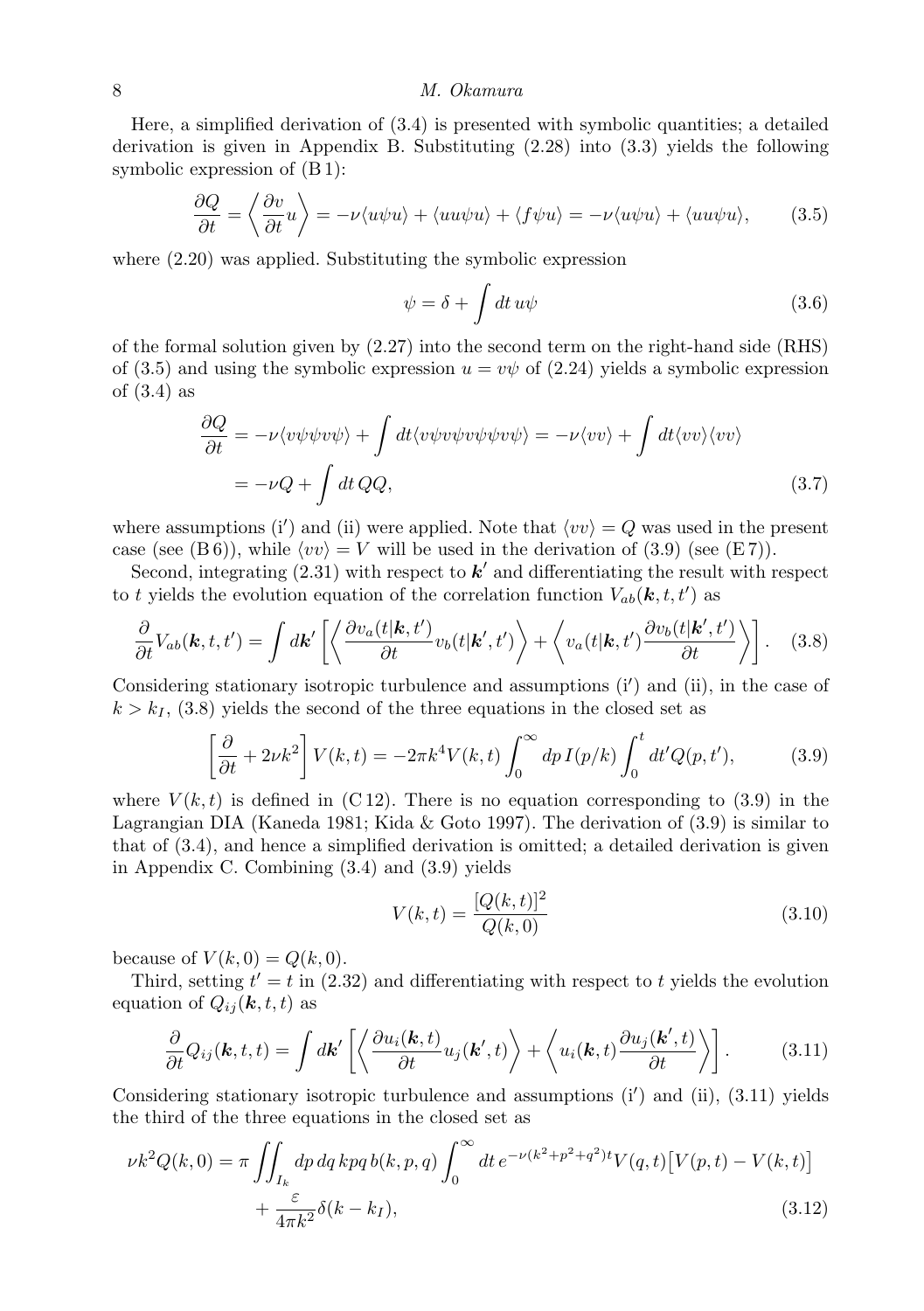Here, a simplified derivation of (3.12) is presented; a detailed derivation is given in Appendix E. Substituting (2.14) into (3.11) yields the following symbolic expression of  $(E_1)$ :

$$
\frac{\partial Q}{\partial t} = \frac{\partial}{\partial t} \langle uu \rangle = -\nu \langle uu \rangle + \langle fu \rangle + \langle uuu \rangle = -\nu Q + \varepsilon + \langle uuu \rangle. \tag{3.13}
$$

Substituting (2.14) into  $\partial (uuu)/\partial t$  and using the symbolic expression  $u = v\psi$  of (2.24) yields

$$
\frac{\partial}{\partial t} (uuu) = -vuuu + v\psi v\psi v\psi v\psi + fuu,
$$
\n(3.14)

the formal solution of which is

$$
uuu = \int dt e^{-\nu t} (v\psi v\psi v\psi v\psi + fuu), \qquad (3.15)
$$

which is a symbolic expression of  $(E_4)$ . Averaging  $(3.15)$  yields

$$
\langle uuu \rangle = \int dt \, e^{-\nu t} \langle vvvv \rangle = \int dt \, e^{-\nu t} VV,\tag{3.16}
$$

where  $(2.21)$  and assumptions  $(i')$  and  $(ii)$  were applied. For stationary turbulence, substituting (3.16) into (3.13) yields a symbolic expression of (3.12) as

$$
0 = -\nu Q + \varepsilon + \int dt \, e^{-\nu t} V V. \tag{3.17}
$$

In this manner, the closed set of equations consisting of  $(3.4)$ ,  $(3.9)$  [or  $(3.10)$ ], and  $(3.12)$  is obtained. It is important to note that the closed set of equations  $(B 8)$ ,  $(C 10)$ , and (E 10), the correlation functions (2.30) and (2.31), and assumptions (i*′* ) and (ii) are invariant under a (non-random) Galilean transformation for homogeneous turbulence; a proof is given in Appendix F.

#### **4. Energy spectrum**

#### 4.1. *Inertial range*

The energy spectrum in the inertial range is considered. First, integrating  $(3.12)$  with respect to **k** over the whole space yields

$$
4\pi\nu \int_0^\infty dk \, k^4 Q(k,0) = \varepsilon. \tag{4.1}
$$

Next, integrating (3.12) with respect to *k* over a sphere of radius *k ′* , interchanging *k* and  $k'$ , using (4.1), and taking the limit as  $\nu \to 0$  yields (Kraichnan 1966)

$$
\varepsilon = 4\pi^2 \int_0^1 dp \log \frac{1}{p} \int_{\max(p, 1-p)}^{1+p} dq \, pq \left\{ b(1, p, q) \int_0^\infty dt \, V(q, t) \left[ V(p, t) - V(1, t) \right] + (p \leftrightarrow q) \right\}.
$$
\n(4.2)

See *§*6.4 in Leslie (1973) for the derivation of (4.2).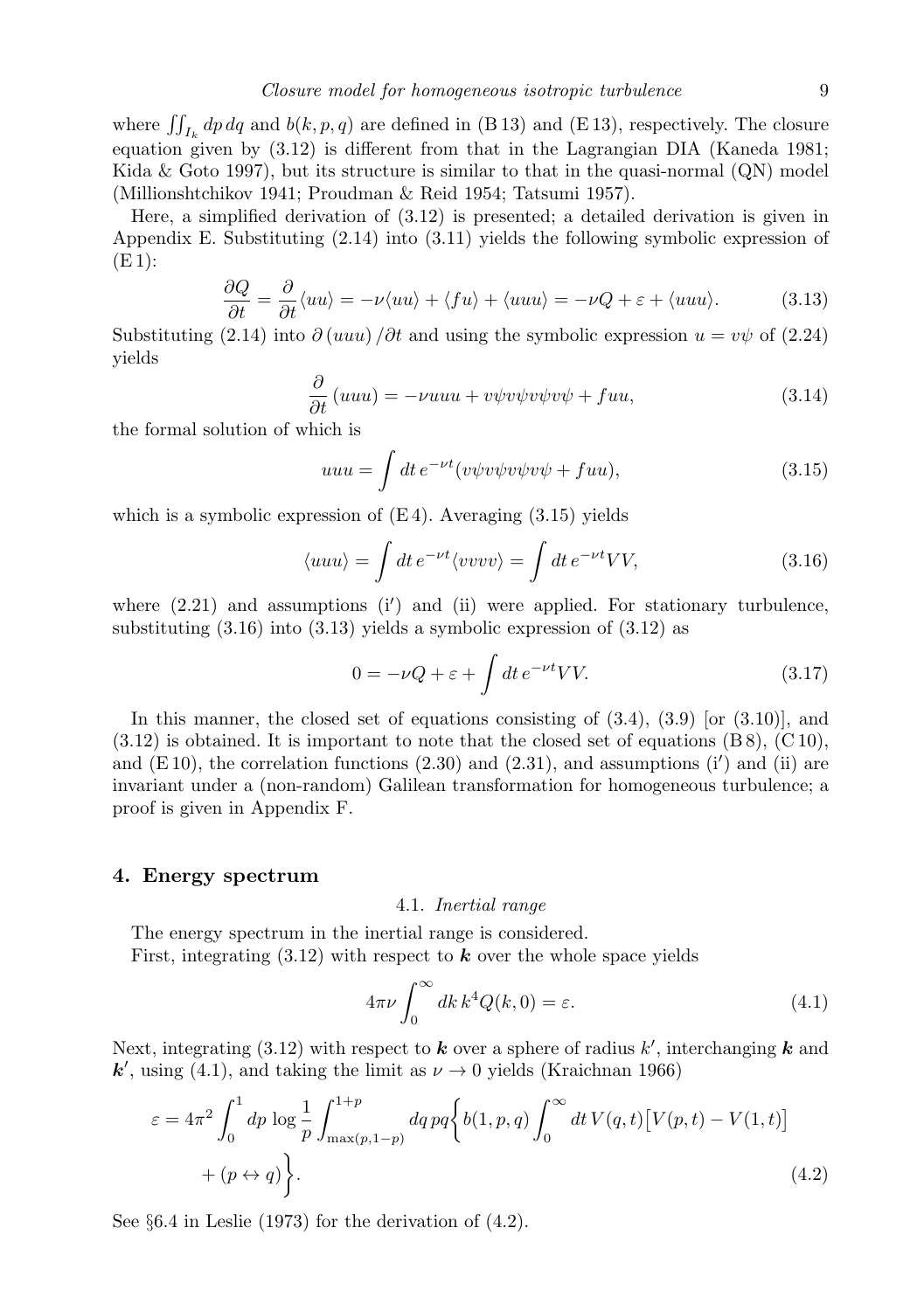

FIGURE 1. Two velocity correlation functions  $\hat{Q}(\tau)$  and  $\hat{V}(\tau)$  plotted against  $\tau = C_K^{1/2} \varepsilon^{1/3} k^{2/3} t.$ 

The mean energy dissipation rate  $\varepsilon$  per unit mass is a unique parameter in the closure equations (3.4), (3.10), and (4.2) in the case of  $\nu \to 0$ ; hence, dimensional analysis yields

$$
Q(k,t) = \frac{C_K}{2\pi} \varepsilon^{2/3} k^{-11/3} \hat{Q}(\tau), \qquad \tau = C_K^{1/2} \varepsilon^{1/3} k^{2/3} t \tag{4.3}
$$

and

$$
V(k,t) = \frac{C_K}{2\pi} \varepsilon^{2/3} k^{-11/3} \hat{V}(\tau),
$$
\n(4.4)

where

$$
\hat{Q}(0) = 1, \qquad \hat{V}(0) = 1,\tag{4.5}
$$

and  $C_K$  is the Kolmogorov constant. Note that  $(3.10)$  yields

$$
\hat{V}(\tau) = \left[\hat{Q}(\tau)\right]^2. \tag{4.6}
$$

Substituting (4.3) into (2.38) yields the energy spectrum

$$
E(k) = C_K \varepsilon^{2/3} k^{-5/3},
$$
\n(4.7)

which is well known as the Kolmogorov *−*5*/*3 power law.

Substituting (4.3) into (3.4) yields

$$
\frac{d\hat{Q}(\tau)}{d\tau} = -\hat{Q}(\tau) \int_0^\infty dp J(p) \int_0^\tau dt' \hat{Q}(pt'),\tag{4.8}
$$

where

$$
J(p) = \frac{3}{4} p^{-5} I(p^{3/2}).
$$
\n(4.9)

The formal solution of  $(4.8)$  with  $(4.5)$  is given by

$$
\log \hat{Q}(\tau) = -\int_0^\infty dp \, J(p) \int_0^\tau dt' \, (t - t') \, \hat{Q}(pt'), \tag{4.10}
$$

the numerical result of which is shown in figure 1, along with that of  $\hat{V}(\tau)$ . This figure indicates that the integral time scale of  $\hat{V}(\tau)$  is shorter than that of  $\hat{Q}(\tau)$ , which is reasonable because  $\hat{V}(\tau)$  includes the effect of the diffusion of two fluid particles.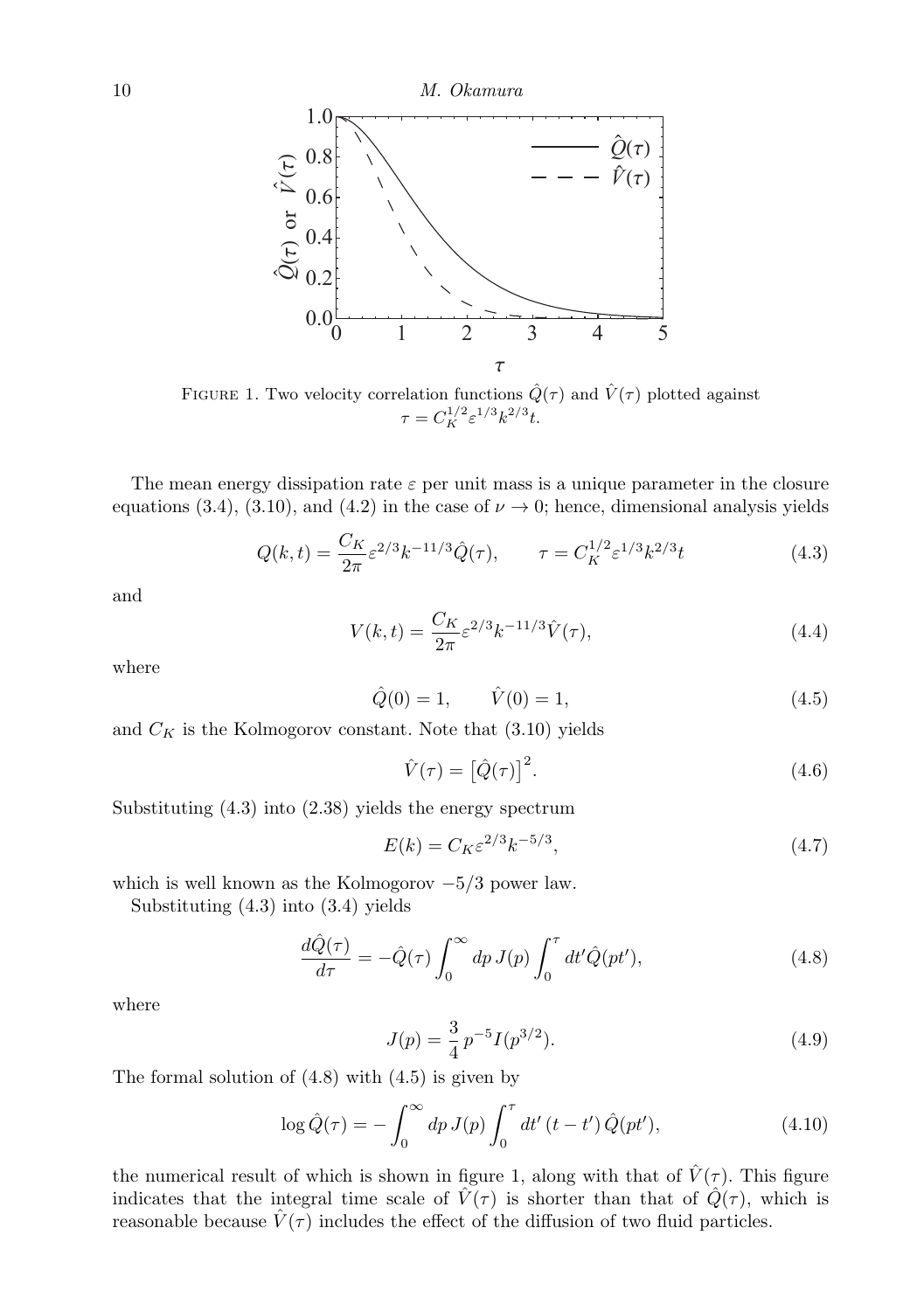Substituting  $(3.10)$  into  $(4.2)$  and applying  $(4.3)$  yields

$$
C_K^{-3/2} = \int_0^1 dp \log \frac{1}{p} \int_{\max(p, 1-p)}^{1+p} dq (pq)^{-8/3}
$$
  
 
$$
\times \left\{ b(1, p, q) \int_0^\infty dt \left[ \hat{Q}(q^{2/3}t) \right]^2 \left( \left[ \hat{Q}(p^{2/3}t) \right]^2 - p^{11/3} \left[ \hat{Q}(t) \right]^2 \right) + (p \leftrightarrow q) \right\}. \tag{4.11}
$$

The numerical computation of (4.10) and (4.11) yields

$$
C_K = 1.779\tag{4.12}
$$

in the limit of an infinite Reynolds number. This value is close to both  $1.62 \pm 0.17$ , which is the mean of numerous experimental and observational data for different turbulent flows (Sreenivasan 1995), and 1.58, which is the mean of direct numerical simulation data for  $240 \le R_{\lambda} \le 1000$  (Donzis & Sreenivasan 2010), where  $R_{\lambda}$  is the Taylor-scale Reynolds number. The other previously developed closure models with no adjustable free parameters for high Reynolds numbers yield the following values for the Kolmogorov constant:

•  $C_K = 1.77$  (Kraichnan 1966) for the abridged Lagrangian DIA,

•  $C_K = 2.3$  (McComb & Shanmugasundaram 1984) for the LET model,

•  $C_K = 1.72$  (Kaneda 1986; Kida & Goto 1997) for the Lagrangian DIA,

•  $C_K = 3.8$  (Edwards & McComb 1969) and  $C_K = 1.2$  (Qian 1983) for the Fokker– Planck model,

•  $C_K = 1.73$  (Bos & Bertoglio 2006) for the EDQNM.

#### 4.2. *Universal equilibrium range*

Let us consider the energy spectrum throughout the universal equilibrium range, which is constituted of the inertial and dissipation ranges. In this range, the mean energy dissipation rate  $\varepsilon$  per unit mass and the kinematic viscosity  $\nu$  are the only parameters in the closure equations  $(3.4)$ ,  $(3.10)$ , and  $(3.12)$ ; hence, dimensional analysis yields

$$
Q(k,t) = \frac{1}{2\pi} C_K \varepsilon^{2/3} k^{-11/3} \tilde{Q}(\kappa, \tau),
$$
\n(4.13)

where

$$
\kappa = C_K^{-3/8} \varepsilon^{-1/4} \nu^{3/4} k = C_K^{-3/8} k \eta, \qquad \tau = C_K^{1/2} \varepsilon^{1/3} k^{2/3} t,\tag{4.14}
$$

and

$$
\tilde{Q}(0,\tau) = \hat{Q}(\tau). \tag{4.15}
$$

Here,  $\eta$  (=  $\varepsilon^{-1/4} \nu^{3/4}$ ) denotes the Kolmogorov length scale, and  $\hat{Q}(\tau)$  is defined in (4.3). Substituting  $(4.13)$  into  $(3.4)$  and  $(3.12)$  respectively yields

$$
\left[\frac{\partial}{\partial \tau} + \kappa^{4/3}\right] \tilde{Q}(\kappa, \tau) = -\tilde{Q}(\kappa, \tau) \int_0^\infty dp \, J(p) \int_0^\tau dt \, \tilde{Q}(\kappa p^{3/2}, pt) \tag{4.16}
$$

and

$$
\tilde{Q}(\kappa,0) = \frac{1}{2} \iint_{I_{\kappa}} dp \, dq \, \kappa^{-1}(pq)^{-8/3} b(\kappa,p,q) \int_0^{\infty} dt \, \exp\left[-(\kappa^2 + p^2 + q^2)t\right] \times \frac{\left[\tilde{Q}(q,q^{2/3}t)\right]^2}{\tilde{Q}(q,0)} \left\{ \kappa^{11/3} \frac{\left[\tilde{Q}(p,p^{2/3}t)\right]^2}{\tilde{Q}(p,0)} - p^{11/3} \frac{\left[\tilde{Q}(\kappa,\kappa^{2/3}t)\right]^2}{\tilde{Q}(\kappa,0)} \right\},\tag{4.17}
$$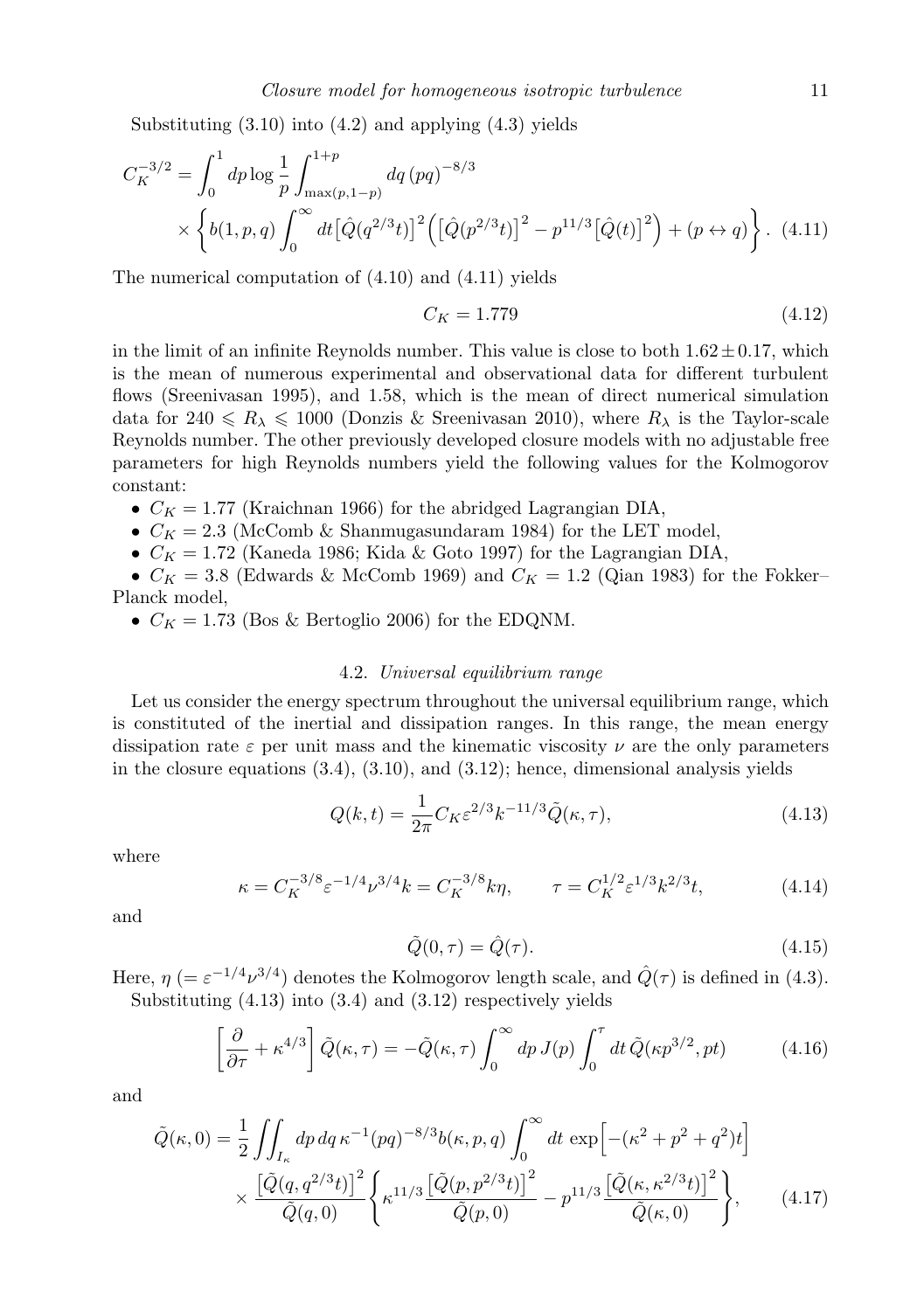

FIGURE 2. (a) Compensated energy spectra  $\tilde{Q}(\kappa, 0)$  plotted against  $\kappa = C_K^{-3/8} k\eta$  for the LIF model and the Lagrangian DIA. (b) Log-log plot of the energy spectrum  $E(k)/(\varepsilon^{1/4}\nu^{5/4})$  plotted against *kη* for the LIF model.

where  $(3.10)$  was used. The formal solution of  $(4.16)$  is given by

$$
\log \frac{\tilde{Q}(\kappa,\tau)}{\tilde{Q}(\kappa,0)} = -\kappa^{4/3}\tau - \int_0^\infty dp \, J(p) \int_0^\tau dt \, (\tau - t) \tilde{Q}(\kappa p^{3/2}, pt). \tag{4.18}
$$

Substituting (4.13) into (2.38) yields the compensated energy spectrum

$$
\tilde{Q}(\kappa,0) = \frac{k^{5/3}E(k)}{C_K \varepsilon^{2/3}}.
$$
\n(4.19)

The numerical result  $\tilde{Q}(\kappa, \tau)$  of (4.17) and (4.18) at  $\tau = 0$  for the LIF model, along with that for the Lagrangian DIA (Kaneda 1986; Kida & Goto 1997) and the corresponding energy spectrum  $E(k)$  for the LIF model are shown in figure 2. Figure 2(a) indicates that the LIF model reproduces the bottleneck effect (a small bump at  $\kappa \approx 0.1$ ), whereas the Lagrangian DIA does not (see also figure 4). The compensated energy spectrum  $\tilde{Q}(\kappa, 0)$ attains a maximum value of 1.02 at  $k\eta = C_K^{3/8} \kappa = 0.11$ , which is close to the value of 0.13 obtained from the direct numerical simulation by Donzis & Sreenivasan (2010). They stated that the bottleneck decreases with increasing Reynolds number and would be negligible at  $R_{\lambda} \sim 2 \times 10^5$ . This statement is not incompatible with the obtained peak value of  $1.02 \approx 1$  for the LIF model in the limit of an infinite Reynolds number.

The skewness *S* of the longitudinal velocity derivative in stationary homogeneous isotropic turbulence is expressed as (see (7.5.15) in Batchelor (1953))

$$
S = \frac{\left\langle \left(\frac{\partial u_1}{\partial x_1}\right)^3 \right\rangle}{\left\langle \left(\frac{\partial u_1}{\partial x_1}\right)^2 \right\rangle^{3/2}} = -\frac{3\sqrt{30}\,\nu}{7} \frac{\int_0^\infty dk \, k^4 E(k)}{\left[\int_0^\infty dk \, k^2 E(k)\right]^{3/2}} = -\frac{3\sqrt{30}}{7} \frac{\int_0^\infty d\kappa \, \kappa^{7/3} \tilde{Q}(\kappa, 0)}{\left[\int_0^\infty d\kappa \, \kappa^{1/3} \tilde{Q}(\kappa, 0)\right]^{3/2}},\tag{4.20}
$$

where (4.14) and (4.19) were used. Substituting the numerical result  $\tilde{Q}(\kappa, 0)$  into (4.20) yields

$$
S = -0.49\tag{4.21}
$$

in the limit of an infinite Reynolds number. Antonia *et al.* (2015) reexamined numerous experimental and numerical data for different turbulent flows, with the result that the skewness *S* should approach a constant value of *−*0*.*53 when the Reynolds number is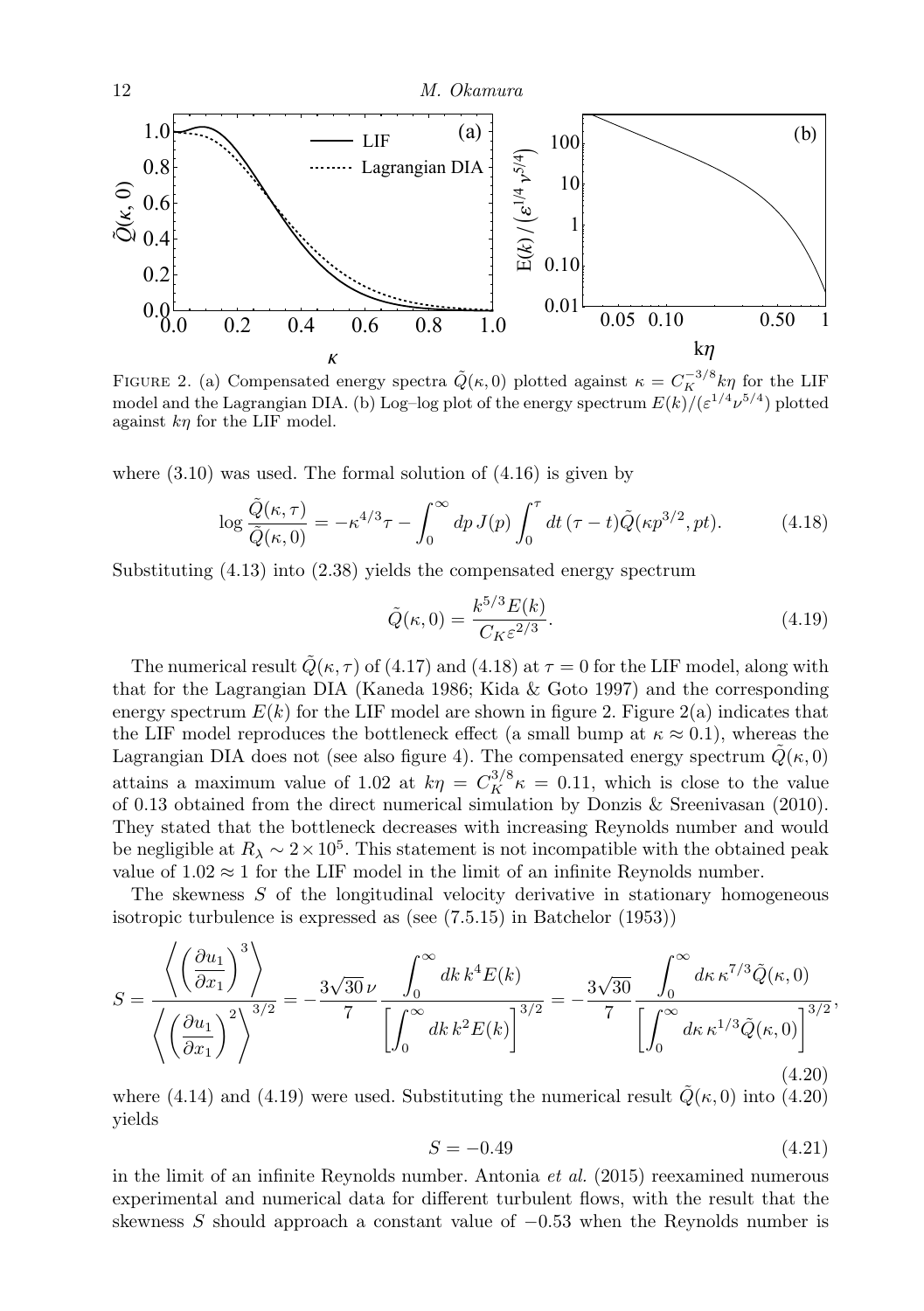sufficiently large (see also Sreenivasan & Antonia  $(1997)$ ). The other closure models for high Reynolds numbers yield the following values for the skewness:

- *• S* = *−*0*.*35 (McComb & Shanmugasundaram 1984) for the LET model,
- *• S* = *−*0*.*66 (Kaneda 1993; Kida & Goto 1997) for the Lagrangian DIA,
- *• S* = *−*0*.*515 (Qian 1994) for the Fokker–Planck model,
- *• S* = *−*0*.*4 (Bos *et al.* 2012) for the EDQNM.

Substituting (4.13) into (4.1) yields

$$
\frac{1}{2}C_K^{-3/2} = \int_0^\infty d\kappa \,\kappa^{1/3} \tilde{Q}(\kappa, 0),\tag{4.22}
$$

which is useful to check the numerical result  $\dot{Q}(\kappa, \tau)$  of (4.17) and (4.18). Substituting the numerical result  $\tilde{Q}(\kappa, 0)$  into (4.22) yields  $C_K = 1.78$ , which is very close to (4.12).

#### **5. Discussion**

#### 5.1. *Comparison of the LIF and QN models*

The closure procedure in the LIF model is compared with that in the QN model. To this end, the QN procedure is first described as the LIF procedure was in *§* 3.

The evolution equations of the second- and third-order moments are symbolically expressed as

$$
\left[\frac{\partial}{\partial t} + \nu\right] \langle uu \rangle = \langle uuu \rangle \tag{5.1}
$$

and

$$
\left[\frac{\partial}{\partial t} + \nu\right] \langle uuu \rangle = \langle uuuu \rangle,\tag{5.2}
$$

respectively. The formal solution to (5.2) is

$$
\langle uuu \rangle = \int dt \, e^{-\nu t} \langle uuuu \rangle. \tag{5.3}
$$

Note that *⟨vvvv⟩* in (3.16) is the Lagrangian two-time correlation while *⟨uuuu⟩* in (5.3) is the Eulerian single-time correlation. Substituting (5.3) into (5.1) and assuming that *u* has a Gaussian distribution yields the following closure equation for *⟨uu⟩*:

$$
\frac{\partial}{\partial t} \langle uu \rangle = -\nu \langle uu \rangle + \int dt \, e^{-\nu t} \langle uu \rangle \langle uu \rangle. \tag{5.4}
$$

Only the fourth-order moment is modeled with a Gaussian distribution; for example,  $\langle u u u \rangle \neq 0.$ 

The most significant difference between the QN and LIF models is that the QN model uses the solution  $(5.3)$  to the evolution equation  $(5.2)$  as the mean value, whereas the LIF model uses the solution  $(3.15)$  to the evolution equation  $(3.14)$  as a raw (non-mean) value. Hence, the latter properly considers a given realization of turbulence. In closure models, the most important procedure is the construction of the fourth-order moment *⟨uuuu⟩* from the third-order moment *⟨uuu⟩*. In this procedure, the QN model uses (5.3), which omits the information on individual raw motion by considering the average value, whereas the LIF model uses  $(3.15)$ , which includes the information on individual raw motion; hence, the QN model fails to consider the eddy damping effect, whereas the LIF model successfully considers this effect.

Let us discuss the realizability that the probability distribution of realizations is nonnegative. In turbulence theory, the realizability is important and must be satisfied. Using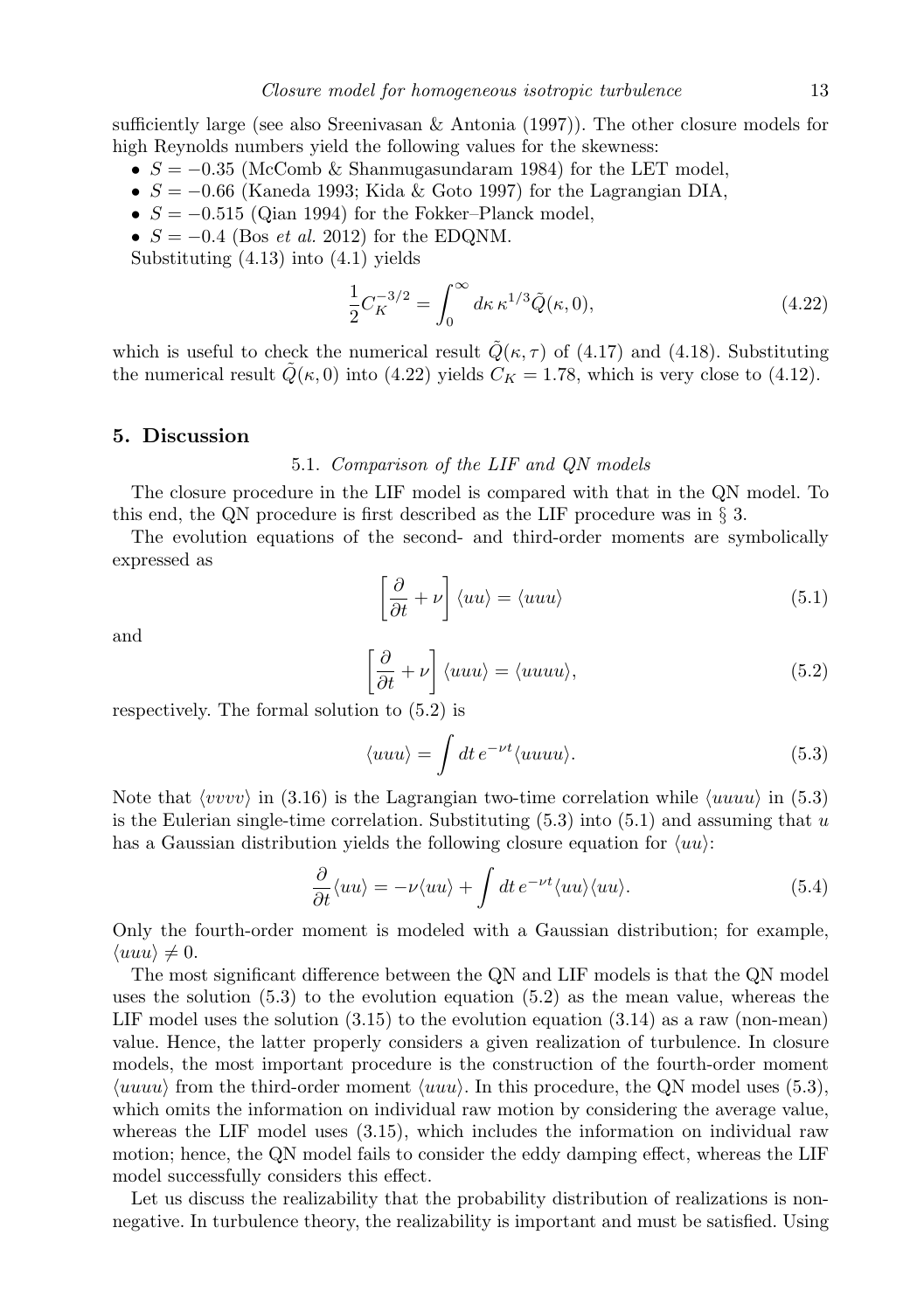(2.30) and (2.35), the realizability condition is expressed by

$$
\breve{Q}(k,t,t) \geqslant 0. \tag{5.5}
$$

It is well known that the QN model fails the realizability (Ogura 1963). Although the structure of the energy equation in the LIF model is similar to that in the QN model, the LIF model satisfies the realizability condition (5.5) mainly because the LIF model treats the two-time correlation while the QN model only involves the single-time correlation. A proof of the realizability is given in Appendix G. Note that the QN model satisfies the realizability after a Markovian modification (Orszag 1977). Incidentally, the Eulerian DIA and the EDQNM are realizable, and the Lagrangian DIA (Kaneda 1986; Kida & Goto 1997) can only be checked numerically to be realizable.

#### 5.2. *Two assumptions*

Assumptions (i*′* ) and (ii) are discussed here.

First, consider assumptions (i') omitting 'approximately' and (ii). Substituting  $u = v\psi$ into *⟨uuu⟩* and applying these two assumptions yields, instead of (3.16),

$$
\langle uuu \rangle = \langle v\psi v\psi v\psi \rangle = \langle vvv \rangle = 0, \tag{5.6}
$$

which is an undesirable result. Another example similar to that described above is also given here. Substituting  $u = v\psi$  into  $\langle uu \rangle$  and applying assumption (i<sup>*'*</sup>) omitting 'approximately' yields

$$
\langle uu \rangle = \langle v\psi v\psi \rangle = \langle vv \rangle, \tag{5.7}
$$

which shows that the Lagrangian velocity correlation function is consistent with the Eulerian one. However, this is not completely acceptable, because a direct numerical simulation shows that the characteristic time scale of the Lagrangian velocity correlation function varies as  $k^{-2/3}$  in the inertial range, whereas that of the Eulerian function varies as *k −*1 (Kaneda *et al.* 1999).

Second, to overcome these difficulties, consider assumption (i*′* ) with 'approximately' systematically by introducing a small parameter  $\epsilon$  as follows:

$$
\langle vv \rangle = O(1), \qquad \langle vvv \rangle = 0, \qquad \langle vvvv \rangle = \langle vv \rangle \langle vv \rangle = O(1), \qquad \langle vvvvv \rangle = 0, \qquad (5.8)
$$

$$
\langle v^n \psi^m \rangle = \langle v^n \rangle \langle \psi^m \rangle + O(\epsilon), \qquad \langle \psi \rangle = O(1), \tag{5.9}
$$

where  $\epsilon$  is defined as

$$
\epsilon g(\mathbf{k},\mathbf{k}',t,t') = \left\langle v_i(t|\mathbf{k},t')v_i(t|\mathbf{k}',t')\psi(\mathbf{k},t|\mathbf{k}',t')\right\rangle - \left\langle v_i(t|\mathbf{k},t')v_i(t|\mathbf{k}',t')\right\rangle \left\langle \psi(\mathbf{k},t|\mathbf{k}',t')\right\rangle.
$$

Here  $g(\mathbf{k}, \mathbf{k}', t, t')$  is an appropriate function with the dimension of  $v^2\psi$  and is  $O(1)$ . Note that  $\epsilon$  indicates the strength of statistical independence of *v* and  $\psi$ ;  $\epsilon = 0$  denotes the complete independence. In the present approximation,  $O(\epsilon^2)$  is omitted. Using (5.9), (A 3) becomes

$$
\langle \psi^m \rangle = \langle \psi \rangle^m + O(\epsilon). \tag{5.10}
$$

The first example  $\langle u u u \rangle$  is reconsidered. Substituting  $u = v \psi$  into  $\langle u u u \rangle$  and applying (5.8), (5.9), and (5.10) yields

$$
\langle uuu \rangle = \langle v\psi v\psi v\psi \rangle = \langle vvv \rangle \langle \psi\psi\psi \rangle + O(\epsilon) = O(\epsilon) \neq 0 \tag{5.11}
$$

instead of  $\langle u u u \rangle = 0$  in (5.6). In the second example, substituting  $u = v\psi$  into  $\langle u u \rangle$  and applying (5.8), (5.9), and (5.10) yields

$$
\langle uu \rangle = \langle v\psi v\psi \rangle = \langle vv \rangle \langle \psi \psi \rangle + O(\epsilon) = \langle vv \rangle + O(\epsilon) \neq \langle vv \rangle \tag{5.12}
$$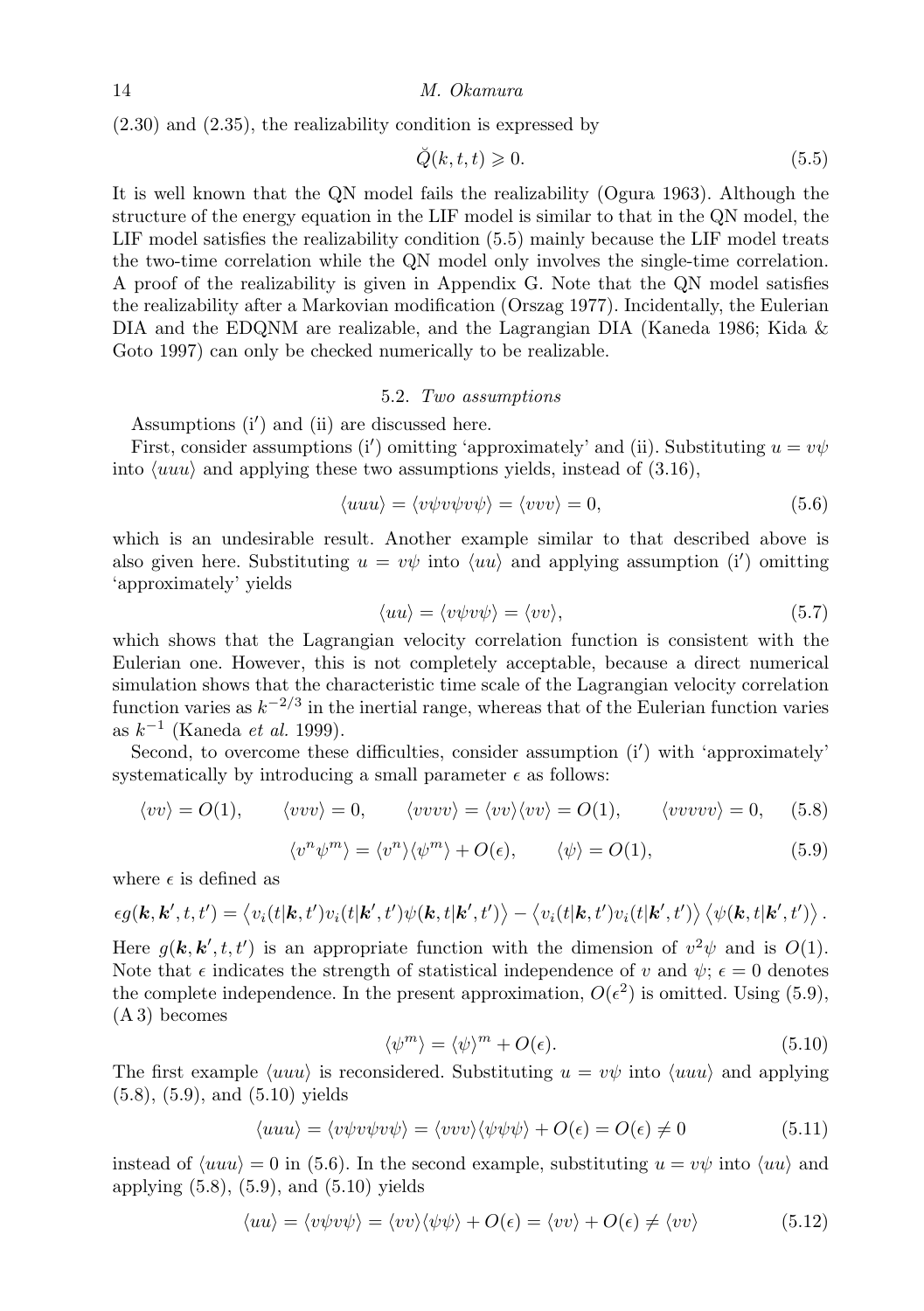instead of  $\langle uu \rangle = \langle vv \rangle$  in (5.7).

Another expression of the third-order moment *⟨uuu⟩* is also considered. Averaging  $(3.15)$  and applying  $(2.21)$ ,  $(5.8)$ ,  $(5.9)$ , and  $(5.10)$  yields

$$
\langle uuu \rangle = \int dt \, e^{-\nu t} \langle v\psi v\psi v\psi v\psi \rangle = \int dt \, e^{-\nu t} \left[ \langle v v v v \rangle \langle \psi \psi \psi \psi \rangle + O(\epsilon) \right] = \int dt \, e^{-\nu t} \langle v v v v \rangle,
$$
\n(5.13)

which is consistent with  $(5.11)$  when

$$
\int dt \, e^{-\nu t} \langle v v v v \rangle = O(\epsilon). \tag{5.14}
$$

In practice,  $(3.16)$  [or  $(5.13)$ ] should be used instead of  $(5.11)$  for the closure procedure of *⟨uuu⟩* because (5.11) gives no useful information.

Hence, it is reasonable to suppose that assumption (i*′* ) is approximately applied while assumption (ii) is strictly applied.

#### 5.3. *Comparison of the LIF model and the Lagrangian DIA in the inertial range*

First, the energy balance equation in the LIF model is compared with that in the Lagrangian DIA (Kaneda 1981; Kida & Goto 1997) in the inertial range. The latter is expressed as

$$
C_K^{-3/2} = \int_0^1 dp \log \frac{1}{p} \int_{\max(p, 1-p)}^{1+p} dq (pq)^{-8/3}
$$
  
 
$$
\times \left[ b(1, p, q) \int_0^\infty dt \, \hat{Q}(t) \hat{Q}(p^{2/3}t) \hat{Q}(q^{2/3}t) (1 - p^{11/3}) + (p \leftrightarrow q) \right]
$$
(5.15)

in the present notation. The main difference between  $(4.11)$  and  $(5.15)$  is their time dependence, including the number of times the correlation function  $Q(t)$  appears in each model (four in the former and three in the latter).

Second, the localness of energy transfers in the LIF model is compared with that in the Lagrangian DIA in the inertial range. Both (4.11) and (5.15) can be rewritten in the form (Kraichnan 1966; Kaneda 1986)

$$
\varepsilon = \int_{1}^{\infty} W(\alpha) \frac{d\alpha}{\alpha},\tag{5.16}
$$

where

$$
W(\alpha) = \frac{\log \alpha}{\alpha} \int_1^{\alpha^{\dagger}} d\beta \, T\left(1, \frac{1}{\alpha}, \frac{1}{\beta}\right) \frac{1}{\beta^2} + \alpha \int_{\alpha^{\ddagger}}^{\alpha} d\beta \, T\left(1, \frac{1}{\beta}, \frac{\alpha}{\beta}\right) \frac{\log \beta}{\beta^3}.
$$
 (5.17)

In (5.17),  $\alpha^{\dagger} = \min[\alpha, \alpha/(\alpha - 1)], \alpha^{\dagger} = \max[1, \alpha - 1],$  and

$$
T(k, p, q) = 16\pi^2 k p q \hat{T}(k, p, q),
$$
\n(5.18)

where

$$
\hat{T}(\boldsymbol{k},\boldsymbol{p},\boldsymbol{q})\delta(\boldsymbol{k}-\boldsymbol{p}-\boldsymbol{q})=M_{nab}(\boldsymbol{k})\left\langle u_a(\boldsymbol{p},t)u_b(\boldsymbol{q},t)u_n(-\boldsymbol{k},t)\right\rangle. \hspace{1cm} (5.19)
$$

Because  $\alpha$  is the ratio of the maximum wavenumber involved in the triad interaction to the minimum wavenumber,  $W(\alpha) d\alpha/\alpha$  is the contribution of the wavenumber ratios in the range  $(\alpha, \alpha + d\alpha)$  to the transport power. Kolmogorov's hypothesis about the localness of energy transfers means that  $W(\alpha)$  should decrease rapidly for  $\alpha \gg 1$ . Figure 3 shows the dependence of  $W(\alpha)/\varepsilon$  on the wavenumber ratio  $\alpha$  in the LIF model (solid line) and the Lagrangian DIA (dashed line). This figure indicates that  $W(\alpha)$  in the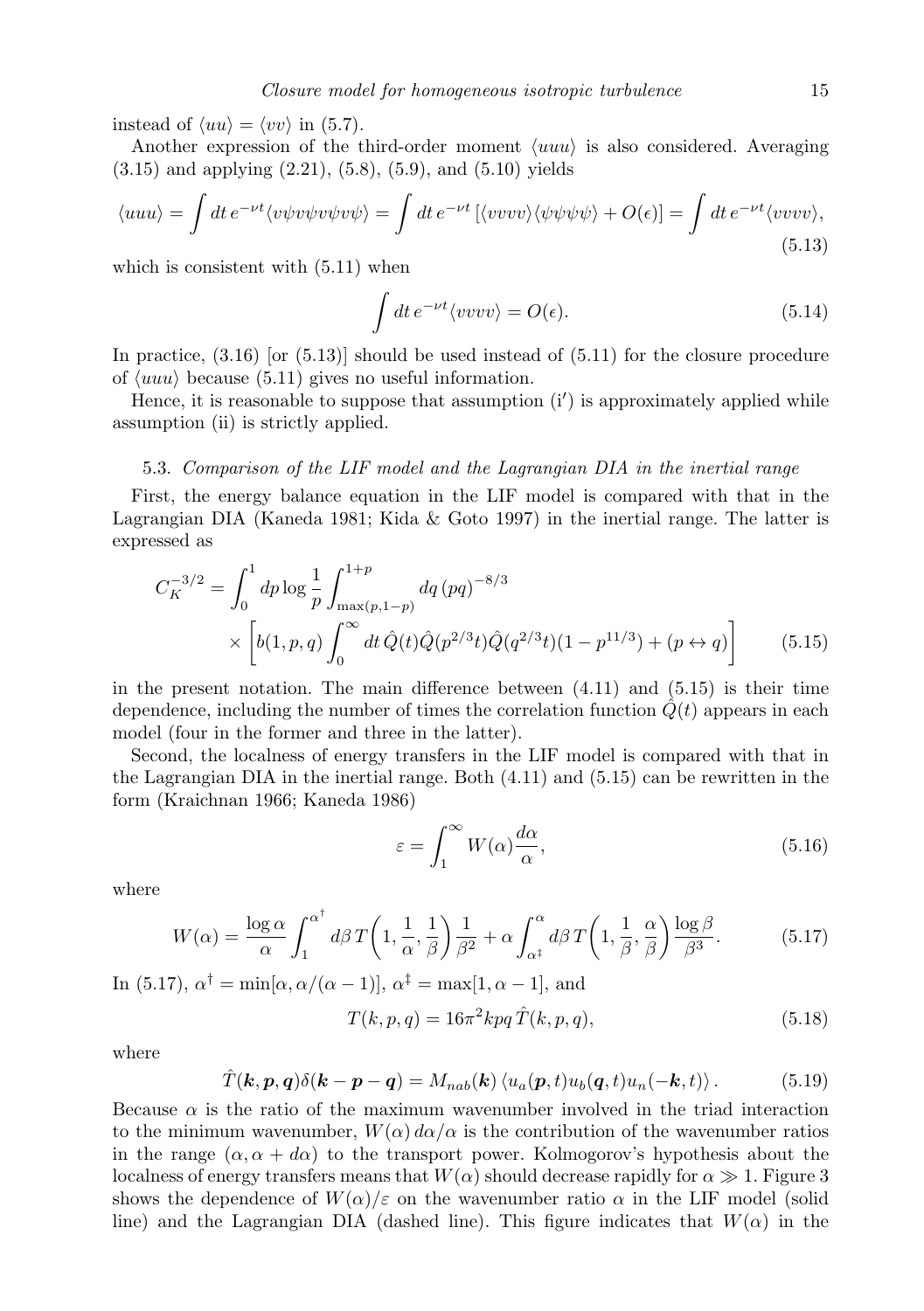

FIGURE 3. (a) Linear-log and (b) log-log plots of  $W(\alpha)/\varepsilon$  for the LIF model and the Lagrangian DIA.

LIF model is effectively identical to that in the Lagrangian DIA;  $W(\alpha)$  has a peak at  $\alpha \approx 2$  and decreases gradually as  $W(\alpha) = C/\alpha$  for  $\alpha \gg 1$ , which differs slightly from  $W(\alpha) \propto \alpha^{-4/3} \log \alpha$  (Kraichnan 1966). A value of *C* in the LIF model is somewhat smaller than that in the Lagrangian DIA. This means that *C* is related to the time dependence in (4.11) and (5.15) but the power of  $\alpha$  in  $W(\alpha)$  is not.

Figure 3 also indicates that Kolmogorov's hypothesis about the localness of energy transfers is not completely satisfied in either of these models, because  $W(\alpha)$  has a peak at  $\alpha \approx 2$  and decreases gradually, the locality of which is here called the weak nonlocality of the triad interaction.

#### 5.4. *Bottleneck effect*

This subsection presents a physical explanation of the bottleneck effect (Herring *et al.* 1982; Falkovich 1994; Lohse & Müllergroeling 1995) on the basis of the LIF model. The energy flux  $\Pi(k)$  is expressed as (Kraichnan 1966)

$$
\Pi(k) = \int_{k}^{\infty} dk' \int_{0}^{k} dp' \int_{\max(p', k'-p')}^{p'+k'} dq' T(k', p', q') \qquad (\mathbf{k}' = \mathbf{p}' + \mathbf{q}'), \tag{5.20}
$$

which represents the net energy transfer from wavenumbers below *k* to wavenumbers above *k*. Considering the triad interaction as  $p' < k < k' \sim q'$ , the energy transfer  $T(k', p', q')$  in (E 12) is reduced very little for  $p' < k' \sim q' < 1/\eta$  because the wavenumbers  $k'$ , *p*', *q*' lie within the inertial range and hence  $e^{-\nu[(k')^2 + (p')^2 + (q')^2]t} \approx 1$ , whereas  $T(k',p',q')$  is substantially reduced for  $p' < 1/\eta < k' \sim q'$  because  $e^{-\nu[(k')^2 + (p')^2 + (q')^2]t} <$ 1. As a result of the local interaction,  $k'$  is nearly equal to  $k$  because  $p' \leq k \leq k' \sim q'$ . Hence, the constancy of  $\Pi(k)$  in the inertial range implies that  $u_i(k)$  should increase. The larger the wavenumber *k*, the stronger the reduction effect of  $T(k', p', q')$ . This means that a substantial increase in  $u_i(\mathbf{k})$  appears in the near-dissipation range (the right end of the inertial range). In the dissipation range  $(k \gg 1/\eta)$ , the term except  $e^{-\nu[k^2 + p^2 + q^2]t}$ in (E 12) is also very small, and hence the reduction effect due to  $e^{-\nu[(k')^2 + (p')^2 + (q')^2]t}$ is unimportant and a bump is not observed. Therefore, the bottleneck effect is observed especially strongly in the near-dissipation range because of the weak nonlocality of the triad interaction.

Figure 4 shows the compensated energy spectra  $\tilde{Q}(\kappa, 0)$  for the LIF model; the inviscid LIF model, which is the LIF model under the condition  $e^{-(k^2+p^2+q^2)t} = 1$  in (4.17); and the Lagrangian DIA. This figure indicates that the bottleneck effect does not occur in the inviscid LIF model as clearly as in the Lagrangian DIA. The factor  $e^{-(k^2+p^2+q^2)t}$  is related to the viscous term, and hence the viscosity plays an important role in the bottleneck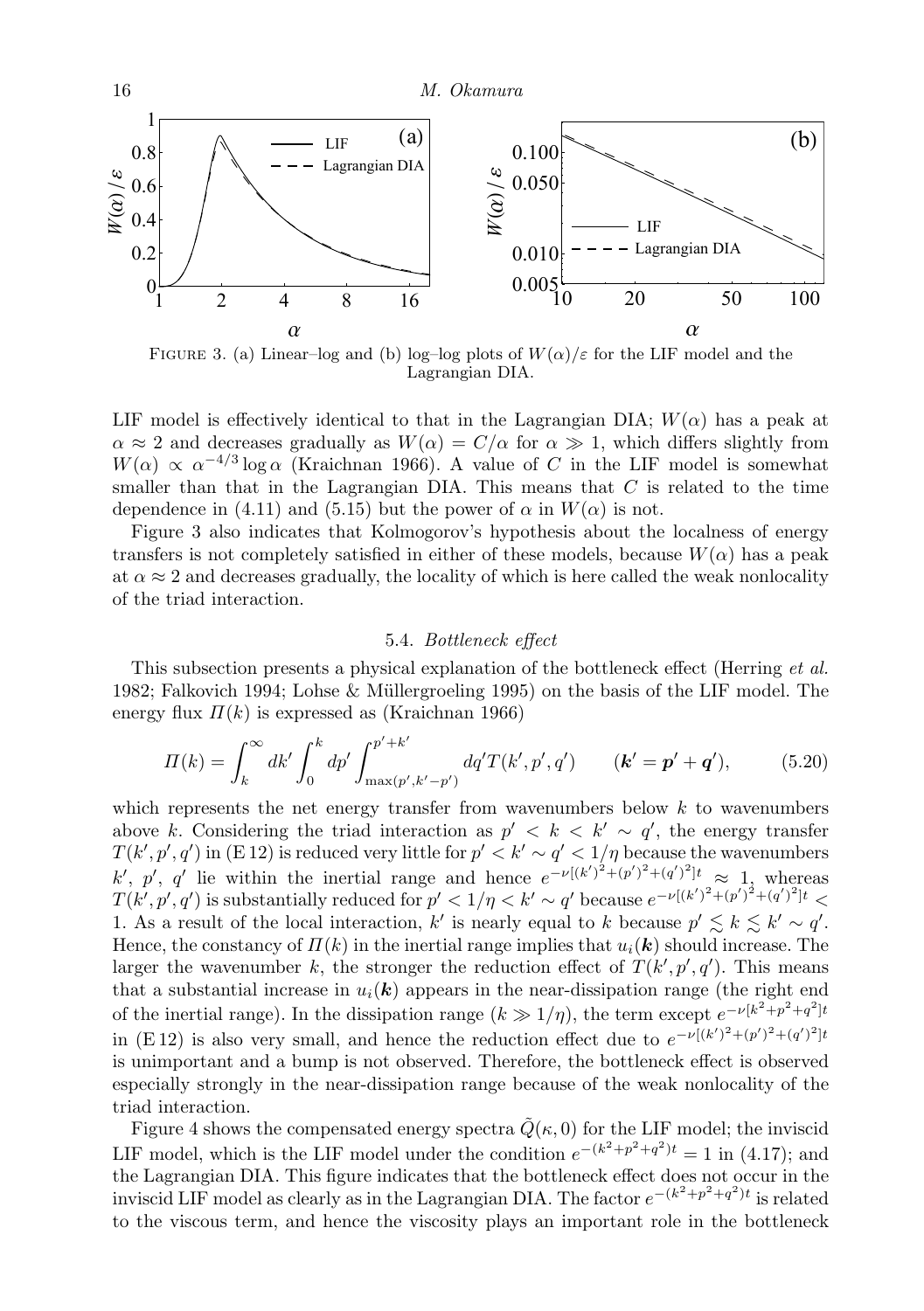

FIGURE 4. Linear–log plot of the compensated energy spectra  $\tilde{Q}(\kappa, 0)$  for the LIF model, the inviscid LIF model, and the Lagrangian DIA plotted against  $\kappa = C_K^{-3/8} k \eta$ . The dashed line shows  $\tilde{Q}(\kappa, 0) = 1$ .

effect. Note that the compensated energy spectrum in the inviscid LIF model is similar to that in the Lagrangian DIA because these two models exhibit similar structures.

#### 5.5. *Importance of a mapping function*

This subsection discusses why some closure models, such as the Lagrangian DIA (Kraichnan 1965; Kaneda 1981; Kida & Goto 1997) and the LET model (McComb 1978), are compatible with the Kolmogorov *−*5*/*3 power law.

The Eulerian DIA (Kraichnan 1959) is incompatible with the Kolmogorov *−*5*/*3 power law because the response integral diverges at the lower limit of the wavenumber as the Reynolds number approaches infinity. Kraichnan (1965) introduced the generalized velocity  $v_i(t|\mathbf{k}', t')$  to remove this divergence and reproduce the Kolmogorov  $-5/3$  power law. Kraichnan (1964) stated that any Eulerian multi-time closure suffers from the difficulty associated with the violation of the invariance under the Galilean transformation and for this reason the Eulerian multi-time formation is intrinsically unsuitable for the derivation of the Kolmogorov *−*5*/*3 power law. However, this statement seems to be inconsistent with the case of the LET model (McComb 1978), which is an Eulerian multi-time closure in the Eulerian framework that is compatible with the Kolmogorov *−*5*/*3 power law.

The focus of this discussion now shifts from the Galilean invariance to the use of a mapping function. The difference between the Eulerian DIA and the LET model is that the Eulerian DIA uses the response function  $G_{ij}(\mathbf{k}, t|\mathbf{k}', t')$ , which is defined as

$$
G_{ij}(\mathbf{k},t|\mathbf{k}',t') = \frac{\delta u_i(\mathbf{k},t)}{\delta u_j(\mathbf{k}',t')},\tag{5.21}
$$

whereas the LET model uses a mapping function  $H_{ij}(\mathbf{k}', t'|\mathbf{k}, t)$ , which is defined as

$$
u_i(\mathbf{k},t) = (2\pi)^3 \int d\mathbf{k}' H_{ij}(\mathbf{k}',t'|\mathbf{k},t) u_j(\mathbf{k}',t'). \qquad (5.22)
$$

The evolution equations of  $\langle G_{ij}(\mathbf{k},t|\mathbf{k}',t')\rangle$  and  $\langle H_{ij}(\mathbf{k}',t'|\mathbf{k},t)\rangle$  are symbolically expressed as

$$
\left[\frac{\partial}{\partial t} + \nu\right] \langle G \rangle = \lambda \langle uG \rangle \tag{5.23}
$$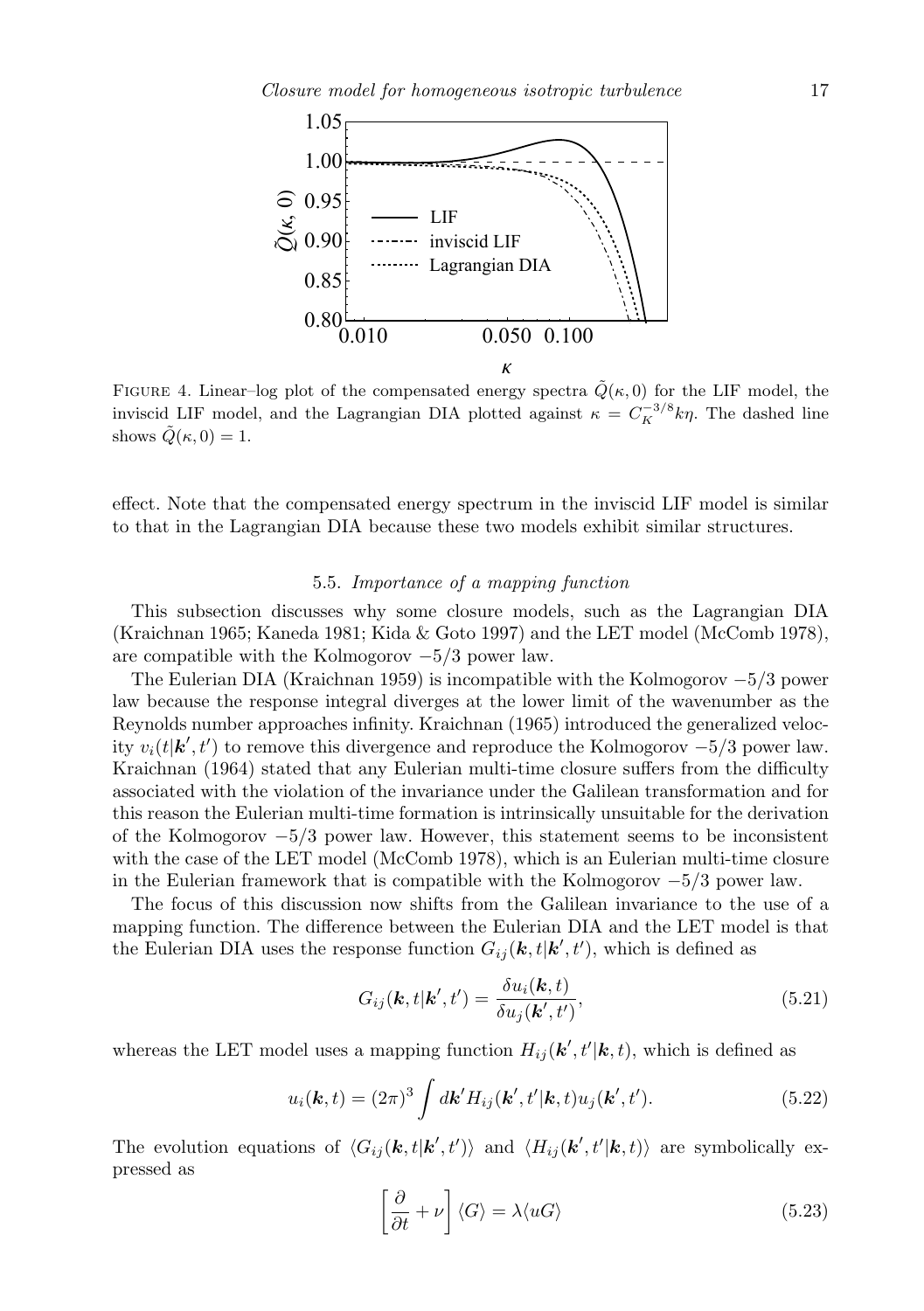and

$$
\left[\frac{\partial}{\partial t} + \nu\right] \langle Huu\rangle = \lambda \langle uuu\rangle, \tag{5.24}
$$

respectively, where  $\lambda$  is a bookkeeping parameter. In the Eulerian DIA, substituting the perturbation expansions  $u = u^{(0)} + \lambda u^{(1)} + \cdots$  and  $G = G^{(0)} + \lambda G^{(1)} + \cdots$  into the RHS of (5.23), the renormalization procedure is applied for *u* and *G*, whereas in the LET model, substituting the perturbation expansion  $u = u^{(0)} + \lambda u^{(1)} + \cdots$  into the RHS of (5.24), the renormalization procedure is applied only for *u*. The RHS of (5.24) is similar to that of (5.1), and the evolution equation of the correlation function  $\langle uu \rangle$  is irrelevant to the divergence of the response integral at the lower limit of the wavenumber. As a result, the difference between the mapping function *H* and the response function *G* eliminates the divergence in the LET model, thus making the LET model compatible with the Kolmogorov *−*5*/*3 power law. For further details on the LET model, see *§* 7.4 in McComb (1990) and McComb & Yoffe (2017). The latter reference introduces a formal derivation of the LET model by using a fluctuation-dissipation relation.

In the Lagrangian DIA, Kraichnan (1965) used the Lagrangian velocity response function  $G_{in}(\mathbf{k}, t | s; \mathbf{k}', t' | s')$ , which is defined as

$$
G_{in}(\mathbf{k},t|s;\mathbf{k}',t'|s') = \frac{\delta v_i(s|\mathbf{k},t)}{\delta v_n(s'|\mathbf{k}',t')}
$$
(5.25)

with

$$
G_{in}(\mathbf{k},t|t;\mathbf{k}',t|t) = \delta_{in}\delta(\mathbf{k}+\mathbf{k}').
$$
\n(5.26)

The evolution equation of  $G_{nn}(\mathbf{k}, t|t; \mathbf{k}', t|s)$  is given by

$$
\frac{\partial}{\partial t}G_{nn}(\mathbf{k},t|t;\mathbf{k}',t|s) = -ik_j \iint dp \, dq \, \delta(\mathbf{k} - \mathbf{p} - \mathbf{q}) u_j(\mathbf{p},t) G_{nn}(\mathbf{q},t|t;\mathbf{k}',t|s) \tag{5.27}
$$

with  $G_{nn}(\mathbf{k}, t|t; \mathbf{k}', t|t) = 3\delta(\mathbf{k} + \mathbf{k}')$ . The derivation of (5.27) is given in Appendix H. Equation (5.27) is the same as the evolution equation of the Lagrangian position function in (2.26), and hence the Lagrangian velocity response function  $G_{in}(\mathbf{k}, t|s; \mathbf{k}', t'|s')$  also acts as a mapping function with respect to the labelling time of the generalized velocity, as shown in (2.3). Furthermore, Kaneda (1981) and Kida & Goto (1997) used (2.26). Hence, the Lagrangian DIA (Kraichnan 1965; Kaneda 1981; Kida & Goto 1997) uses a mapping function.

In summary, considering that both the LET model and the Lagrangian DIA use a mapping function but the Eulerian DIA does not, it is plausible to postulate that a key point in the derivation of the Kolmogorov *−*5*/*3 power law is the use of a mapping function in the closure procedure.

This paper presented the advantages of the LIF model over the Lagrangian DIA (Kraichnan 1965; Kaneda 1981; Kida & Goto 1997). The derivation of the closure equations in the LIF model is similar to that in the QN model and simpler than that in the Lagrangian DIA because the LIF model includes neither the response function nor the renormalized expansion.

The author thanks Yukio KANEDA for his valuable discussion on the Eulerian DIA and the LET model. Toshiyuki GOTOH for his useful comments on the Lagrangian velocity correlation function, Susumu GOTO for his interesting comments on assumption (i'), and Ooshida Takeshi for his useful comments on the Lagrangian position function.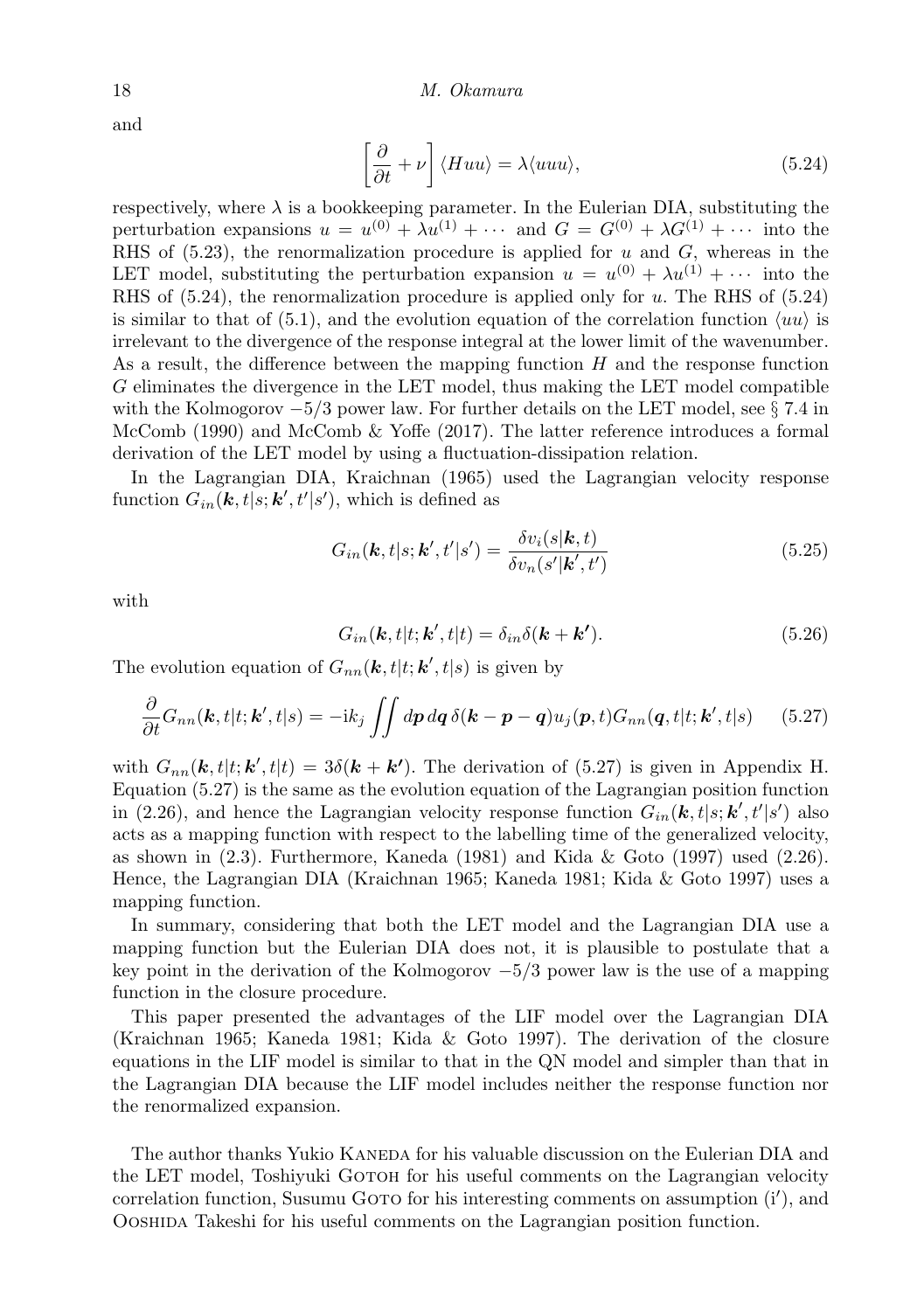#### **Appendix A**

Substituting  $\mathbf{k} = \mathbf{k}_1, \mathbf{k}' = \mathbf{k}'_1, t = t_1$ , and  $t' = t'_1$  into (2.26), multiplying the result by  $\prod_{n=2}^{N} \psi(\mathbf{k}_n, t_n | \mathbf{k}'_n, t'_n)$ , taking the average of the result, and considering (2.24) and assumption (i*′* ) yields

$$
\frac{\partial}{\partial t_1} \left\langle \prod_{n=1}^N \psi(\mathbf{k}_n, t_n | \mathbf{k}'_n, t'_n) \right\rangle = -(2\pi)^3 \mathrm{i} k_{1j} \iiint dp dq d\mathbf{k}'' \delta(\mathbf{k}_1 - \mathbf{p} - \mathbf{q}) \langle v_j(t_1 | \mathbf{k}'', T) \rangle
$$

$$
\times \left\langle \psi(-\mathbf{k}'', T | \mathbf{p}, t_1) \psi(\mathbf{q}, t_1 | \mathbf{k}'_1, t'_1) \prod_{n=2}^N \psi(\mathbf{k}_n, t_n | \mathbf{k}'_n, t'_n) \right\rangle = 0, \quad (A1)
$$

where  $(2.40)$  was applied. Equation  $(A 1)$  shows that  $\langle \prod_{n=1}^{N} \psi(\mathbf{k}_n, t_n | \mathbf{k}'_n, t'_n) \rangle$  is independent of *t*1. Combining this independence, (2.25), and (3.2) yields

$$
\left\langle \prod_{n=1}^{N} \psi(\mathbf{k}_{n}, t_{n} | \mathbf{k}'_{n}, t'_{n}) \right\rangle = \left\langle \psi(\mathbf{k}_{1}, t'_{1} | \mathbf{k}'_{1}, t'_{1}) \prod_{n=2}^{N} \psi(\mathbf{k}_{n}, t_{n} | \mathbf{k}'_{n}, t'_{n}) \right\rangle
$$

$$
= \left\langle \psi(\mathbf{k}_{1}, t_{1} | \mathbf{k}'_{1}, t'_{1}) \right\rangle \left\langle \prod_{n=2}^{N} \psi(\mathbf{k}_{n}, t_{n} | \mathbf{k}'_{n}, t'_{n}) \right\rangle.
$$
 (A 2)

Repeating this procedure ultimately yields

$$
\left\langle \prod_{n=1}^{N} \psi(\mathbf{k}_n, t_n | \mathbf{k}'_n, t'_n) \right\rangle = \prod_{n=1}^{N} \left\langle \psi(\mathbf{k}_n, t_n | \mathbf{k}'_n, t'_n) \right\rangle.
$$
 (A 3)

Thus, the Lagrangian position functions have been demonstrated to be statistically independent of each other.

#### **Appendix B**

Substituting (2.28) into (3.3) yields

$$
\frac{\partial}{\partial t}Q_{bc}(\mathbf{k},t,t') = \left[ -(2\pi)^3 \nu \iint dk' dp \, p^2 \langle u_a(\mathbf{p},t)\psi(-\mathbf{p},t|\mathbf{k},t')u_b(\mathbf{k}',t') \rangle \right.+ (2\pi)^3 \mathbf{i} \iiint dk' dp dq dr \delta(\mathbf{r}-\mathbf{p}-\mathbf{q}) \frac{r_a r_j r_m}{r^2} \langle u_j(\mathbf{p},t)u_m(\mathbf{q},t)\psi(-\mathbf{r},t|\mathbf{k},t')u_b(\mathbf{k}',t') \rangle + (2\pi)^3 \iint dk' dp \langle f_a(\mathbf{p},t)\psi(-\mathbf{p},t|\mathbf{k},t')u_b(\mathbf{k}',t') \rangle \right] D_{ca}(\mathbf{k}) \qquad (t>t').
$$
 (B1)

First, the viscous term on the RHS of  $(B1)$  is considered. Using  $(2.24)$ ,  $(2.32)$ ,  $(3.2)$ , (A 3), and assumption (i*′* ) yields

viscous = 
$$
-(2\pi)^9 \nu \iiint dk' dp \, dk_1 dk_2 p^2 \langle v_a(t|\mathbf{k}_1, T_1) \psi(-\mathbf{k}_1, T_1|\mathbf{p}, t)
$$
  
\n $\times \psi(-\mathbf{p}, t|\mathbf{k}, t') v_b(t'|\mathbf{k}_2, T_2) \psi(-\mathbf{k}_2, T_2|\mathbf{k}', t') \rangle D_{ca}(\mathbf{k})$   
\n $= -\nu k^2 \int d\mathbf{k}' \langle v_a(t|\mathbf{k}, T_1) v_b(t'|\mathbf{k}', T_2) \rangle D_{ca}(\mathbf{k}) = -\nu k^2 Q_{bc}(\mathbf{k}, t, t'),$  (B 2)

where  $T_1 = T_2 = t'$ .

Second, the force term on the RHS of (B 1) is considered. Using (2.20) yields

force = 
$$
(2\pi)^3 \iint d\mathbf{k}' d\mathbf{p} \langle f_a(\mathbf{p}, t) \psi(-\mathbf{p}, t | \mathbf{k}, t') u_b(\mathbf{k}', t') \rangle D_{ca}(\mathbf{k}) = 0
$$
  $(t > t')$ , (B3)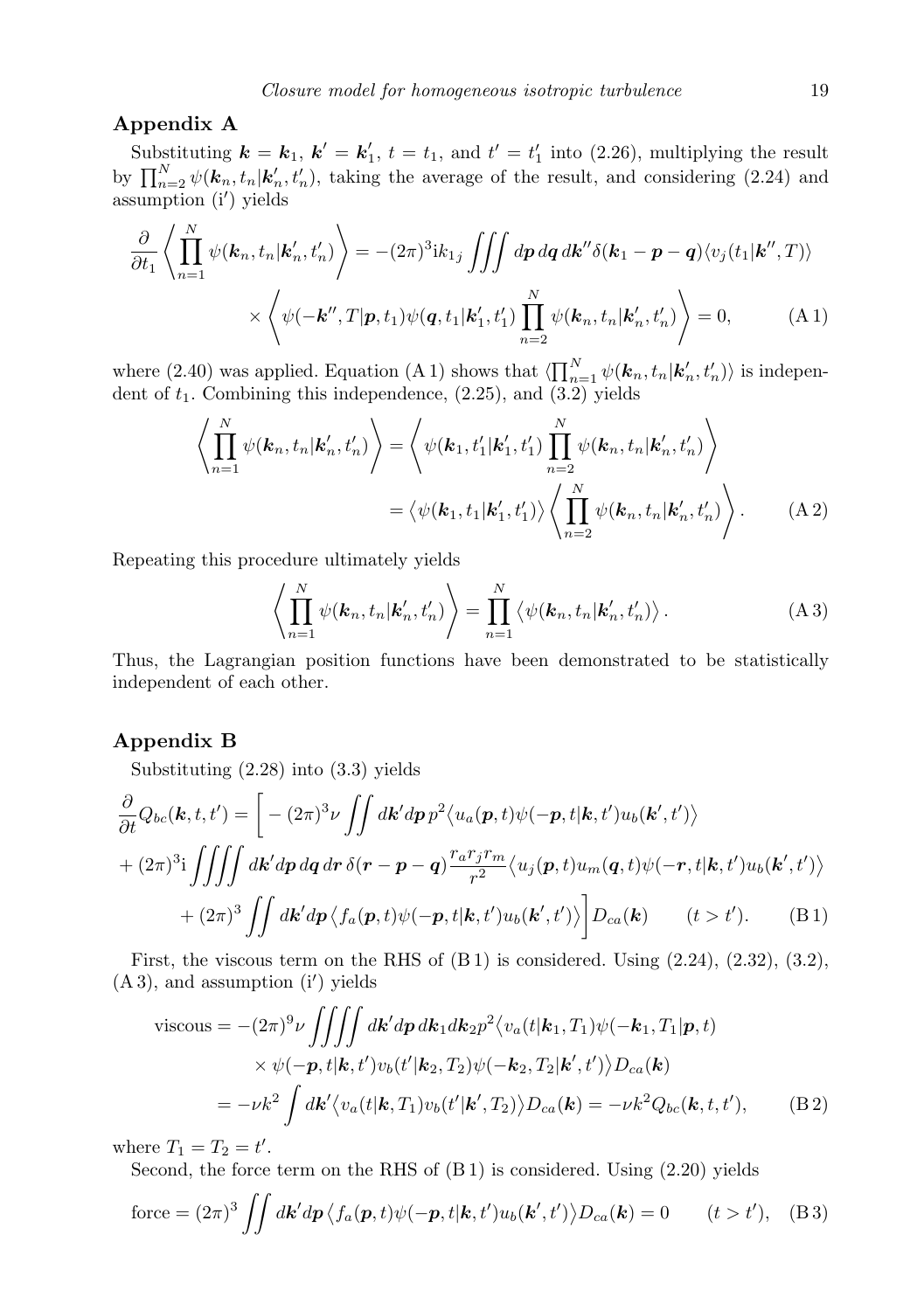which is the result of the application of causality.

Third, the nonlinear term  $(NL)$  on the RHS of  $(B1)$  is considered. Substituting  $(2.27)$ into the nonlinear term and using the fact that the term including the Dirac delta function in (2.27) equals zero because of  $k_a D_{ca}(\mathbf{k}) = 0$  yields

$$
\begin{split} \text{NL} &= -(2\pi)^{15} \int \cdots \int d\mathbf{k}_{1} d\mathbf{k}_{2} d\mathbf{k}_{3} d\mathbf{k}_{4} d\mathbf{k}' dp dq dr \,\delta(\mathbf{r} - \mathbf{p} - \mathbf{q}) D_{ca}(\mathbf{k}) \frac{r_{a} r_{j} r_{m} r_{l}}{r^{2}} \int_{t'}^{t} dt'' \\ &\times \int \int d\mathbf{p}' dq' \,\delta(\mathbf{r} + \mathbf{p}' + \mathbf{q}') \langle v_{j}(t|\mathbf{k}_{1}, T_{1}) \psi(-\mathbf{k}_{1}, T_{1}|\mathbf{p}, t) v_{m}(t|\mathbf{k}_{2}, T_{2}) \psi(-\mathbf{k}_{2}, T_{2}|\mathbf{q}, t) \\ &\times v_{l}(t''|\mathbf{k}_{3}, T_{3}) \psi(-\mathbf{k}_{3}, T_{3}|\mathbf{p}', t'') \psi(\mathbf{q}', t''|\mathbf{k}, t') v_{b}(t'|\mathbf{k}_{4}, T_{4}) \psi(-\mathbf{k}_{4}, T_{4}|\mathbf{k}', t_{1}) \rangle, \end{split} \tag{B.4}
$$

where (2.24) was applied. Assumption (i*′* ), (3.2), and (A 3) yield

$$
\langle v_j(t|\mathbf{k}_1, T_1)\psi(-\mathbf{k}_1, T_1|\mathbf{p}, t)v_m(t|\mathbf{k}_2, T_2)\psi(-\mathbf{k}_2, T_2|\mathbf{q}, t)v_l(t''|\mathbf{k}_3, T_3)\psi(-\mathbf{k}_3, T_3|\mathbf{p}', t'')
$$
  
\n
$$
\times \psi(\mathbf{q}', t''|\mathbf{k}, t')v_b(t'|\mathbf{k}_4, T_4)\psi(-\mathbf{k}_4, T_4|\mathbf{k}', t_1)\rangle = \frac{1}{(2\pi)^{15}}\delta(\mathbf{k}_1 - \mathbf{p})\delta(\mathbf{k}_2 - \mathbf{q})\delta(\mathbf{k}_3 - \mathbf{p}')
$$
  
\n
$$
\times \delta(\mathbf{k} + \mathbf{q}')\delta(\mathbf{k}_4 - \mathbf{k}')\langle v_j(t|\mathbf{k}_1, T_1)v_m(t|\mathbf{k}_2, T_2)v_l(t''|\mathbf{k}_3, T_3)v_b(t'|\mathbf{k}_4, T_4)\rangle.
$$
 (B5)

Noting the inequality  $t' \leq t'' \leq t$ , assumption (ii) and (2.30) yield

$$
\langle v_j(t|\mathbf{p},T_1)v_m(t|\mathbf{q},T_2)v_l(t''|\mathbf{p}',T_3)v_b(t'|\mathbf{k}',T_4)\rangle =V_{jm}(\mathbf{p},t,T_1)\delta(\mathbf{p}+\mathbf{q})Q_{lb}(\mathbf{k}',t'',t')\delta(\mathbf{p}'+\mathbf{k}')+Q_{jl}(\mathbf{p},t,t'')\delta(\mathbf{p}+\mathbf{p}')Q_{mb}(\mathbf{q},t,t')\delta(\mathbf{q}+\mathbf{k}')+Q_{jb}(\mathbf{p},t,t')\delta(\mathbf{p}+\mathbf{k}')Q_{ml}(\mathbf{q},t,t'')\delta(\mathbf{q}+\mathbf{p}'),
$$
(B6)

where  $T_1 = T_2$  and  $T_3 = T_4 = t'$  in the first term,  $T_1 = T_3 = t''$  and  $T_2 = T_4 = t'$  in the second term, and  $T_1 = T_4 = t'$  and  $T_2 = T_3 = t''$  in the third term. Note that it is prohibited to set, for example,  $T_1 = T_3 = t$  in the second term because  $Q_{jl}(\mathbf{p}, t'', t)$  is not defined for  $t'' < t$  in (2.30). Substituting (B 5) into (B 4) and using (B 6) yields

$$
NL = -\iiint dp dq dr \delta(\mathbf{r} - \mathbf{p} - \mathbf{q}) D_{ca}(\mathbf{k}) \frac{r_a r_j r_m r_l}{r^2} \int_{t'}^{t} dt''
$$
  
 
$$
\times \left[ \delta(\mathbf{k} + \mathbf{p} - \mathbf{r}) Q_{jl}(\mathbf{p}, t, t'') Q_{mb}(\mathbf{q}, t, t') + \delta(\mathbf{k} + \mathbf{q} - \mathbf{r}) Q_{jb}(\mathbf{p}, t, t') Q_{ml}(\mathbf{q}, t, t'') \right]
$$
  
= 
$$
-2Q_{mb}(\mathbf{k}, t, t') D_{ca}(\mathbf{k}) \iint dp dr \delta(\mathbf{r} - \mathbf{p} - \mathbf{k}) \frac{r_a r_j r_m r_l}{r^2} \int_{t'}^{t} dt'' Q_{jl}(\mathbf{p}, t, t''), \quad (B7)
$$

where the term related to the first term in  $(B 6)$  becomes zero.

Finally, substituting  $(B2)$ ,  $(B3)$ , and  $(B7)$  into  $(B1)$  yields the following closed equation for homogeneous turbulence:

$$
\left[\frac{\partial}{\partial t} + \nu k^2\right] Q_{bc}(\mathbf{k}, t, t')
$$
  
=  $-2Q_{mb}(\mathbf{k}, t, t')D_{ca}(\mathbf{k}) \iint dp dq \delta(\mathbf{k} - \mathbf{p} - \mathbf{q}) \frac{q_a q_j q_m q_l}{q^2} \int_{t'}^{t} dt'' Q_{jl}(\mathbf{p}, t, t'').$  (B8)

Next, stationary isotropic turbulence is considered. Substituting (2.37) into the RHS of  $(B 8)$  for  $b = c$  and using the relations

$$
D_{ma}(\mathbf{k})q_mq_a = q^2(1-y^2), \qquad D_{jl}(\mathbf{p})q_jq_l = q^2(1-x^2), \tag{B9}
$$

and

$$
\iint d\boldsymbol{p} d\boldsymbol{q} \,\delta(\boldsymbol{k}-\boldsymbol{p}-\boldsymbol{q}) f(k,p,q) = 2\pi \iint_{I_k} dp \, dq \frac{pq}{k} f(k,p,q),\tag{B.10}
$$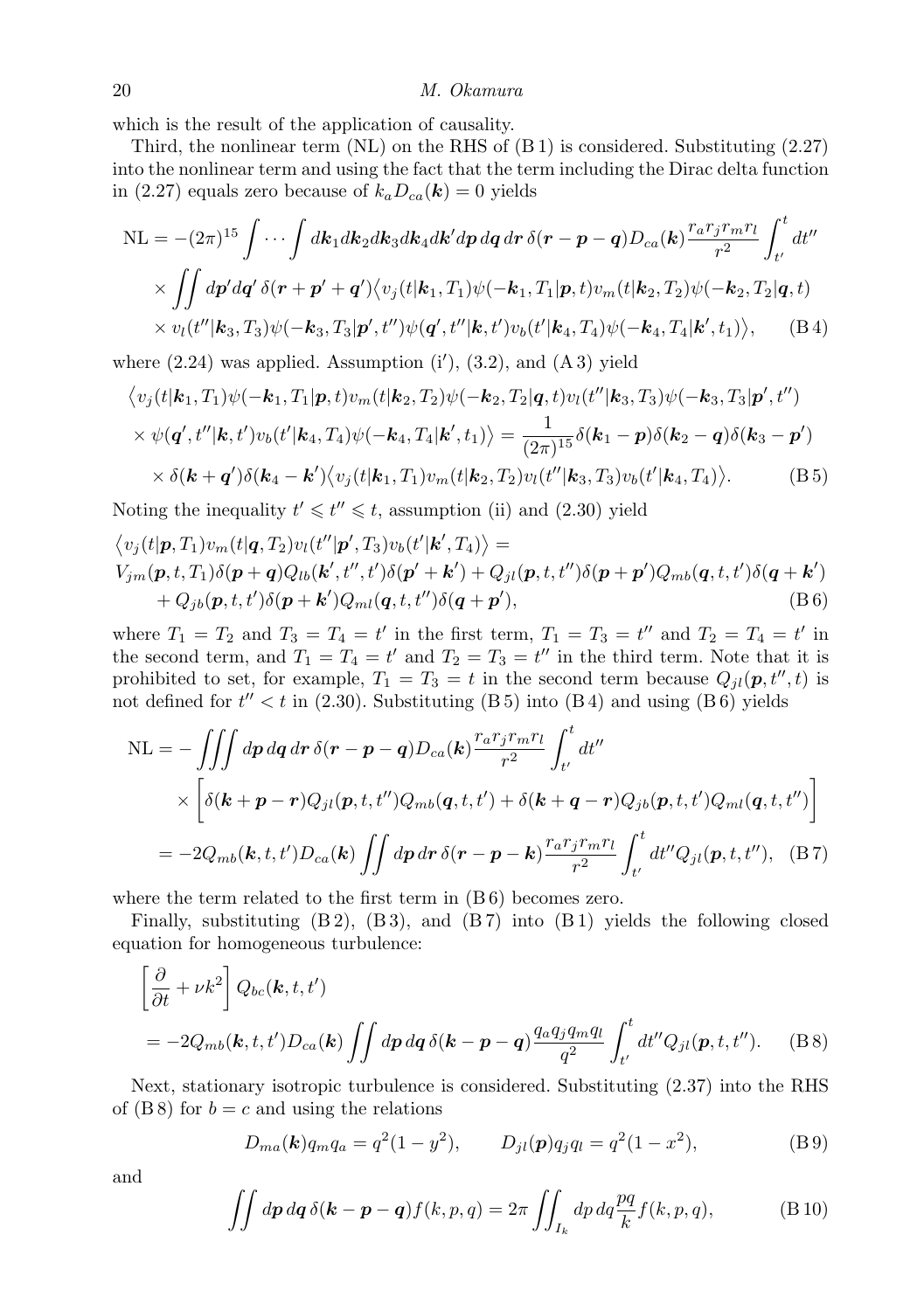yields

RHS of (B8) = 
$$
-\pi Q(k, t - t') \iint_{I_k} dp dq \frac{pq^3}{k} (1 - y^2)(1 - x^2) \int_0^{t - t'} dt'' Q(p, t'')
$$
, (B11)

where *x*, *y*, and  $\iint_{I_k} dp dq$  are respectively defined as

$$
x = x(k, p, q) = \frac{1}{2pq}(p^2 + q^2 - k^2), \qquad y = y(k, p, q) = \frac{1}{2kq}(k^2 + q^2 - p^2), \qquad (B12)
$$

and

$$
\iint_{I_k} dp \, dq = \int_0^\infty dp \int_{|p-k|}^{p+k} dq,\tag{B.13}
$$

which denotes integration under the condition that  $k$ ,  $p$ , and  $q$  are three sides of a triangle (Kraichnan 1965). Applying

$$
\int_{|p-k|}^{p+k} dq \, q^3 (1-y^2)(1-x^2) = \frac{k^5}{p} I(p/k),\tag{B.14}
$$

where

$$
I(p) = \frac{1}{24p} \left[ -p(1+p^2)(3-14p^2+3p^4) + \frac{3}{2}(1-p^2)^4 \log \frac{1+p}{|1-p|} \right],
$$
 (B.15)

(B 11) yields

RHS of (B8) = 
$$
-\pi k^4 Q(k, t - t') \int_0^\infty dp I(p/k) \int_0^{t - t'} dt'' Q(p, t'').
$$
 (B16)

Using (B 8) for  $b = c$  and (B 16) yields (3.4).

# **Appendix C**

Substituting (2.28) into (3.8) yields

$$
\frac{\partial}{\partial t}V_{ab}(\mathbf{k},t,t') = (2\pi)^3 \int d\mathbf{k}' \Bigg[ -\nu \int dp \, p^2 \langle u_a(\mathbf{p},t)\psi(-\mathbf{p},t|\mathbf{k},t')v_b(t|\mathbf{k}',t') \rangle \n+ i \iiint dp dq dr \delta(\mathbf{r}-\mathbf{p}-\mathbf{q}) \frac{r_a r_j r_m}{r^2} \langle u_j(\mathbf{p},t)u_m(\mathbf{q},t)\psi(-\mathbf{r},t|\mathbf{k},t')v_b(t|\mathbf{k}',t') \rangle \n+ \int dp \langle f_a(\mathbf{p},t)\psi(-\mathbf{p},t|\mathbf{k},t')v_b(t|\mathbf{k}',t') \rangle + (\mathbf{k} \leftrightarrow \mathbf{k}', a \leftrightarrow b) \Bigg] \qquad (t \leq t'). \tag{C.1}
$$

First, the viscous term on the RHS of  $(C1)$  is considered. Using  $(2.24)$ ,  $(2.31)$ ,  $(3.2)$ , (A 3), and assumption (i*′* ) yields

viscous = 
$$
-(2\pi)^9 \nu \int d\mathbf{k}' \left[ \iiint dp \, d\mathbf{k}_1 d\mathbf{k}_2
$$
  
\n $\times p^2 \langle v_a(t|\mathbf{k}_1, T_1) \psi(-\mathbf{k}_1, T_1|\mathbf{p}, t) \psi(-\mathbf{p}, t|\mathbf{k}, t') v_b(t|\mathbf{k}', t') \rangle + (\mathbf{k} \leftrightarrow \mathbf{k}', a \leftrightarrow b) \right]$   
\n=  $-\nu k^2 \int d\mathbf{k}' \left[ \langle v_a(t|\mathbf{k}, T_1) v_b(t|\mathbf{k}', t') \rangle + (\mathbf{k} \leftrightarrow \mathbf{k}', a \leftrightarrow b) \right]$   
\n=  $-2\nu k^2 V_{ab}(\mathbf{k}, t, t'),$  (C2)

where  $T_1 = t'$ .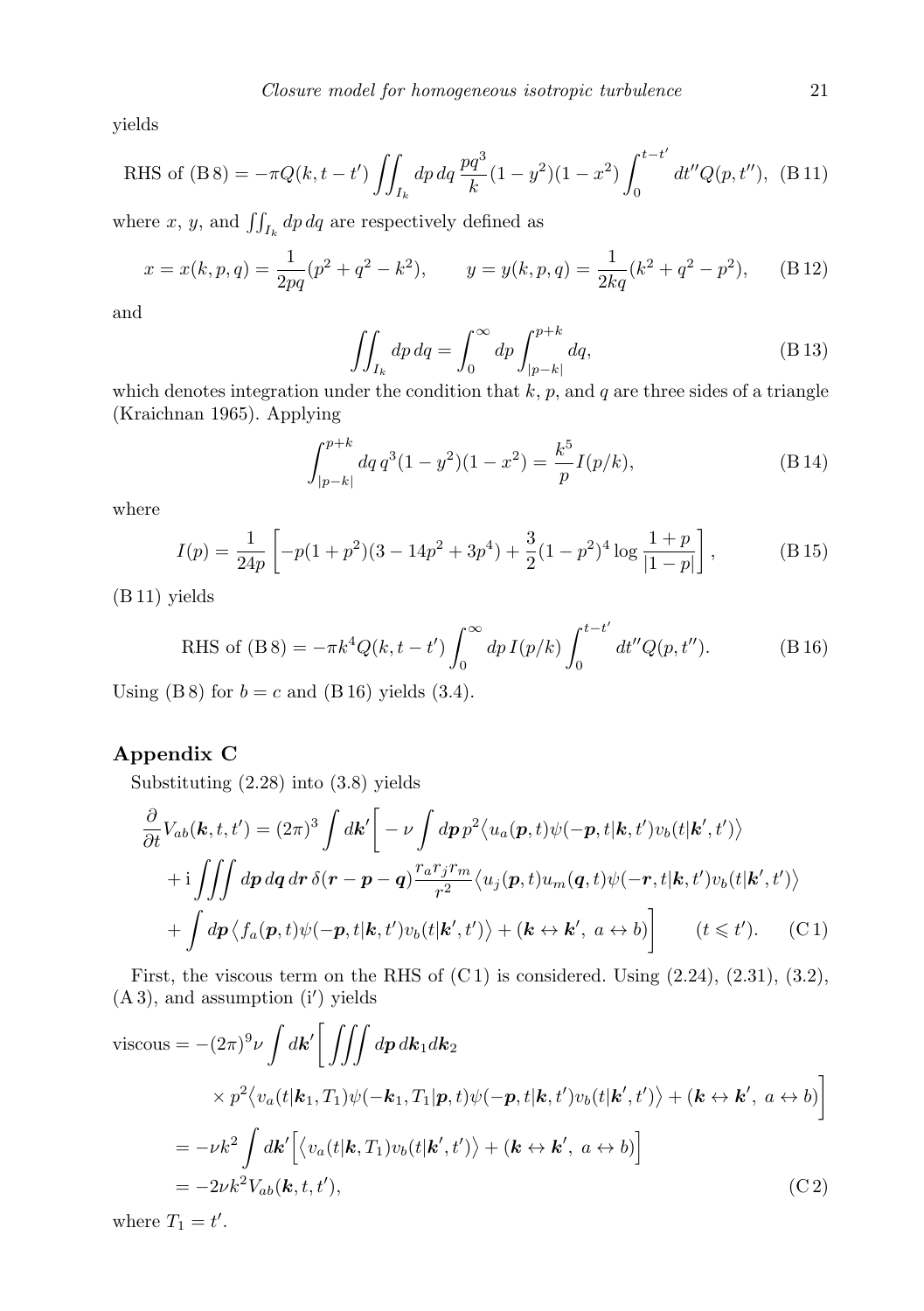Second, the force term on the RHS of  $(C1)$  is considered. Using  $(2.20)$  yields

force = 
$$
(2\pi)^3 \int d\mathbf{k}' \left[ \int dp \langle f_a(\mathbf{p}, t) \psi(-\mathbf{p}, t | \mathbf{k}, t') v_b(t | \mathbf{k}', t') \rangle + (\mathbf{k} \leftrightarrow \mathbf{k}', a \leftrightarrow b) \right]
$$
  
 =  $\frac{\varepsilon}{4\pi k^2} D_{ab}(\mathbf{k}) \delta(k - k_I).$  (C3)

Third, the nonlinear term  $(NL)$  on the RHS of  $(C1)$  is considered. Substituting  $(2.24)$ into the nonlinear term yields

$$
NL = (2\pi)^{9}i \int d\mathbf{k}' \Big[ \int \cdots \int d\mathbf{k}_{1} d\mathbf{k}_{2} dp dq dr \,\delta(\mathbf{r} - \mathbf{p} - \mathbf{q}) \frac{r_{a}r_{j}r_{m}}{r^{2}} \times \langle v_{j}(t|\mathbf{k}_{1}, T_{1})\psi(-\mathbf{k}_{1}, T_{1}|\mathbf{p}, t)v_{m}(t|\mathbf{k}_{2}, T_{2})\psi(-\mathbf{k}_{2}, T_{2}|\mathbf{q}, t)\psi(-\mathbf{r}, t|\mathbf{k}, t')v_{b}(t|\mathbf{k}', t') \rangle + (\mathbf{k} \leftrightarrow \mathbf{k}', a \leftrightarrow b) \Big].
$$
\n(C4)

Substituting (2.24) into (2.27) yields

$$
\psi(\mathbf{k},t|\mathbf{k}',t') = \frac{1}{(2\pi)^3} \delta(\mathbf{k}+\mathbf{k}') - (2\pi)^3 \mathrm{i} k_j \int_{t'}^{t} dt'' \iiint dp dq d\mathbf{k}_1 \delta(\mathbf{k}-\mathbf{p}-\mathbf{q})
$$
  
 
$$
\times v_j(t''|\mathbf{k}_1,T)\psi(-\mathbf{k}_1,T|\mathbf{p},t'')\psi(\mathbf{q},t''|\mathbf{k}',t').
$$
 (C5)

Substituting (C 5) into  $\psi(-r, t|k, t')$  in (C 4) and using the fact that the term including the Dirac delta function in  $(C5)$  equals zero because of assumption (ii) yields

$$
NL = -(2\pi)^{12} \int d\mathbf{k}' \Biggl[ \int \cdots \int d\mathbf{k}_1 d\mathbf{k}_2 d\mathbf{k}_3 dp dq dr \delta(\mathbf{r} - \mathbf{p} - \mathbf{q}) \frac{r_a r_j r_m r_l}{r^2} \int_{t'}^{t} dt''
$$
  
 
$$
\times \iint dp' dq' \delta(\mathbf{r} + \mathbf{p}' + \mathbf{q}') \langle v_j(t|\mathbf{k}_1, T_1) \psi(-\mathbf{k}_1, T_1|\mathbf{p}, t) v_m(t|\mathbf{k}_2, T_2) \psi(-\mathbf{k}_2, T_2|\mathbf{q}, t) \rangle
$$
  
 
$$
\times v_l(t''|\mathbf{k}_3, T_3) \psi(-\mathbf{k}_3, T_3|\mathbf{p}', t'') \psi(\mathbf{q}', t''|\mathbf{k}, t') v_b(t|\mathbf{k}', t') \rangle + (\mathbf{k} \leftrightarrow \mathbf{k}', a \leftrightarrow b) \Biggr].
$$
 (C6)

Assumption (i*′* ), (3.2), and (A 3) yield

$$
\langle v_j(t|\mathbf{k}_1, T_1)\psi(-\mathbf{k}_1, T_1|\mathbf{p}, t)v_m(t|\mathbf{k}_2, T_2)\psi(-\mathbf{k}_2, T_2|\mathbf{q}, t)v_l(t''|\mathbf{k}_3, T_3)\psi(-\mathbf{k}_3, T_3|\mathbf{p}', t'')
$$
  
 
$$
\times \psi(\mathbf{q}', t''|\mathbf{k}, t')v_b(t|\mathbf{k}', t')\rangle = \frac{1}{(2\pi)^{12}}\delta(\mathbf{k}_1 - \mathbf{p})\delta(\mathbf{k}_2 - \mathbf{q})\delta(\mathbf{k}_3 - \mathbf{p}')\delta(\mathbf{k} + \mathbf{q}')
$$
  
 
$$
\times \langle v_j(t|\mathbf{k}_1, T_1)v_m(t|\mathbf{k}_2, T_2)v_l(t''|\mathbf{k}_3, T_3)v_b(t|\mathbf{k}', t')\rangle.
$$
 (C7)

Noting  $t \leq t'' \leq t'$ , assumption (ii), (2.30), and (2.31) yield

$$
\langle v_j(t|\mathbf{p},T_1)v_m(t|\mathbf{q},T_2)v_l(t''|\mathbf{p}',T_3)v_b(t|\mathbf{k}',t')\rangle =V_{jm}(\mathbf{p},t,t')\delta(\mathbf{p}+\mathbf{q})\langle v_l(t''|\mathbf{p}',T_3)v_b(t|\mathbf{k}',t')\rangle + Q_{jl}(\mathbf{p},t'',t)\delta(\mathbf{p}+\mathbf{p}')V_{mb}(\mathbf{q},t,t')\delta(\mathbf{q}+\mathbf{k}')+ V_{jb}(\mathbf{p},t,t')\delta(\mathbf{p}+\mathbf{k}')Q_{ml}(\mathbf{q},t'',t)\delta(\mathbf{q}+\mathbf{p}'),
$$
(C8)

where  $T_1 = T_2 = t'$  in the first term,  $T_1 = T_3 = t$ ,  $T_2 = t'$  in the second term, and  $T_1 = t'$ ,  $T_2 = T_3 = t$  in the third term. Substituting (C7) into (C6) and using (C8) yields

$$
NL = -2V_{mb}(\mathbf{k}, t, t') \iint dp dr \, \delta(\mathbf{r} - \mathbf{p} - \mathbf{k}) \frac{r_a r_j r_m r_l}{r^2} \int_{t'}^{t} dt'' Q_{jl}(\mathbf{p}, t'', t) + (\mathbf{k} \to -\mathbf{k}, a \leftrightarrow b),
$$
 (C9)

where the term related to the first term in  $(C 8)$  becomes zero.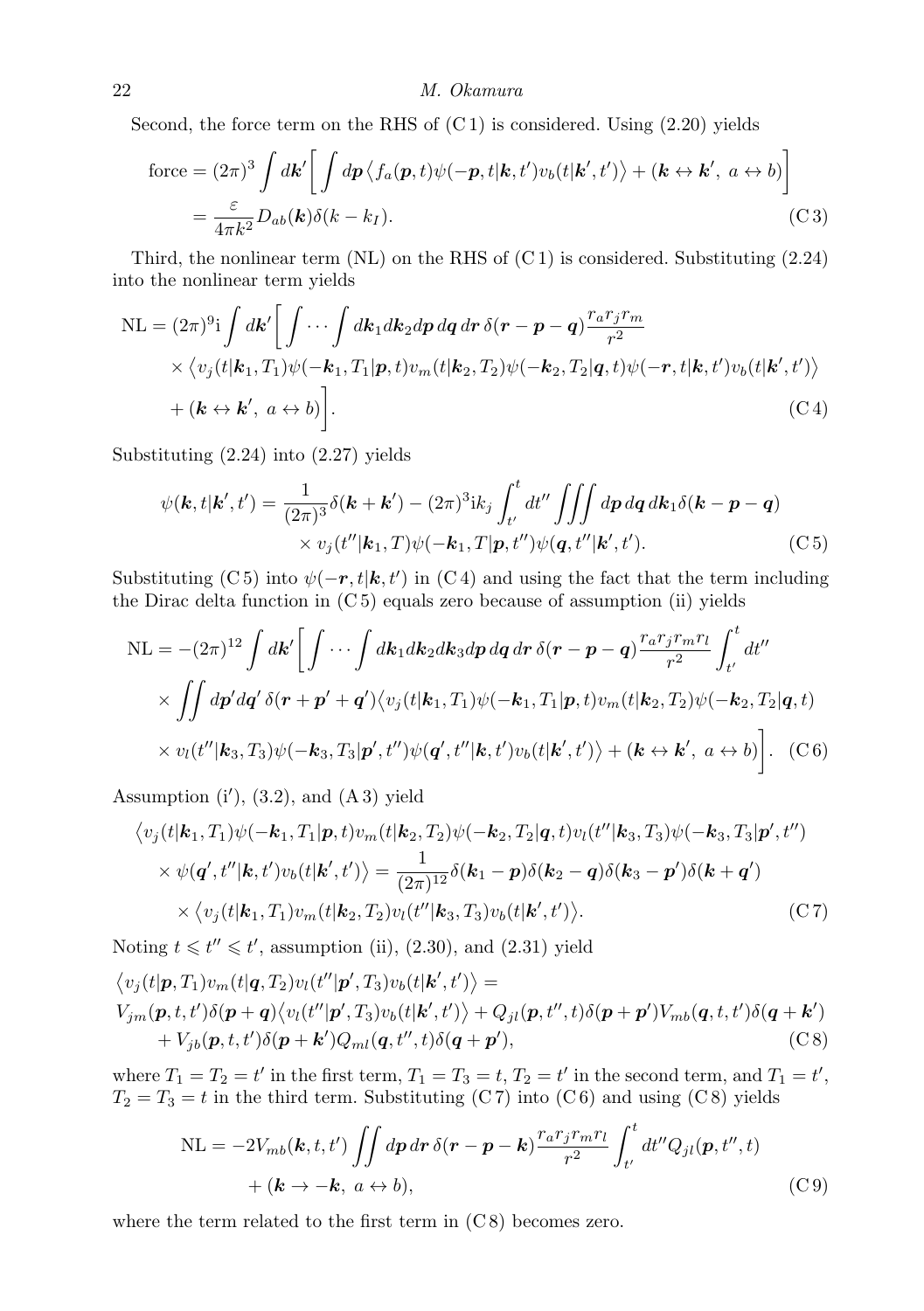Finally, substituting  $(C2)$ ,  $(C3)$ , and  $(C9)$  into  $(C1)$  yields the following closed equation for homogeneous turbulence:

$$
\left[\frac{\partial}{\partial t} + 2\nu k^2\right] V_{ab}(\mathbf{k}, t, t') = -2V_{mb}(\mathbf{k}, t, t') \iint dp dq \,\delta(\mathbf{k} - \mathbf{p} - \mathbf{q}) \frac{q_a q_j q_m q_l}{q^2}
$$

$$
\times \int_{t'}^{t} dt'' Q_{jl}(\mathbf{p}, t'', t) + (\mathbf{k} \to -\mathbf{k}, a \leftrightarrow b) + \frac{\varepsilon}{4\pi k^2} D_{ab}(\mathbf{k}) \delta(k - k_I). \tag{C10}
$$

Next, stationary isotropic turbulence is considered. In the present closure approximation, the correlation function  $V_{ab}(\mathbf{k}, t, t')$  is expressed by

$$
V_{ab}(\mathbf{k},t,t') = \frac{1}{2} D_{ab}(\mathbf{k}) \breve{V}(k,t,t'),\tag{C.11}
$$

the derivation of which is given in Appendix D. In stationary turbulence, (C 11) is rewritten as

$$
V_{ab}(\mathbf{k},t,t') = \frac{1}{2}D_{ab}(\mathbf{k})V(k,t'-t) \qquad (t \leq t'),
$$
\n(C12)

where  $V(k, t)$  is the scalar correlation function. In the case of  $k > k<sub>I</sub>$ , substituting  $(2.37)$  and  $(C12)$  into  $(C10)$  for  $a = b$  yields  $(3.9)$  in a manner similar to that used in Appendix B.

#### **Appendix D**

Considering the linearity of  $V_{ab}(\mathbf{k}, t, t')$ , (C 10) is rewritten as

$$
\frac{\partial}{\partial t}V_{ab}(\boldsymbol{k},t,t') = F_{an}(\boldsymbol{k},t,t')V_{nb}(\boldsymbol{k},t,t') + \frac{\varepsilon}{4\pi k^2}D_{ab}(\boldsymbol{k})\delta(k-k_I),\tag{D.1}
$$

where  $F_{an}(\mathbf{k}, t, t')$  is a given function. The correlation function  $V_{ij}(\mathbf{k}, t, t')$  can be divided into two components

$$
V_{ij}(\mathbf{k},t,t') = V_{ij}^{S}(\mathbf{k},t,t') + V_{ij}^{C}(\mathbf{k},t,t'),
$$
 (D2)

where  $V_{ij}^S(\mathbf{k},t) = V_{in}(\mathbf{k},t,t')D_{nj}(\mathbf{k})$  and  $V_{ij}^C(\mathbf{k},t,t') = V_{in}(\mathbf{k},t,t')\Pi_{nj}(\mathbf{k})$ . Here,

$$
\Pi_{nj}(\mathbf{k}) = \frac{k_n k_j}{k^2}.\tag{D3}
$$

Multiplying  $(D 1)$  by  $\Pi_{bc}(\mathbf{k})$  yields

$$
\frac{\partial}{\partial t}V_{ac}^{C}(\boldsymbol{k},t,t') = F_{an}(\boldsymbol{k},t,t')V_{nc}^{C}(\boldsymbol{k},t,t'),
$$
\n(D4)

the solution of which is

$$
V_{ac}^{C}(\mathbf{k}, t, t') = 0
$$
 (D5)

under the initial condition  $V_{ac}^{C}(\mathbf{k}, t', t') = 0$ . This initial condition is derived from

$$
V_{ac}(\mathbf{k},t',t') = Q_{ac}(\mathbf{k},t',t') \tag{D 6}
$$

and (2.37). Hence, (C 11) is derived in a manner similar to that used in *§* 2.3.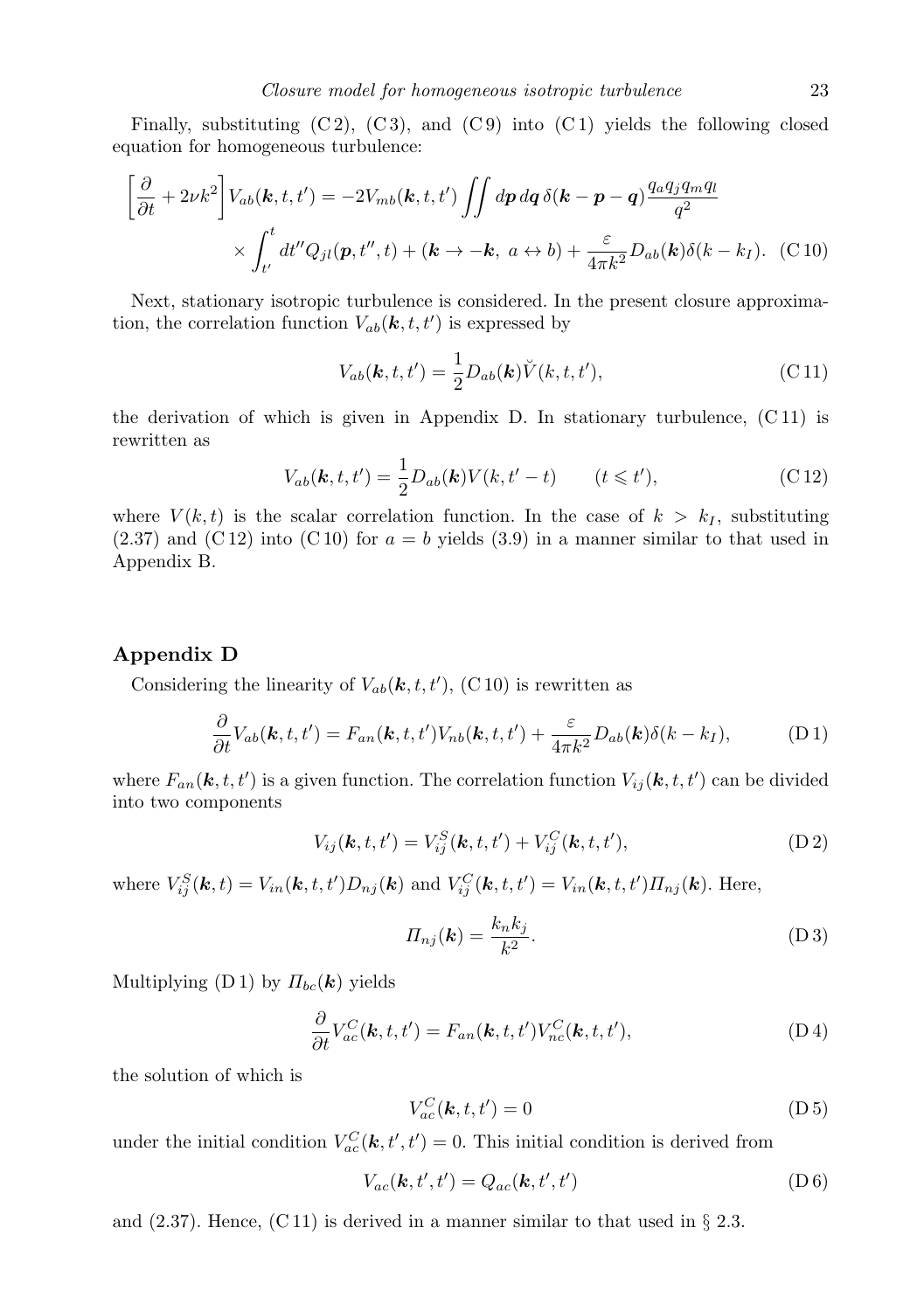# **Appendix E**

E.1. *Evolution equation of*  $Q_{ij}(\mathbf{k}, t, t)$ 

Substituting (2.14) into the RHS of (3.11) yields

$$
\frac{\partial Q_{ij}(\mathbf{k},t,t)}{\partial t} = \int d\mathbf{k}' \bigg[ -\nu k^2 \langle u_i(\mathbf{k},t)u_j(\mathbf{k}',t) \rangle + \langle f_i(\mathbf{k},t)u_j(\mathbf{k}',t) \rangle + M_{iab}(\mathbf{k}) \iint d\mathbf{p} d\mathbf{q} \delta(\mathbf{k}-\mathbf{p}-\mathbf{q}) \langle u_a(\mathbf{p},t)u_b(\mathbf{q},t)u_j(\mathbf{k}',t) \rangle + (\mathbf{k} \leftrightarrow \mathbf{k}', i \leftrightarrow j) \bigg]. \tag{E1}
$$

Substituting (2.20), (2.32), and (2.37) into the viscous and force terms on the RHS of (E 1) yields

$$
\left[\frac{\partial}{\partial t} + 2\nu k^2\right] Q_{ij}(\mathbf{k}, t, t) - \frac{\varepsilon}{4\pi k^2} D_{ij}(\mathbf{k}) \delta(k - k_I)
$$
  
=  $M_{iab}(\mathbf{k}) \iint dp dq \langle u_a(\mathbf{p}, t) u_b(\mathbf{q}, t) u_j(-\mathbf{k}, t) \rangle + (\mathbf{k} \to -\mathbf{k}, i \leftrightarrow j).$  (E2)

E.2. 
$$
u_a(\boldsymbol{p},t)u_b(\boldsymbol{q},t)u_j(-\boldsymbol{k},t)
$$

A closure expression for  $\langle u_a(\mathbf{p},t)u_b(\mathbf{q},t)u_j(-\mathbf{k},t)\rangle$  is derived. To do this, it is useful to first consider  $u_a(\mathbf{p}, t)u_b(\mathbf{q}, t)u_j(-\mathbf{k}, t)$ . Substituting (2.14) into

$$
\frac{\partial u_a(\boldsymbol{p},t)}{\partial t}u_b(\boldsymbol{q},t)u_j(-\boldsymbol{k},t)+u_a(\boldsymbol{p},t)\frac{\partial u_b(\boldsymbol{q},t)}{\partial t}u_j(-\boldsymbol{k},t)+u_a(\boldsymbol{p},t)u_b(\boldsymbol{q},t)\frac{\partial u_j(-\boldsymbol{k},t)}{\partial t}
$$

yields

$$
\frac{\partial}{\partial t} [u_a(\mathbf{p}, t)u_b(\mathbf{q}, t)u_j(-\mathbf{k}, t)] = -\nu(k^2 + p^2 + q^2)u_a(\mathbf{p}, t)u_b(\mathbf{q}, t)u_j(-\mathbf{k}, t) \n+ (2\pi)^{12} [M_{anm}(\mathbf{p}) \iint dp' dq' \delta(\mathbf{p} - \mathbf{p}' - \mathbf{q}') \iiint d\mathbf{k}_1 dk_2 dk_3 dk_4 \n\times v_n(t|\mathbf{k}_1, T_1)\psi(-\mathbf{k}_1, T_1|\mathbf{p}', t)v_m(t|\mathbf{k}_2, T_2)\psi(-\mathbf{k}_2, T_2|\mathbf{q}', t) \n\times v_b(t|\mathbf{k}_3, T_3)\psi(-\mathbf{k}_3, T_3|\mathbf{q}, t)v_j(t|\mathbf{k}_4, T_4)\psi(-\mathbf{k}_4, T_4|-\mathbf{k}, t) + (\mathbf{p} \leftrightarrow \mathbf{q})] \n+ (2\pi)^{12} M_{jnm}(-\mathbf{k}) \iint dp' dq' \delta(\mathbf{k} + \mathbf{p}' + \mathbf{q}') \iiint dk_1 dk_2 dk_3 dk_4 \n\times v_a(t|\mathbf{k}_1, T_1)\psi(-\mathbf{k}_1, T_1|\mathbf{p}, t)v_b(t|\mathbf{k}_2, T_2)\psi(-\mathbf{k}_2, T_2|\mathbf{q}, t) \n\times v_n(t|\mathbf{k}_3, T_3)\psi(-\mathbf{k}_3, T_3|\mathbf{p}', t)v_m(t|\mathbf{k}_4, T_4)\psi(-\mathbf{k}_4, T_4|\mathbf{q}', t) \n+ f_a(\mathbf{p}, t)u_b(\mathbf{q}, t)u_j(-\mathbf{k}, t) + u_a(\mathbf{p}, t)f_b(\mathbf{q}, t)u_j(-\mathbf{k}, t) + u_a(\mathbf{p}, t)u_b(\mathbf{q}, t)f_j(-\mathbf{k}, t), \quad \text{(E 3)}
$$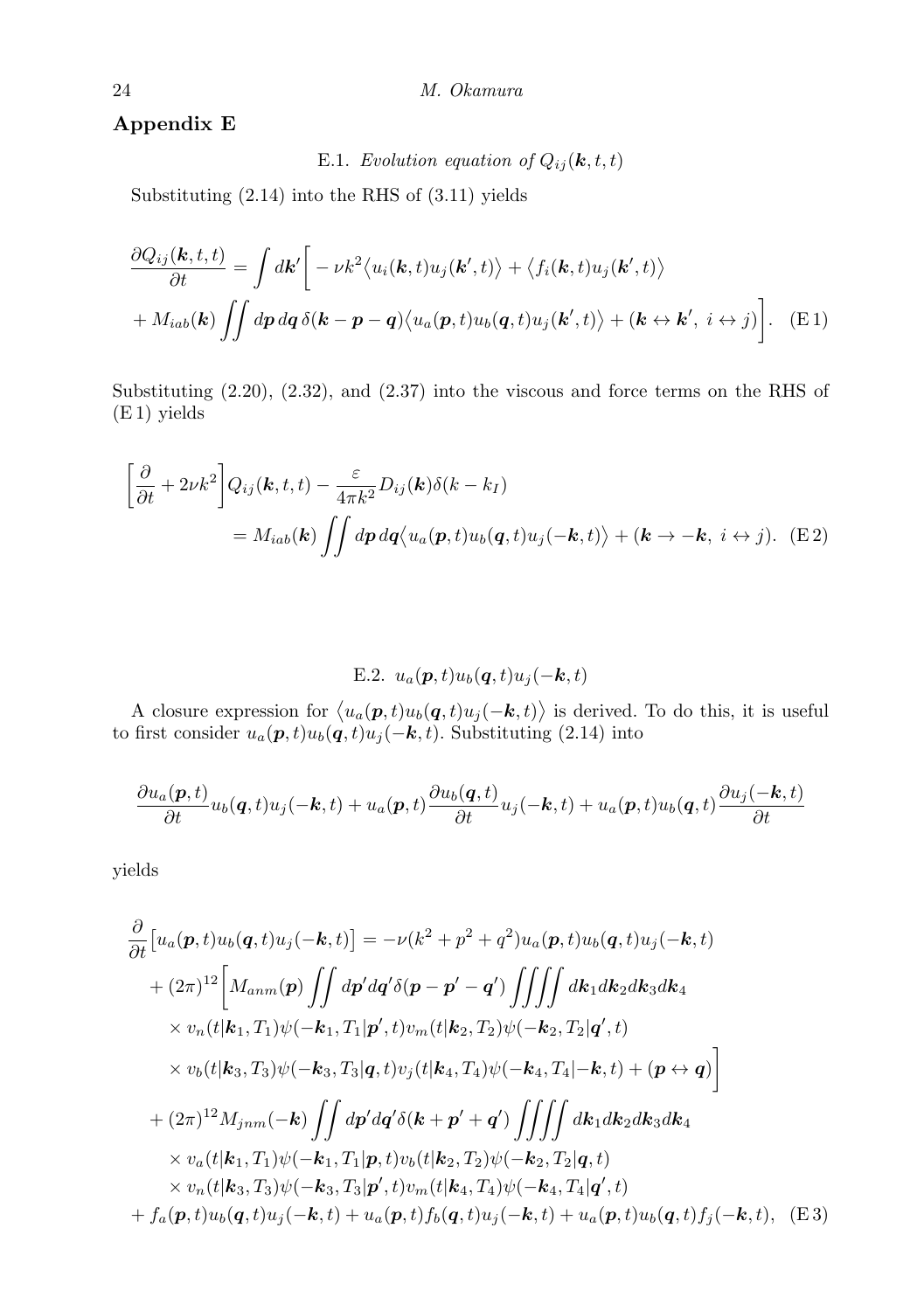where  $(2.24)$  was used. The formal solution of  $(E3)$  is expressed as

$$
u_{a}(\mathbf{p},t)u_{b}(\mathbf{q},t)u_{j}(-\mathbf{k},t)=(2\pi)^{12}\int_{-\infty}^{t}dt' e^{-\nu(k^{2}+p^{2}+q^{2})(t-t')} \int \cdots \int d\mathbf{k}_{1}dk_{2}dk_{3}dk_{4}dp'dq'
$$
  
\n
$$
\times \left[M_{anm}(\mathbf{p})\delta(\mathbf{p}-\mathbf{p}'-\mathbf{q}')v_{n}(t'|\mathbf{k}_{1},T_{1})\psi(-\mathbf{k}_{1},T_{1}|\mathbf{p}',t')v_{m}(t'|\mathbf{k}_{2},T_{2})\psi(-\mathbf{k}_{2},T_{2}|\mathbf{q}',t')\right] \times v_{b}(t'|\mathbf{k}_{3},T_{3})\psi(-\mathbf{k}_{3},T_{3}|\mathbf{q},t')v_{j}(t'|\mathbf{k}_{4},T_{4})\psi(-\mathbf{k}_{4},T_{4}|\mathbf{-k},t') + (\mathbf{p} \leftrightarrow \mathbf{q}) + M_{jnm}(-\mathbf{k})\delta(\mathbf{k}+\mathbf{p}'+\mathbf{q}')v_{a}(t'|\mathbf{k}_{1},T_{1})\psi(-\mathbf{k}_{1},T_{1}|\mathbf{p},t')v_{b}(t'|\mathbf{k}_{2},T_{2})\psi(-\mathbf{k}_{2},T_{2}|\mathbf{q},t')\right] \times v_{n}(t'|\mathbf{k}_{3},T_{3})\psi(-\mathbf{k}_{3},T_{3}|\mathbf{p}',t')v_{m}(t'|\mathbf{k}_{4},T_{4})\psi(-\mathbf{k}_{4},T_{4}|\mathbf{q}',t')\right] + \int_{-\infty}^{t} dt' e^{-\nu(k^{2}+p^{2}+q^{2})(t-t')} \left[f_{a}(\mathbf{p},t')u_{b}(\mathbf{q},t')u_{j}(-\mathbf{k},t') + u_{a}(\mathbf{p},t')f_{b}(\mathbf{q},t')u_{j}(-\mathbf{k},t')\right] + u_{a}(\mathbf{p},t')u_{b}(\mathbf{q},t')f_{j}(-\mathbf{k},t')\right]
$$
(E4)

under the initial condition given by  $u_i(\mathbf{k}, -\infty) = 0$  in (2.16).

E.3.  $M_{iab}(\mathbf{k}) \langle u_a(\mathbf{p},t) u_b(\mathbf{q},t) u_j(-\mathbf{k},t) \rangle$ 

A closure expression is now obtained for

$$
M_{iab}(\mathbf{k}) \langle u_a(\mathbf{p},t) u_b(\mathbf{q},t) u_j(-\mathbf{k},t) \rangle. \tag{E.5}
$$

First, the first term on the RHS of (E 4) is considered. Substituting the first term of  $(E 4)$  into  $(E 5)$  yields

$$
\text{first} = M_{iab}(\mathbf{k}) \int_{-\infty}^{t} dt' e^{-\nu(k^2 + p^2 + q^2)(t - t')} \iint dp' dq' M_{anm}(\mathbf{p}) \delta(\mathbf{p} - \mathbf{p}' - \mathbf{q}')
$$
  
 
$$
\times \langle v_n(t'|\mathbf{p}', T_1) v_m(t'|\mathbf{q}', T_2) v_b(t'|\mathbf{q}, T_3) v_j(t'|\mathbf{-k}, T_4) \rangle, \tag{E6}
$$

where  $(3.2)$ ,  $(A3)$ , and assumption  $(i')$  were used. Assumption  $(ii)$  and  $(2.31)$  yield

$$
\langle v_n(t'|\mathbf{p}',T_1)v_m(t'|\mathbf{q}',T_2)v_b(t'|\mathbf{q},T_3)v_j(t'|\mathbf{-k},T_4)\rangle =
$$
  
\n
$$
V_{nm}(\mathbf{p}',t',t)\delta(\mathbf{p}'+\mathbf{q}')V_{bj}(\mathbf{q},t',t)\delta(\mathbf{q}-\mathbf{k})+V_{nb}(\mathbf{q},t',t)\delta(\mathbf{p}'+\mathbf{q})V_{mj}(-\mathbf{k},t',t)\delta(\mathbf{q}'-\mathbf{k})
$$
  
\n
$$
+V_{jn}(-\mathbf{k},t',t)\delta(\mathbf{p}'-\mathbf{k})V_{mb}(\mathbf{q},t',t)\delta(\mathbf{q}'+\mathbf{q}) \qquad (t'\leq t),
$$
\n(E7)

where  $T_1 = T_2 = T_3 = T_4 = t$ . Note that the restriction on two times in (2.31) is important to derive  $(E7)$ . Substituting  $(E7)$  into  $(E6)$  yields

$$
\text{first} = 2M_{iab}(\mathbf{k}) \iint dp \, dq \, \delta(\mathbf{p} + \mathbf{q} - \mathbf{k}) \int_{-\infty}^{t} dt' \, e^{-\nu(k^2 + p^2 + q^2)(t - t')}
$$

$$
\times M_{ann}(\mathbf{p}) V_{nb}(\mathbf{q}, t', t) V_{mj}(-\mathbf{k}, t', t).
$$
(E8)

Second, the second term on the RHS of  $(E4)$  is considered. This term yields the equation that is obtained interchanging  $p$  and  $q$  in  $(E8)$ .

Next, the third term on the RHS of  $(E4)$  is considered. This term yields

$$
\text{third} = 2M_{iab}(\mathbf{k}) \iint dp \, dq \, \delta(\mathbf{k} - \mathbf{p} - \mathbf{q}) \int_{-\infty}^{t} dt' \, e^{-\nu(k^2 + p^2 + q^2)(t - t')}
$$

$$
\times M_{jnm}(-\mathbf{k}) V_{na}(\mathbf{p}, t', t) V_{mb}(\mathbf{q}, t', t)
$$
(E9)

in a manner similar to that used for the first term.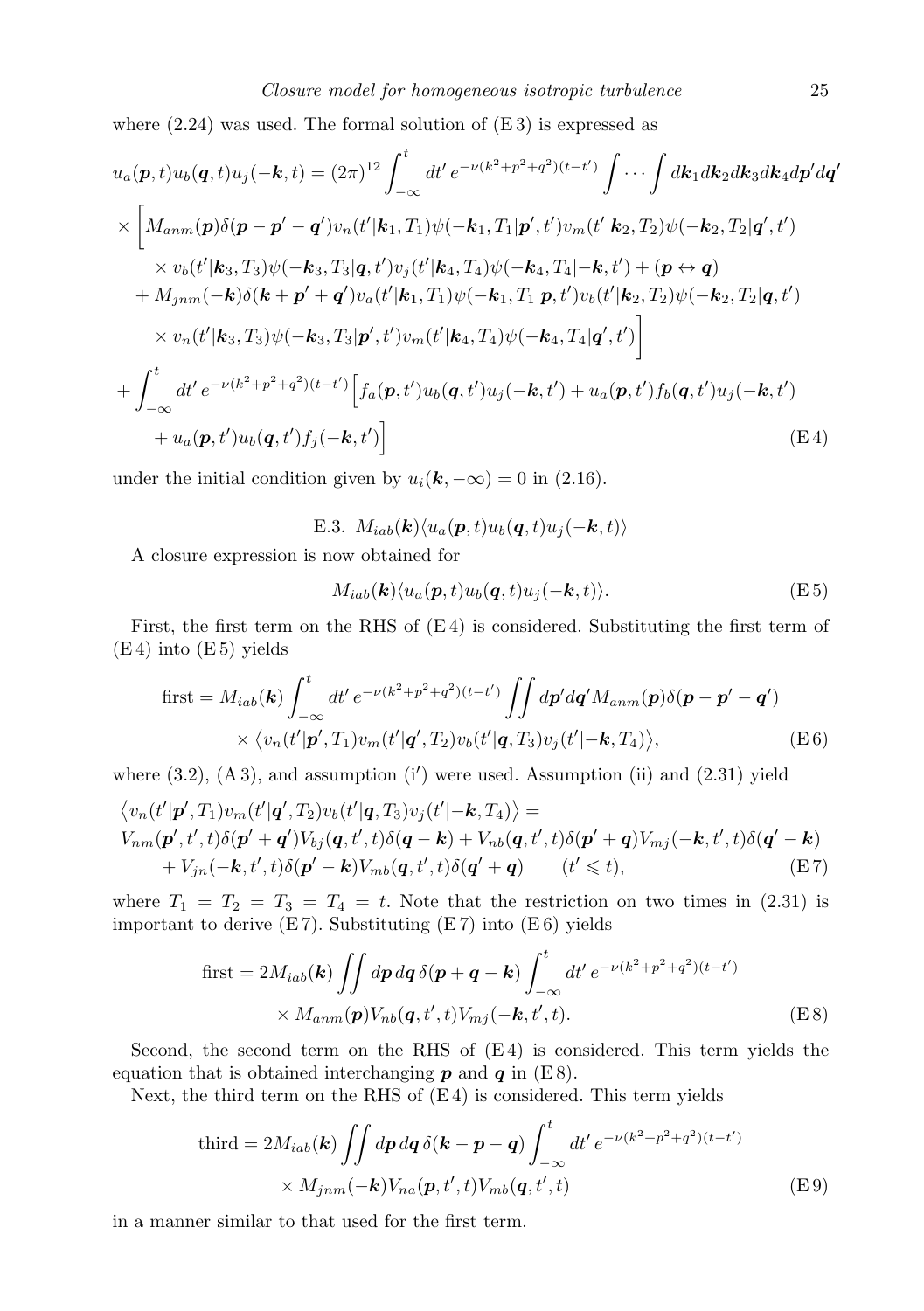Then, the fourth term on the RHS of  $(E4)$  is considered. This term becomes zero after averaging and using (2.21).

Finally,  $(E 2)$ ,  $(E 8)$ , and  $(E 9)$  yield the following closed equation:

$$
\left[\frac{\partial}{\partial t} + 2\nu k^2\right] Q_{ij}(\mathbf{k}, t, t) - \frac{\varepsilon}{4\pi k^2} D_{ij}(\mathbf{k}) \delta(k - k_I) = 2M_{iab}(\mathbf{k}) \iint dp dq \delta(\mathbf{k} - \mathbf{p} - \mathbf{q})
$$
  
 
$$
\times \int_{-\infty}^t dt' e^{-\nu(k^2 + p^2 + q^2)(t - t')} \left[M_{anm}(\mathbf{p}) V_{nb}(\mathbf{q}, t', t) V_{mj}(-\mathbf{k}, t', t) + (\mathbf{p} \leftrightarrow \mathbf{q}) - M_{jnm}(\mathbf{k}) V_{na}(\mathbf{p}, t', t) V_{mb}(\mathbf{q}, t', t)\right] + (\mathbf{k} \to -\mathbf{k}, i \leftrightarrow j).
$$
 (E10)

Next, stationary isotropic turbulence is considered. Substituting  $(2.37)$  and  $(C12)$  into  $(E 10)$  for  $i = j$  yields the energy balance equation

$$
\nu k^2 Q(k,0) = \frac{\varepsilon}{4\pi k^2} \delta(k - k_I) + \iint dp \, dq \, \delta(\mathbf{k} - \mathbf{p} - \mathbf{q}) T(k, p, q), \tag{E11}
$$

where

$$
T(k, p, q) = \frac{1}{4} \int_0^{\infty} dt \, e^{-\nu (k^2 + p^2 + q^2)t} k^2 b(k, p, q) V(q, t) \left[ V(p, t) - V(k, t) \right] + (p \leftrightarrow q). \tag{E12}
$$

Here,

$$
b(k,p,q) = -\frac{2}{k^2} M_{nab}(\mathbf{k}) M_{ajm}(\mathbf{p}) D_{jb}(\mathbf{q}) D_{mn}(\mathbf{k}).
$$
 (E13)

Substituting  $(B 10)$  and  $(E 12)$  into  $(E 11)$  yields  $(3.12)$ .

It is important to note that the approximate form  $T(k, p, q)$  in  $(E12)$  satisfies the detailed conservation property,

$$
T(k, p, q) + T(p, q, k) + T(q, k, p) = 0.
$$
 (E14)

### **Appendix F**

Consider the following Galilean transformation

$$
\bar{x}_i = x_i + U_i t, \qquad \bar{u}_i(\bar{\boldsymbol{x}}, t) = u_i(\boldsymbol{x}, t) + U_i, \qquad \bar{v}_i(t|\bar{\boldsymbol{x}}, t') = v_i(t|\boldsymbol{x}, t') + U_i, \qquad \text{(F 1)}
$$

where the quantities with the overbar denote variables in the moving frame with a constant velocity *U<sup>i</sup>* . Note that

$$
\langle \bar{u}_i(\bar{\boldsymbol{x}},t)\rangle = \langle \bar{v}_i(t|\bar{\boldsymbol{x}},t')\rangle = U_i,
$$
 (F 2)

where  $(2.16)$  and  $(2.40)$  were used. Let us redefine  $(2.30)$  and  $(2.31)$  in real space as follows:

$$
Q_{ij}(\mathbf{X}-\mathbf{X}',t,t')=\langle[v_i(t|\mathbf{X},t')-\langle v_i(t|\mathbf{X},t')\rangle][u_j(\mathbf{X}',t')-\langle u_j(\mathbf{X}',t')\rangle]\rangle \qquad \text{(F 3)}
$$

and

$$
V_{ij}(\boldsymbol{X}-\boldsymbol{X}',t,t')=\langle\big[v_i(t|\boldsymbol{X},t')-\langle v_i(t|\boldsymbol{X},t')\rangle\big]\big[v_j(t|\boldsymbol{X}',t')-\langle v_j(t|\boldsymbol{X}',t')\rangle\big]\rangle,\quad\text{(F4)}
$$

respectively. Substituting  $(F 1)$  into  $(F 3)$  yields

$$
Q_{ij}(\boldsymbol{x} - \boldsymbol{x}', t, t') = \langle v_i(t|\boldsymbol{x}, t')u_j(\boldsymbol{x}', t') \rangle = \langle [\bar{v}_i(t|\bar{\boldsymbol{x}}, t') - U_i][\bar{u}_j(\bar{\boldsymbol{x}}', t') - U_j] \rangle
$$
  
\n
$$
= \langle [\bar{v}_i(t|\bar{\boldsymbol{x}}, t') - \langle \bar{v}_i(t|\bar{\boldsymbol{x}}, t') \rangle]_{\bar{\boldsymbol{x}} = \boldsymbol{x} + \boldsymbol{U}t'} [\bar{u}_j(\bar{\boldsymbol{x}}', t') - \langle \bar{u}_j(\bar{\boldsymbol{x}}', t') \rangle]_{\bar{\boldsymbol{x}}' = \boldsymbol{x}' + \boldsymbol{U}t'} \rangle
$$
  
\n
$$
= \bar{Q}_{ij}(\boldsymbol{x} - \boldsymbol{x}', t, t'), \qquad (\text{F 5})
$$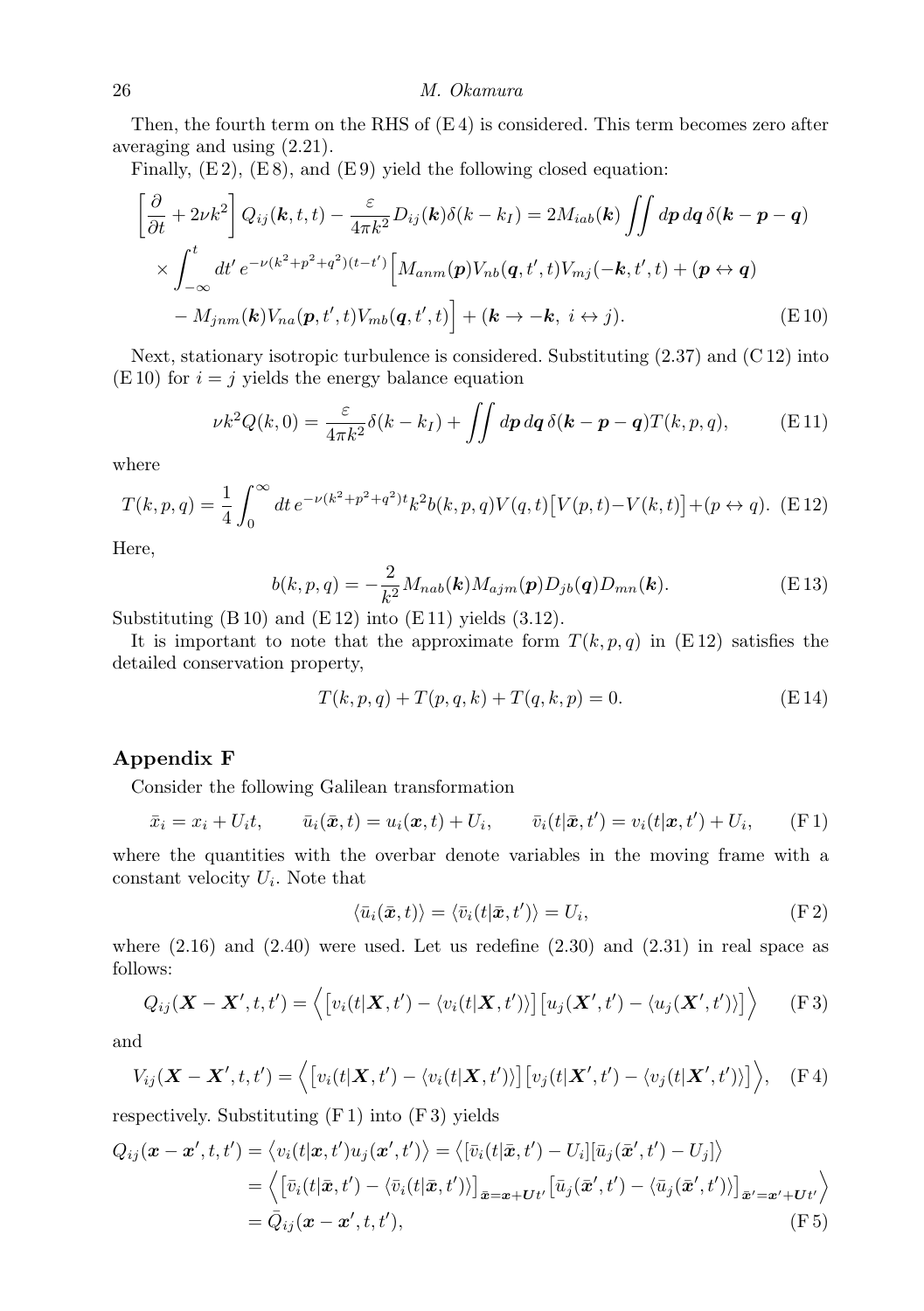where  $(2.16)$ ,  $(2.40)$ ,  $(F2)$ , and  $(F3)$  were used. Hence,  $Q_{ij}(\mathbf{x}, t, t')$  is invariant under a Galilean transformation (Kida & Yanase 1999, §4.5). In Fourier space, noting  $\bar{\mathbf{k}} = \mathbf{k}$ , (F 5) is expressed as

$$
Q_{ij}(\mathbf{k},t,t') = \bar{Q}_{ij}(\mathbf{k},t,t'),
$$
 (F 6)

and similarly

$$
V_{ij}(\mathbf{k},t,t') = \bar{V}_{ij}(\mathbf{k},t,t').
$$
 (F7)

Substituting  $(F 6)$  and  $(F 7)$  into the closure equations  $(B 8)$ ,  $(C 10)$ , and  $(E 10)$  yields the same equations. Hence, the closed set of equations is also invariant under a Galilean transformation.

Incidentally, the Eulerian velocity correlation function, defined as

$$
Q_{ij}^{E}(\boldsymbol{X}-\boldsymbol{X}',t,t')=\langle\big[u_{i}(\boldsymbol{X},t)-\langle u_{i}(\boldsymbol{X},t)\rangle\big]\big[u_{j}(\boldsymbol{X}',t')-\langle u_{j}(\boldsymbol{X}',t')\rangle\big]\rangle, \qquad \text{(F 8)}
$$

is not invariant under a Galilean transformation for  $t \neq t'$  as follows. Substituting (F 1) into (F 3) yields

$$
Q_{ij}^{E}(\boldsymbol{x}-\boldsymbol{x}',t,t') = \langle u_{i}(\boldsymbol{x},t)u_{j}(\boldsymbol{x}',t') \rangle = \langle [\bar{u}_{i}(\bar{\boldsymbol{x}},t) - U_{i}][\bar{u}_{j}(\bar{\boldsymbol{x}}',t') - U_{j}] \rangle
$$
  
\n
$$
= \langle [\bar{u}_{i}(\bar{\boldsymbol{x}},t) - \langle \bar{u}_{i}(\bar{\boldsymbol{x}},t) \rangle]_{\bar{\boldsymbol{x}}=\boldsymbol{x}+Ut} [\bar{u}_{j}(\bar{\boldsymbol{x}}',t') - \langle \bar{u}_{j}(\bar{\boldsymbol{x}}',t') \rangle]_{\bar{\boldsymbol{x}}'=\boldsymbol{x}'+Ut'} \rangle
$$
  
\n
$$
= \bar{Q}_{ij}^{E}(\boldsymbol{x}-\boldsymbol{x}'+\boldsymbol{U}(t-t'),t,t'), \qquad (F\,9)
$$

where  $(2.16)$ ,  $(F2)$ , and  $(F8)$  were used.

Finally, we consider the Galilean invariance of assumptions (i*′* ) and (ii). Substituting (F 1) into (2.9) yields

$$
\psi(\mathbf{x},t|\mathbf{x}',t') = \delta\left(\bar{\mathbf{x}} - \bar{\mathbf{x}}' - \int_{t'}^{t} dt'' \bar{\mathbf{v}}(t''|\bar{\mathbf{x}}',t')\right) = \bar{\psi}(\mathbf{x},t|\mathbf{x}',t'). \tag{F.10}
$$

It is easy to show that assumptions (i*′* ) and (ii) are invariant under a Galilean transformation by using  $(F 1)$  and  $(F 10)$ .

#### **Appendix G**

The realizability in the LIF is shown in line with Orszag (1977). Substituting (2.35) and  $(C 11)$  into  $(E 10)$  yields

$$
\left[\frac{\partial}{\partial t} + 2\nu k^2\right] \breve{Q}(k, t, t) = 2\pi \iint_{I_k} dp \, dq \, kpq \, b(k, p, q) \int_{-\infty}^t dt' e^{-\nu(k^2 + p^2 + q^2)(t - t')}
$$

$$
\times \breve{V}(q, t', t) \left[\breve{V}(p, t', t) - \breve{V}(k, t', t)\right] + \frac{\varepsilon}{2\pi k^2} \delta(k - k_I), \quad (G.1)
$$

where (E 13) was used. Substituting

$$
\breve{V}(k, t', t) = \breve{Q}(k, t, t)\breve{G}(k, t', t), \qquad \breve{G}(k, t, t) = 1
$$
\n(G2)

into (G 1) yields

$$
\frac{\partial}{\partial t}\tilde{Q}(k,t,t) = -2\nu k^2 \tilde{Q}(k,t,t) + \frac{\varepsilon}{2\pi k^2} \delta(k-k_I) - \pi \iint_{I_k} dp dq dp q
$$
\n
$$
\times \left\{ \tilde{Q}(k,t,t) \left[ b(k,p,q) \tilde{Q}(q,t,t) \int_{-\infty}^t dt' e^{-\nu(k^2+p^2+q^2)(t-t')} \tilde{G}(q,t',t) \tilde{G}(k,t',t) + (p \leftrightarrow q) \right] \right.
$$
\n
$$
-2a(k,p,q) \tilde{Q}(p,t,t) \tilde{Q}(q,t,t) \int_{-\infty}^t dt' e^{-\nu(k^2+p^2+q^2)(t-t')} \tilde{G}(p,t',t) \tilde{G}(q,t',t) \right\}, \qquad (G3)
$$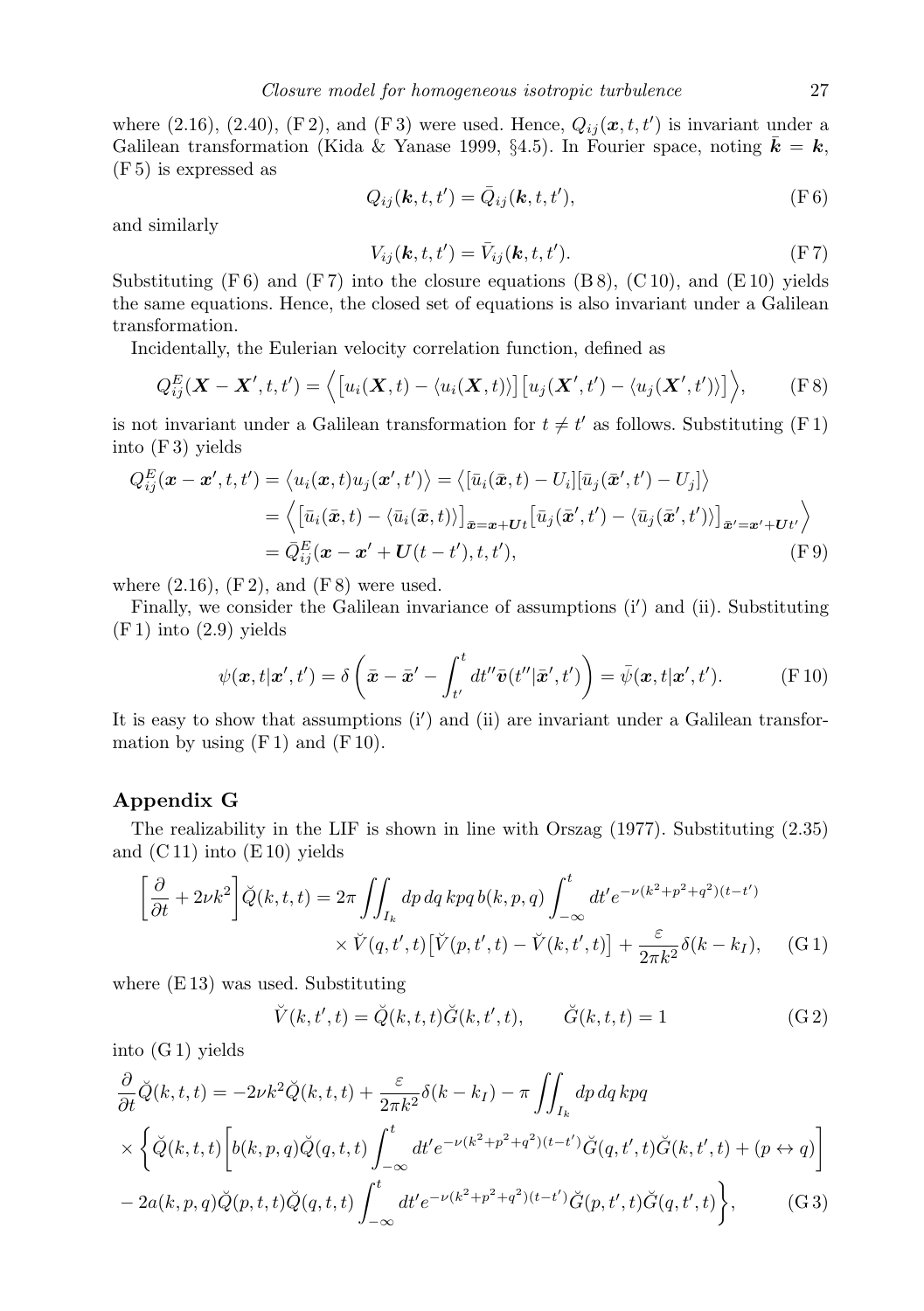where  $a(k, p, q) = \frac{b(k, p, q) + b(k, q, p)}{2}$  was used. Suppose that  $\tilde{Q}(k, t, t) > 0$  for  $t < t_1$ , while  $\check{Q}(k_1, t_1, t_1) = 0$  and  $\check{Q}(k, t_1, t_1) > 0$  for  $k \neq k_1$ . Considering (B 8) and (C 10) yields

$$
\breve{V}(k, t', t) = \left[\breve{Q}(k, t', t)\right]^2 / \breve{Q}(k, t, t),\tag{G4}
$$

which corresponds to the non-stationary case of  $(3.10)$ . Substituting  $(G 2)$  into  $(G 4)$ yields  $\check{G}(k, t', t) > 0$ . Applying  $a(k, p, q) \ge 0$ ,  $\check{Q}(k \ne k_1, t_1, t_1) > 0$ ,  $\check{Q}(k_1, t_1, t_1) = 0$ , and  $\check{G}(k, t', t_1) > 0$  to (G3), we obtain

$$
\left[\frac{\partial}{\partial t}\breve{Q}(k_1, t, t)\right]_{t=t_1} > 0, \tag{G.5}
$$

which yields  $\check{Q}(k, t, t) > 0$  for  $t > t_1$ .

#### **Appendix H**

Taking the functional derivative of (2.29) with respect to  $v_n(s'|\mathbf{k}', t')$  and using (5.25) and the Fourier transform of (2.1) yields

$$
\frac{\partial}{\partial t}G_{in}(\mathbf{k},t|s;\mathbf{k}',t'|s') = -iq_j \iint dp \, dq \, \delta(\mathbf{k}-\mathbf{p}-\mathbf{q}) \Big[ G_{in}(\mathbf{p},s|s;\mathbf{k}',s'|s') v_i(s|\mathbf{q},t) \n+ u_j(\mathbf{p},s) G_{in}(\mathbf{q},t|s;\mathbf{k}',t'|s') \Big],
$$
\n(H1)

where the labelling time *t ′* was changed to *s ′* (Kraichnan 1965). Carrying out the abridgment  $G_{in}(\mathbf{k},t|s;\mathbf{k}',t'|s') \rightarrow G_{in}(\mathbf{k},t|t;\mathbf{k}',t|s)$  introduced by Kraichnan (1965), setting  $i = n$ , and using  $(2.18)$  and  $(5.26)$  yields

$$
\frac{\partial}{\partial t}G_{nn}(\mathbf{k},t|t;\mathbf{k}',t|s) = -iq_j \iint dp \, dq \, \delta(\mathbf{k}-\mathbf{p}-\mathbf{q}) u_j(\mathbf{p},t) G_{nn}(\mathbf{q},t|t;\mathbf{k}',t|s), \quad \text{(H2)}
$$

which is consistent with  $(5.27)$  using  $(2.18)$ .

#### REFERENCES

- ANDRÉ, J. C. & LESIEUR, M. 1977 Influence of helicity on evolution of isotropic turbulence at high Reynolds number. *J. Fluid Mech.* **81**, 187–207.
- Antonia, R. A., Tang, S. L., Djenidi, L. & Danaila, L. 2015 Boundedness of the velocity derivative skewness in various turbulent flows. *J. Fluid Mech.* **781**, 727–744.
- BATCHELOR, G. K. 1949 Diffusion in a field of homogeneous turbulence I. Eulerian analysis. *Aust. J. Sci. Res. Ser. A* **2**, 437–450.
- Batchelor, G. K. 1953 *The Theory of Homogeneous Turbulence*. Cambridge University Press.
- Bos, W. J. T. & Bertoglio, J. P. 2006 A single-time two-point closure based on fluid particle displacements. *Phys. Fluids* **18**, 031706.
- Bos, W. J. T., CHEVILLARD, L., SCOTT, J. F. & RUBINSTEIN, R. 2012 Reynolds number effect on the velocity increment skewness in isotropic turbulence. *Phys. Fluids* **24**, 015108.
- Davidson, P. A. 2004 *Turbulence: An Introduction for Scientists and Engineers* . Oxford University Press.
- Donzis, D. A. & Sreenivasan, K. R. 2010 The bottleneck effect and the Kolmogorov constant in isotropic turbulence. *J. Fluid Mech.* **657**, 171–188.
- Durbin, P. A. & Pettersson Reif, B. A. 2011 *Statistical Theory and Modeling for Turbulent Flows*, 2nd edn. Wiley.
- Edwards, S. F. & McComb, W. D. 1969 Statistical mechanics far from equilibrium. *J. Phys. A* **2**, 157–171.
- Falkovich, G. 1994 Bottleneck phenomenon in developed turbulence. *Phys. Fluids* **6**, 1411– 1414.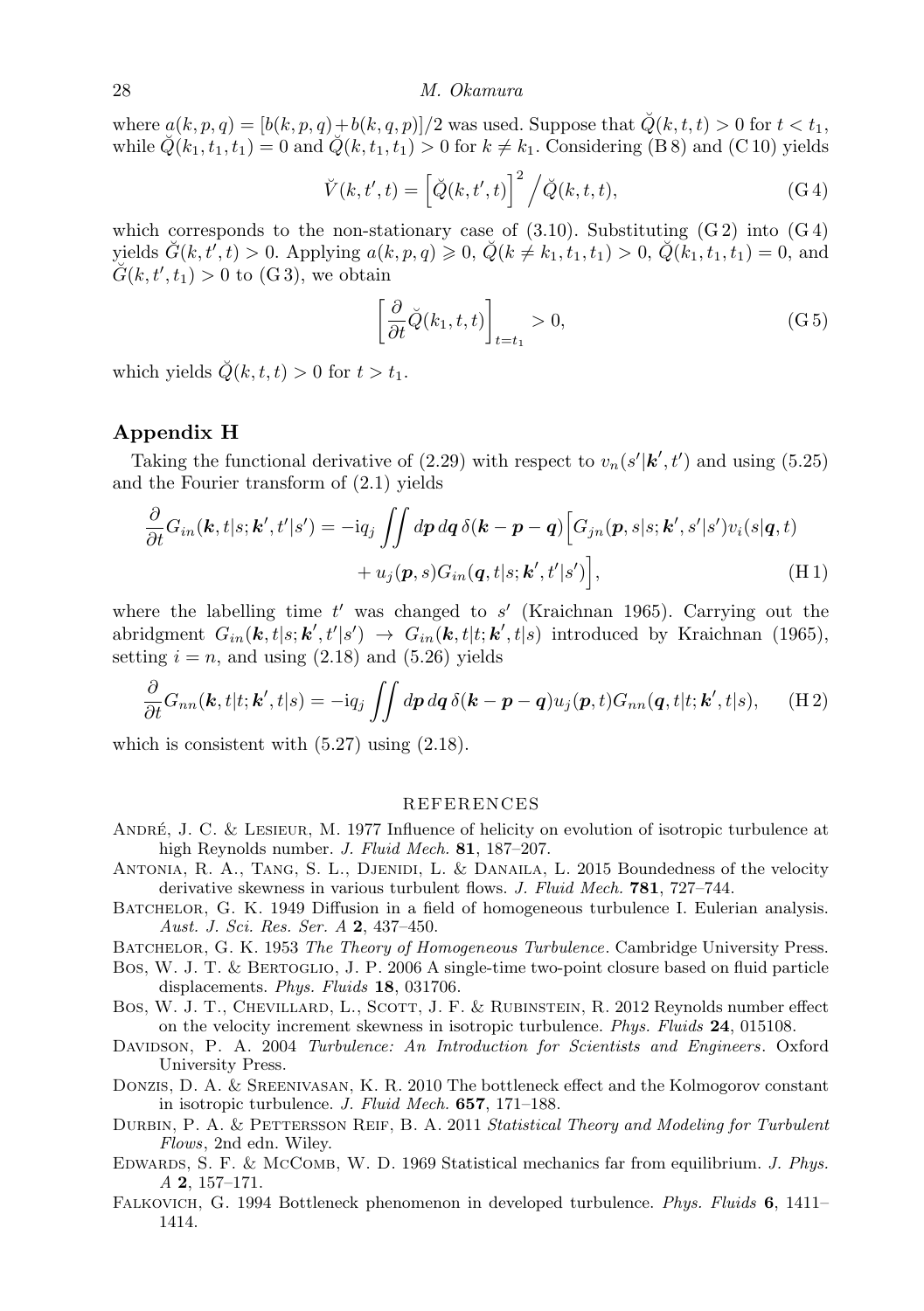- Herring, J. R., Schertzer, D., Lesieur, M., Newman, G. R., Chollet, J. P. & Larcheveque, M. 1982 A comparative assessment of spectral closures as applied to passive scalar diffusion. *J. Fluid Mech.* **124**, 411–437.
- Kaneda, Y. 1981 Renormalized expansions in the theory of turbulence with the use of the Lagrangian position function. *J. Fluid Mech.* **107**, 131–145.
- Kaneda, Y. 1986 Inertial range structure of turbulent velocity and scalar fields in a Lagrangian renormalized approximation. *Phys. Fluids* **29**, 701–708.
- Kaneda, Y. 1993 Lagrangian and Eulerian time correlations in turbulence. *Phys. Fluids A* **5**, 2835–2845.
- Kaneda, Y., Ishihara, T. & Gotoh, K. 1999 Taylor expansions in powers of time of Lagrangian and Eulerian two-point two-time velocity correlations in turbulence. *Phys. Fluids* **11**, 2154–2166.
- KIDA, S. & GOTO, S. 1997 A Lagrangian direct-interaction approximation for homogeneous isotropic turbulence. *J. Fluid Mech.* **345**, 307–345.
- Kida, S. & Yanase, S. 1999 *Turbulence Dynamics*. Asakura Publishing (in Japanese).
- Kraichnan, R. H. 1959 The structure of isotropic turbulence at very high Reynolds numbers. *J. Fluid Mech.* **5**, 497–543.
- Kraichnan, R. H. 1964 Kolmogorov's hypotheses and Eulerian turbulence theory. *Phys. Fluids* **7**, 1723–1734.
- Kraichnan, R. H. 1965 Lagrangian-history closure approximation for turbulence. *Phys. Fluids* **8**, 575–598.
- Kraichnan, R. H. 1966 Isotropic turbulence and inertial-range structure. *Phys. Fluids* **9**, 1728– 1752.
- Kraichnan, R. H. 1977 Eulerian and Lagrangian renormalization in turbulence theory. *J. Fluid Mech.* **83**, 349–374.
- Lesieur, M. 1997 *Turbulence in Fluids*, 3rd edn. Kluwer Academic Publishers.
- Leslie, D. C. 1973 *Developments in the Theory of Turbulence*. Clarendon.
- LOHSE, D. & MÜLLERGROELING, A. 1995 Bottleneck effects in turbulence: Scaling phenomena in *r* versus *p* space. *Phys. Rev. Lett.* **74**, 1747–1750.
- McComb, W. D. 1978 A theory of time-dependent, isotropic turbulence. *J. Phys. A* **11**, 613– 632.
- McComb, W. D. & Shanmugasundaram, V. 1984 Numerical calculation of decaying isotropic turbulence using the LET theory. *J. Fluid Mech.* **143**, 95–123.
- McComb, W. D. 1990 *The Physics of Fluid Turbulence*. Oxford University Press.
- McComb, W. D. & Yoffe, S. R. 2017 A formal derivation of the local energy transfer (LET) theory of homogeneous turbulence. *J. Phys. A* **50**, 375501.
- MILLIONSHTCHIKOV, M. D. 1941 On the theory of homogeneous isotropic turbulence. *C. R. Dokl. Acad. Sci. URSS* **32**, 615–618.
- Novikov, E. A. 1965 Functionals and random-force method in turbulence theory. *Sov. Phys. JETP* **20**, 1290.
- Ogura, Y. 1963 A consequence of the zero-fourth-cumulant approximation in the decay of isotropic turbulence. *J. Fluid Mech.* **16**, 33–40.
- Orszag, S. A. 1977 Lectures on the statistical theory of turbulence, pp. 235–374. In *Fluid Dynamics*, Gordon and Breach.
- Pope, S. B. 2000 *Turbulent Flows*. Cambridge University Press.
- PROUDMAN, I. & REID, W. H. 1954 On the decay of a normally distributed and homogeneous turbulent velocity field. *Phil. Trans. R. Soc. Lond. A* **247**, 163–189.
- Qian, J. 1983 Variational approach to the closure problem of turbulence theory. *Phys. Fluids* **26**, 2098–2104.
- Qian, J. 1984 Universal equilibrium range of turbulence. *Phys. Fluids* **27**, 2229–2233.
- Qian, J. 1994 Skewness factor of turbulent velocity derivative. *Acta Mech. Sinica* **10**, 12–15.
- SADDOUGHI, S. G. & VEERAVALLI, S. V. 1994 Local isotropy in turbulent boundary layers at high Reynolds number. *J. Fluid Mech.* **268**, 333–372.
- Sreenivasan, K. R. 1995 On the universality of the Kolmogorov constant. *Phys. Fluids* **7**, 2778–2784.